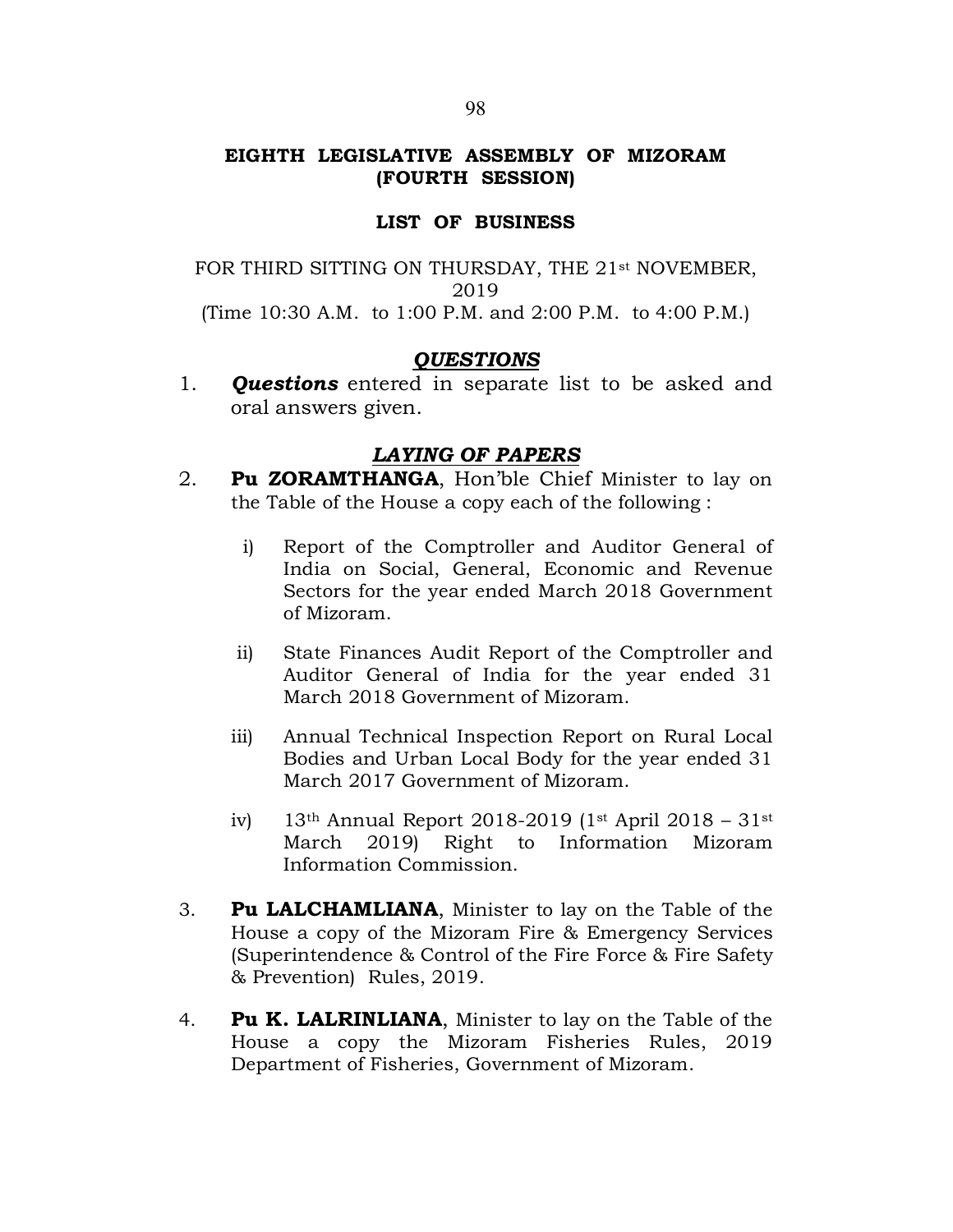5. Pu ROBERT ROMAWIA ROYTE, Minister to lay on the Table of the House a copy the Mizoram Sports Policy, 2019 Department of Sports & Youth Services, Government of Mizoram.

### LEGISLATIVE BUSINESS

Bills for introduction, consideration and passing

6. Pu TAWNLUIA, Hon'ble Deputy Chief Minister to beg leave of the House to introduce "The Mizoram Municipalities (Amendment) Bill, 2019."

#### ALSO

# to introduce the Bill to move that the Bill be taken into consideration AND to move that the Bill be passed.

7. Pu TJ. LALNUNTLUANGA, Minister to beg leave of the House to introduce "The Mizoram Salaries, Allowances and Pension of Member of the Legislative Assembly (Amendment) Bill, 2019."

#### ALSO

# to introduce the Bill to move that the Bill be taken into consideration AND to move that the Bill be passed.

8. Pu TJ. LALNUNTLUANGA, Minister to beg leave of the House to introduce "The Mizoram Salaries and Allowances of Minister (Amendment) Bill, 2019."

#### ALSO

to introduce the Bill to move that the Bill be taken into consideration AND to move that the Bill be passed.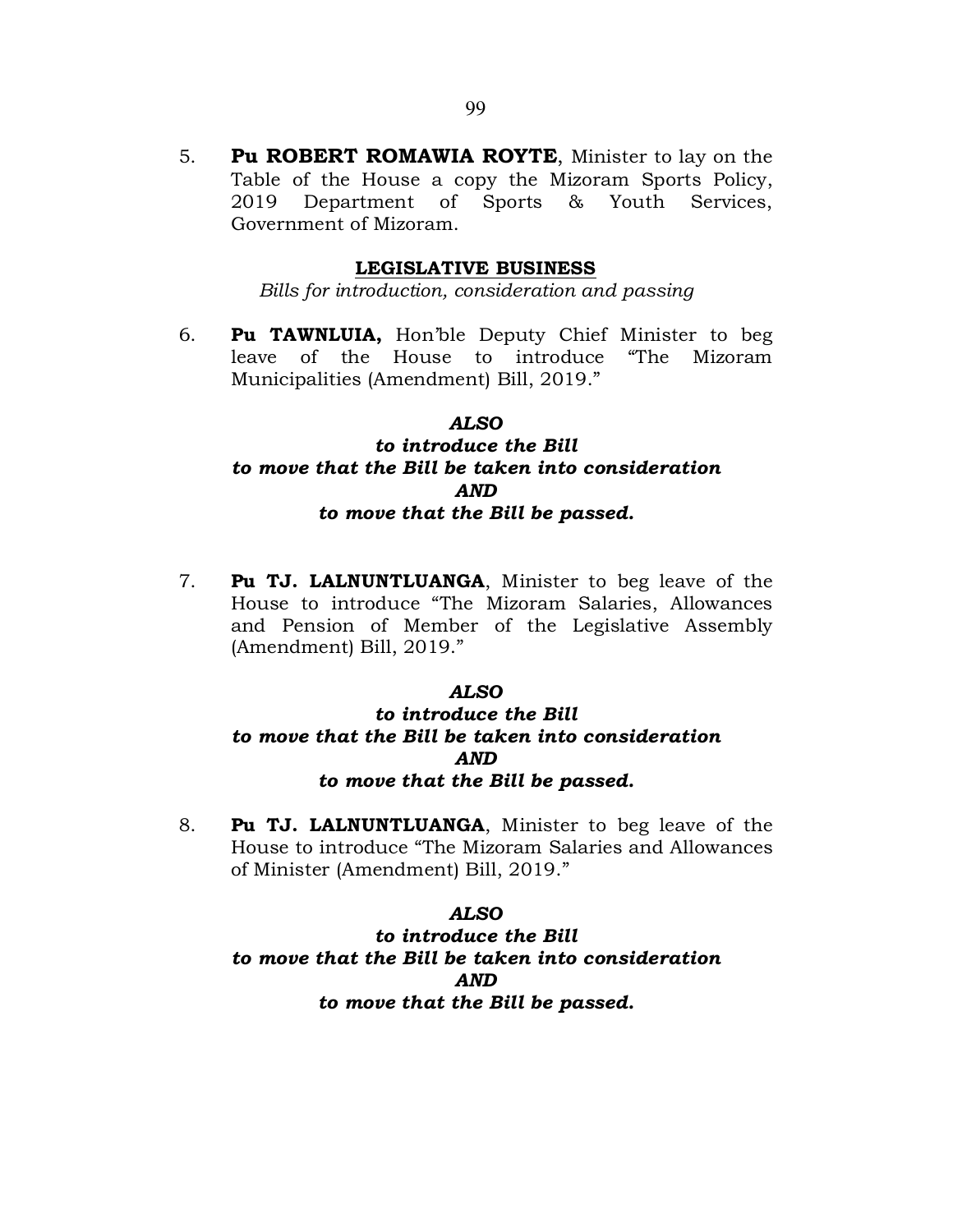9. Pu TJ. LALNUNTLUANGA, Minister to beg leave of the House to introduce "The Mizoram Salaries and Allowances of Speaker and the Deputy Speaker (Amendment) Bill, 2019."

# ALSO

# to introduce the Bill to move that the Bill be taken into consideration AND to move that the Bill be passed.

10. Pu TJ. LALNUNTLUANGA, Minister to beg leave of the House to introduce "The Mizoram Salaries and Allowances of the Government Chief Whip and the Deputy Government Chief Whip (Amendment) Bill, 2019."

#### ALSO

# to introduce the Bill to move that the Bill be taken into consideration AND to move that the Bill be passed.

S.R. ZOKHUMA Commissioner & Secretary

….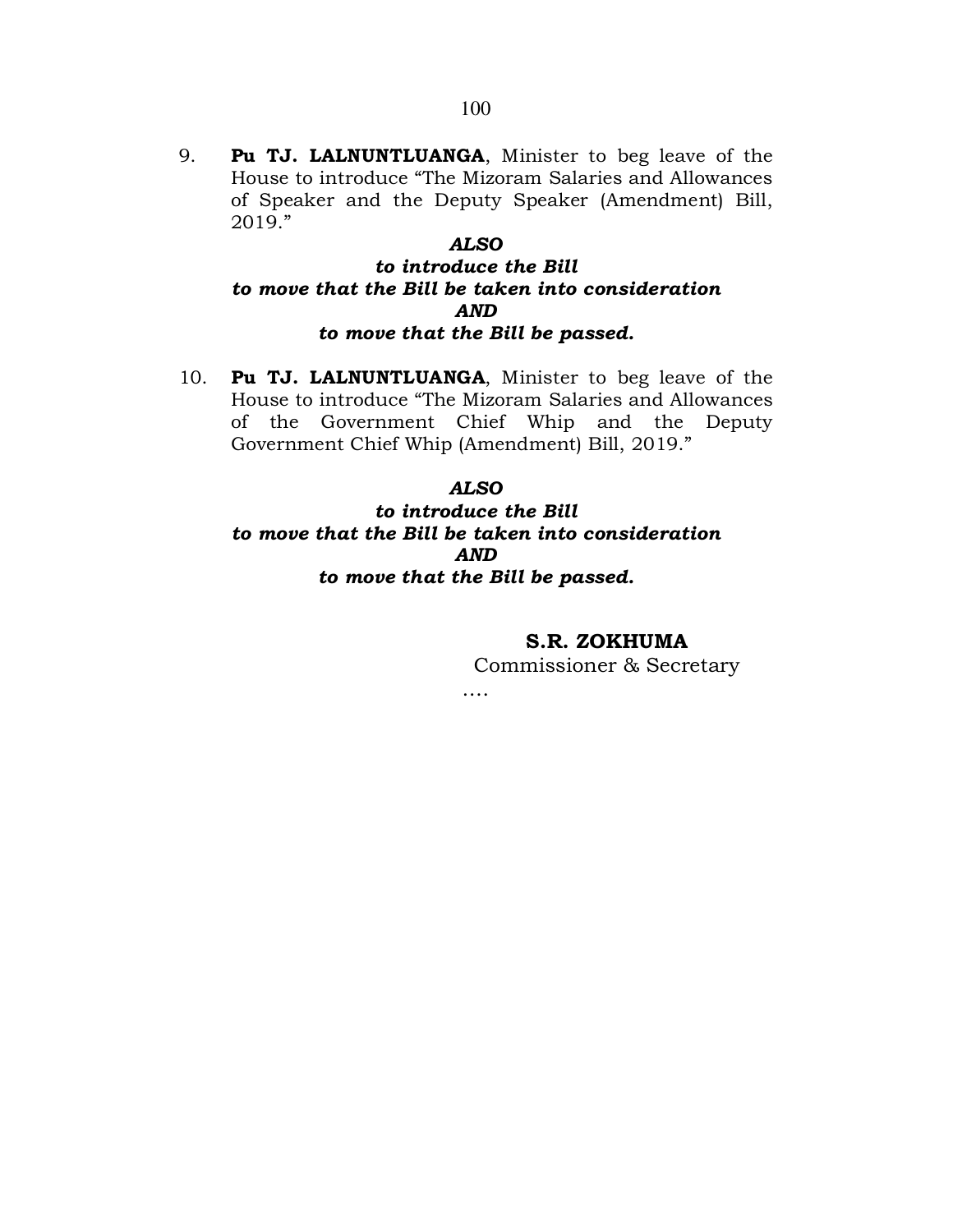SPEAKER : Finna In chu sak a ni a, Hriatthiamnain tihngheh a ni.

Thufingte 24:3

 Zawhna leh chhanna kan la nghal ang a. Starred Question No. 41 na zawt turin member zahawm tak Pu C. Lalsawivunga ka sawm e.

Pu C. LALSAWIVUNGA : Pu Speaker, ka lawm e. Land Revenue & Settlement Department changtu Minister zahawm tak chhan atana ka zawhnate chu –

- (a) AR ram chhunga mimal LSC neite hian an LSC sorkara surrender engzatnge awm tawh?
- (b) Heng mimal LSC neite hian sorkarah tax an pe em?
- (c) Bengal Eastern Frontier Regulation, 1875 hi Mizoram ramri atana ni 8.7.2019 Cabinet Meeting in a lo pawm tawh angin Mizoram sorkar in 1875 tlawhchhan hian official map siam a tum em?
- (d) 2019 Chapchar Kut hmannaa Chief Minister zahawm takin May thla hnu lam atang chuan AR Lammual leh a chhehvel hi "Mizote ta a ni tawh ang" tia a sawi ang hian Mizote ta a ni tawh em tih ka zawt e.

S P E A K E R : Chhang turin a changtu Minister zahawm tak Pu Lalruatkima ilo sawm ang.

Pu LALRUATKIMA, MINISTER : Pu Speaker, member zahawm tak Pu C. Lalsawivunga zawhna chhannate chu –

- (a) Mi 9 (pakua) in an surrender tawh a. Chungte chu (1) Lalnunmawii, Baktawng (2) Lalzarliana, Bawngkawn South (3) Thanpari, Khatla (4) Dr. Sangzuala, Zarkawt (5) Rochhunga Ralte, Electric Veng (6) Lalhuthanga, Dawrpui Vengthar (7) Lalbiakliana, Chhinga Veng (8) K.Sangnghaki, Bethlehem (9) V. Thlanga, Bethlehem.
- (b) A thenin an pe a mahse a tam zawkin an la pe lo.
- (c) Tun dinhmunah Mizoram sorkar 1875 tlawhchhan hian Official Map siam tumna a nei hrih lo.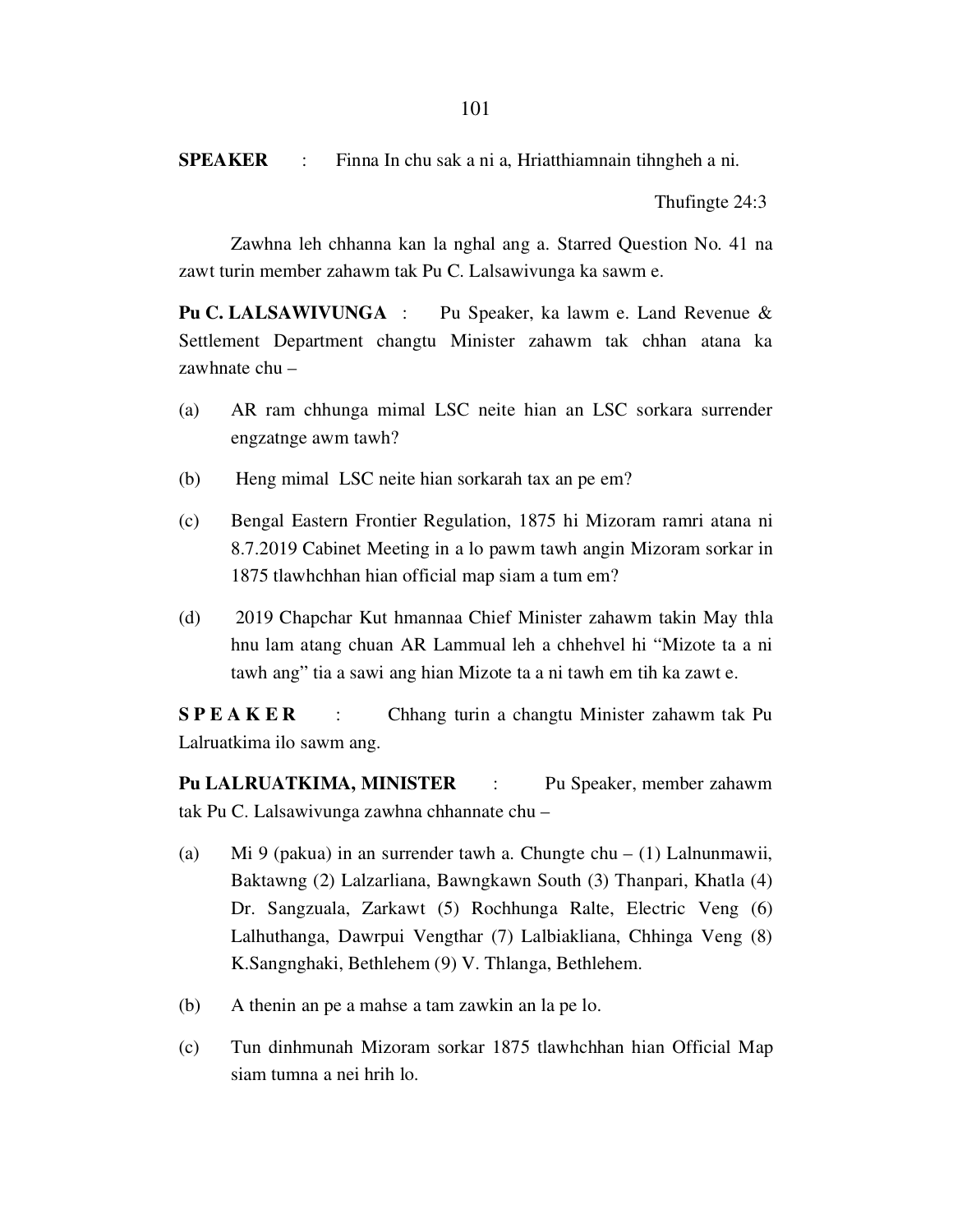(d) Assam Rifles hian Zokhawsanga an hmun tur contractor hnen atangin an la dawn fel loh avangin Assam Rifles Lammual leh a chhehvel hi Mizoram kutah dah a la ni lo, tih kha a chhanna a ni e.

S P E A K E R : Zawhbelhna, member zahawm tak Pu Lalduhoma, sawm ila, kan duh sak deuh ang e.

Pu LALDUHOMA : Pu Speaker, hei hi niminpiaha member zahawm tak Pu Zodintluanga zawhna kan Home Ministerin a chhanna kha a ni a. Hetah hian kan sorkar hian ramri pahnih a pawm thu a inziak a. Pakhat chu 1875 a ni a, pakhat leh chu 1933 a ni. hei hi a awmzia min hrilhfiah se ka duh a ni. 1875 kan pawm chuan 1933 hi kan pawm thei lo. 1933 pawm chuan 1875 hi a pawm tur a ni bawk lo. Engtinnge kan sorkar hian ramri pahnih hi a pawm kawp theih? Kan duh loh em em 1933 an pawmna hi ti hian ziakin document a awm a, hei hi Assam sorkar hian hmu se a va pawi dawn em! Kan sorkar hi engtinnge a awm, a va mumal lo ve ka ti a ni.

 Tin, a dawt lehah chuan kan Chief Minister zahawm takin ramri chinfel dan thuruk a hriat kha Home Minister in a hriatpui loh thu nimin piah khan he floor-ah hian a sawi a. Kan Revenue Minister tal hian a hriatpui em tih kha ka zawt duh a. An hriatpui lo a nih chuan an va inring awm lo ve?

 Tin, a dawt lehah chuan kan CM-in ramri chinfel dan a hriat hi engtika hman atan nge a tih? Tun hi a hun a ni tawh lo em ni tih ka zawt a ni.

S P E A K E R : Member zahawm tak Dr. Vanlaltanpuia.

Dr. VANLALTANPUIA : Pu Speaker, ka lawm e. Hon'ble Minister Land Revenue & Settlement zawhbelhna ka pek duh chu -

 Pukpui sipai hmun, sipaiin an luah 1986-a an chhuahsan tawh ram a portion thenkhat hi Indian Air Force ten tunah hian acquire an tum mek a. Chu chu rambuai tuar nasa ber khua Pu Laldenga khuate an lo ni a, vawi tam tak hal an tawk a, an tuar nasa em em kha a ni a. Tunah hian a khaw mipuite khan duh lohna kawngte pawh an zawh a. Tin, a buaithlak em em na chu hei hi acquisition hi han ti fel sela, an danah chuan heng Air Force te hian an ram luah chin atanga metre 100-ah khan, civil activity remtihlohna a lo awm nghal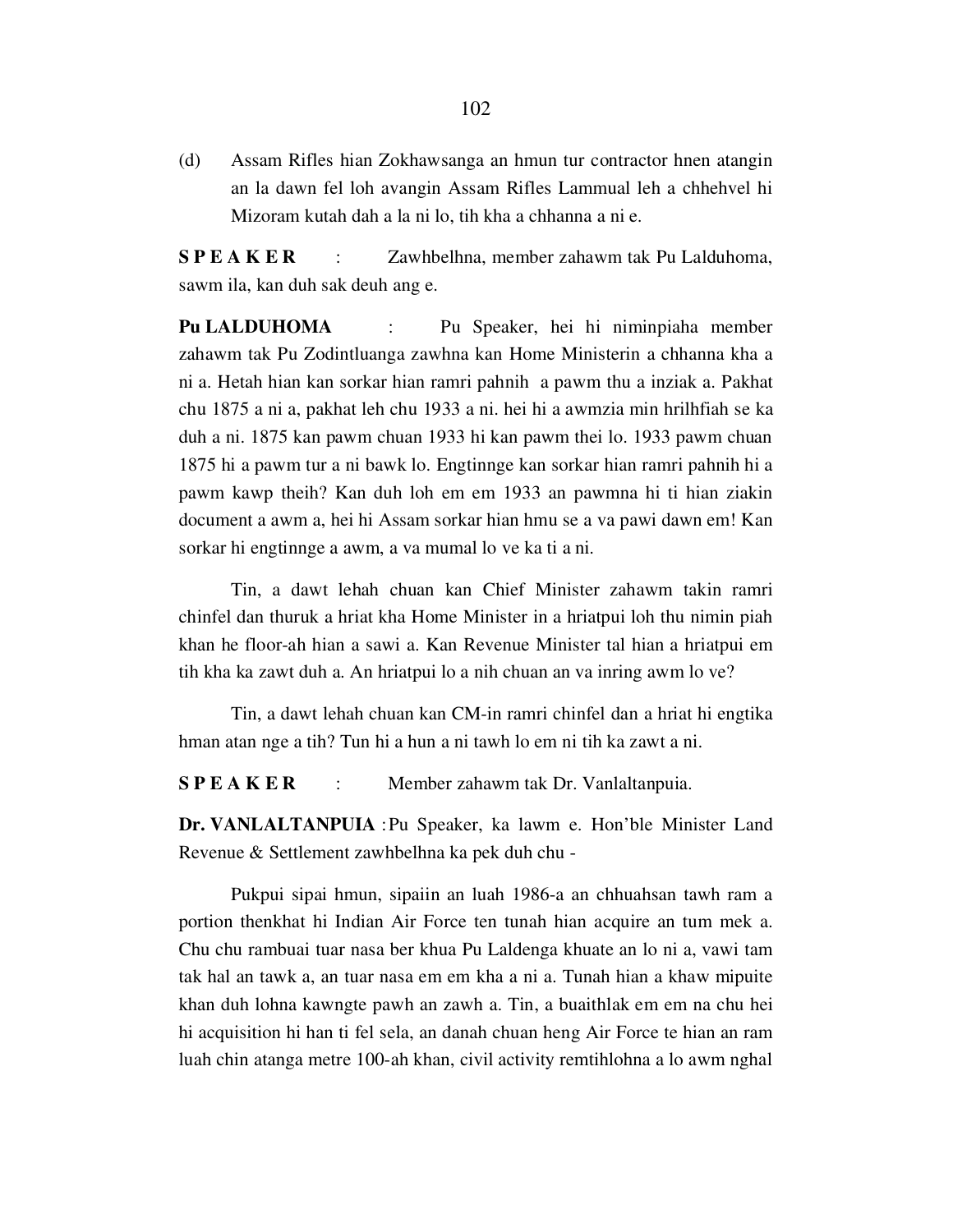pang a. Amaherawhchu, court thu te a lo chhuak a, tikhan tunah hian luah thei tur ang deuh thawthangin a lo awm chho a. Amaherawhchu, mipuite hian an duh lo em em mai bawk si a. Chulai chu Contempt of Court te pawh kha file a lo ni hial tawh a. Hei hi a serious khawpin ka ring a, he House zahawm takah pawh hian han sawi chhuah ka duh a. Chu chu kan Minister hian engtinnge kalpui zel a tum le tih hi ka zawhna a ni e.

S P E A K E R : Zawhna neitu member zahawm tak Pu C. Lalsawivunga sawm leh ila. Tikhan pathum an ni tawh a ni.

Pu C. LALSAWIVUNGA : Pu Speaker, ka lawm e. Land Revenue & Settlement Department changtu Minister zahawm tak chhan atana ka zawhbelhna -

 Pakhatnaah chuan Zokhawsang lama Assam Rifle sawnchhuah tur chungchangah rokhawlhna a awm thu kan ngaithla a. Niminah Home Minister zahawm tak pawh khan a sawi tawh bawk a, thudik a nih ngei a rinawm. Tun dinhmunah hian harsatna la awm hrih mahse, AR ramluah chhunga mimal LSC awm chingfel turin hmalakna a awm em? AR te hi an la insawnchhuah hma hian anni nena tang tlangin hma lak theih a ni ang em tih hi ka zawhbelhna pakhatna a ni a.

 Pahnihnaah chuan Mizoram leh Assam ramri BEFR 1875-a kan pawm ramri hi tichiang tur leh ramri buai chinfelna kawnga kan tanchhan tur Land Survey nei a, Survey of India te nen tangkawpin Land Survey Map Official taka nei tura hma lak tum a ni em tih hi ka zawhbelhna a ni a.

 Zophai-ah mosolman in biakin an sa tih kan hria a. Tin, Vairengte daiah cinema hall hlui Assam Forest-in office atan an luah tihte sawi a ni a. 1875 hi kan pawm ramri a nih chuan hengte hi kan ramchung niin a lang a. Chuvangin Land Survey nei a, Land Survey Map fel tak neih hi kan ram tan a pawimawh hle a. Tih takzeta he thil hi kan kalpui pawh a tul tawh a ni. Pu Speaker, ka lawm e.

S P E A K E R : Zawhna te a inperhsan in a kar a hla hlawm khawp a, a theih ang ang a chhang turin Minister zahawm tak ka sawm e.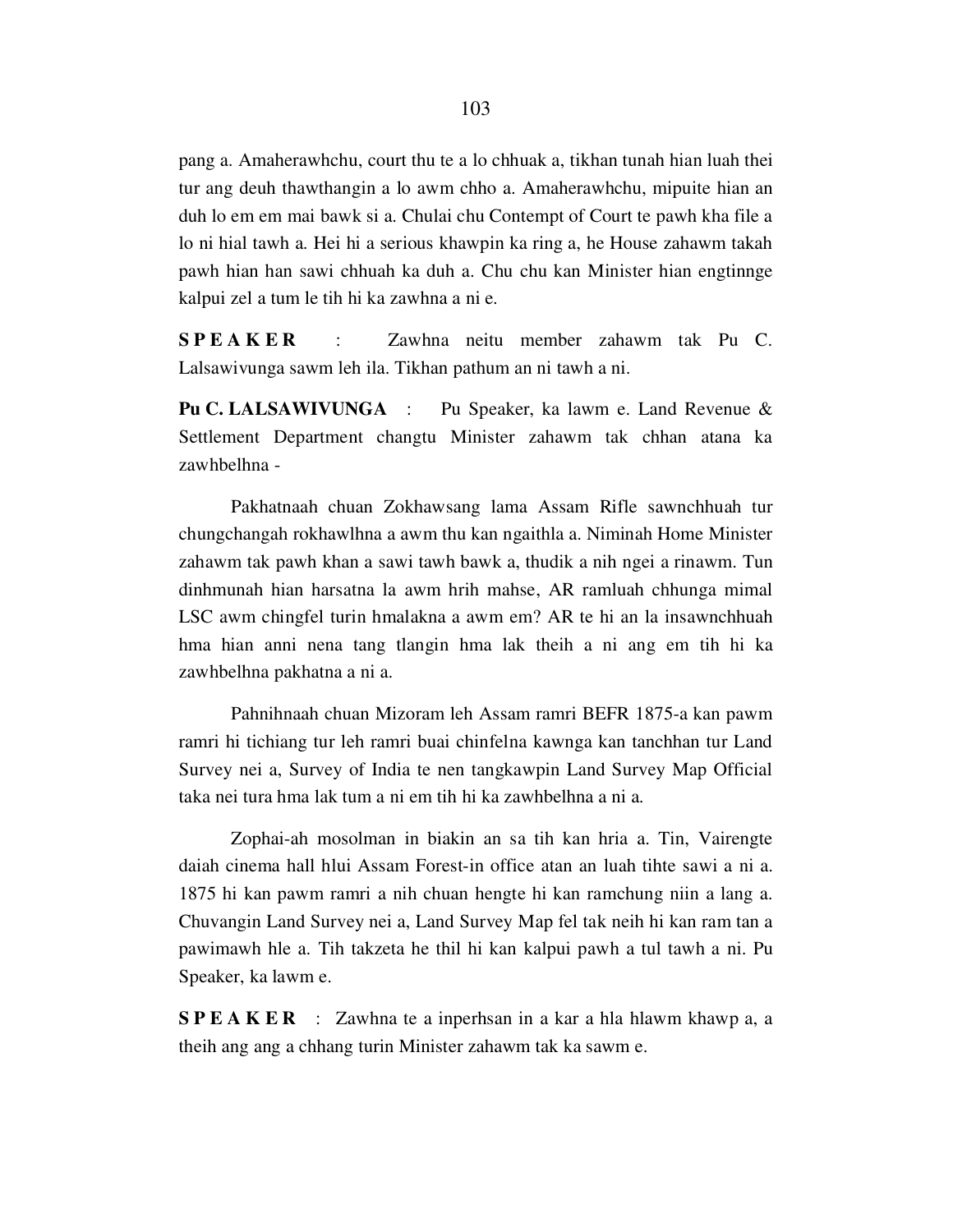Pu LALRUATKIMA, MINISTER : Pu Speaker, ka lawm e. Member zahawm tak Pu Lalduhoma zawhna Mizoram in ramri pahnih a nei em ni tih kha, Mizoram-Assam ramri BEFR 1873 hmanga Inner Line notification August 20, 1875 kha a ni a. Chutah chuan kha notification vek ah khan BEFR 1873 hmang khan Inner Line notification kha March 9, 1933-ah khan Tripura, Manipur, Myanmar leh Bangladesh atan khan Pu Speaker siam a ni leh a. Chuvang chuan helai hi kan ngaihpawlh deuh thin ni te pawhin a lang a, Mizoram-Cachar ramri leh hetah ramri dang kan state thenawm te nen khan ngaihpawlh lo hram ila. Chulaiah chuan a ramri tak hi a khawihtu chu Home Department a ni a, amaherawhchu ka han chhang tho ang a, i remtihna in. Chulai chu a nih avangin ramri pahnih han tih khan ramri, thenawm ramte nena kan ri notification kha a inan loh avangin khalaiah khan pahnih neilo thei lo, Cachar ramri notification kan neih hun leh helam Tripura, Manipur, Myanmar leh Bangladesh-a kan ramri kha a inan loh avangin chutiang chu a ni a.

 Tin, CM-in ramri chinfel dan tur a hriat kha engtin nge hma lak a nih an ti a. Kan hotupa kan Chief Minister zahawm tak House Leader ni bawkin a hria a, chingfel turin theihtawp chhuahin hma lak mek a ni, ani kaihhruainain tih kha ka chhanna ni leh sela.

 Tin, member zahawm tak Dr.Vanlaltanpuia zawhna Pukpui-a Air Force ten ram acquire an tum chungchangah khan; hun rei tak sawlai Pukpui ah sawn sipaiten ram an luah a. Chumi hnuah chuan Air Force-in an luah ve leh a, chu chu hun rei tak a ni si a tiin a luahman pek chungchangah harsatna te a awm avangin Court-ah kal a ni ta zui a. Chutiang a nih si chuan court chuan engatinge hei leh chen hi harsatna in tawk tawh a, he ram hi Land Acquisition dan hmanga lak a nih mai loh tih kha an rawn kalpui ta a. Chumi tur chuan ruahmanna kan han kalpui a. Mi 27 te court-ah an kal zui a, Lalhmingliana and others tih an ni a. Tah chuan court chuan thutlukna rawn siamin hemi chungchang hi rang taka bawhzuia hma la turin sorkar a rawn hriattir a, contempt of court pawh kan hmachhawn zui ta nghe nghe a ni.

 Chuvang chuan kaltlangpui zel loh theih loh dinhmunah kan ding a, Court thupek a nih avangin. Chulai ah chuan nimin lawkah mipuiten an duh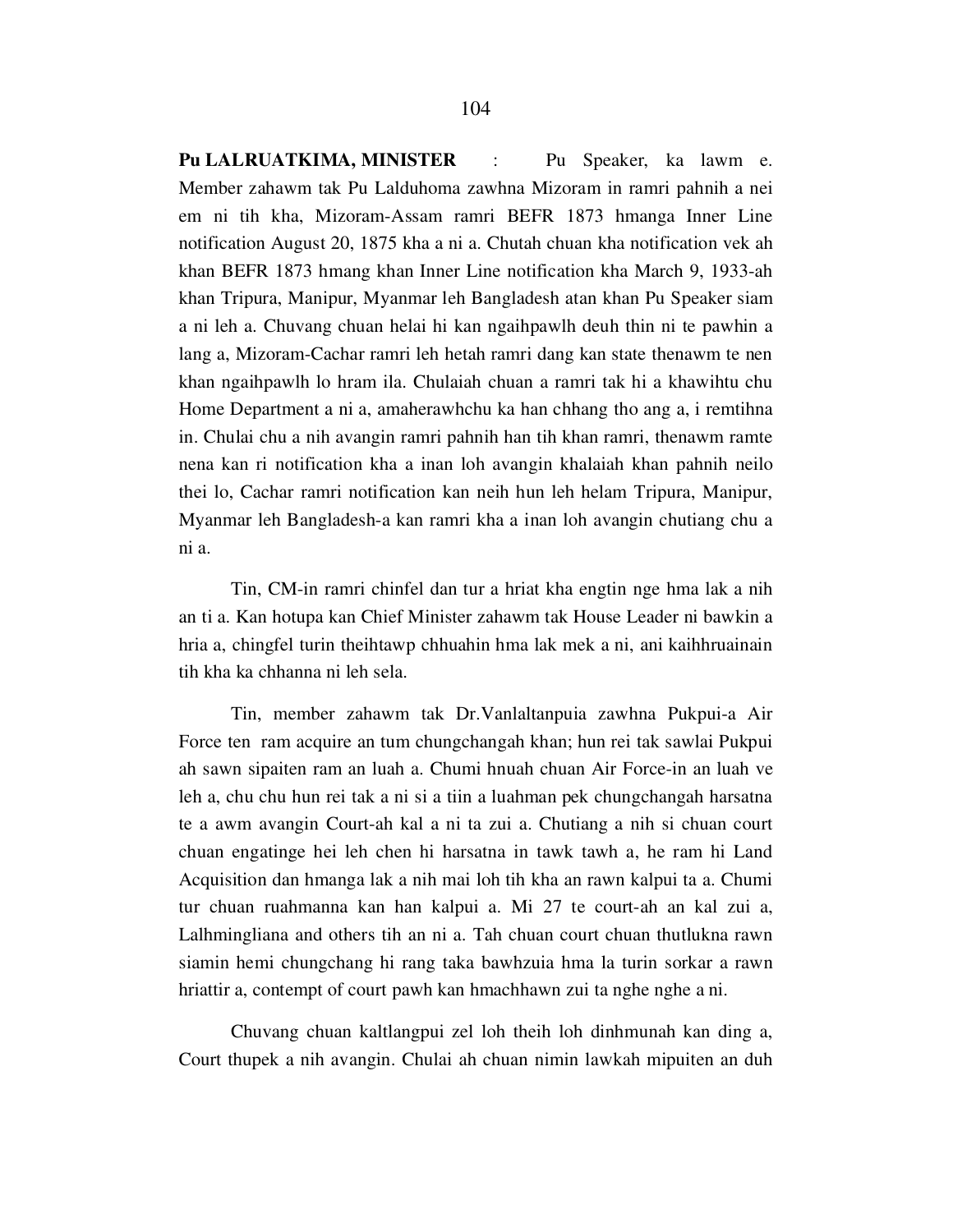loh thu an han tlangaupui a. Chutihlai chuan court thupek kha sorkarin kan zawm a tul chin kha a awm avangin helai hi chu member zahawm tak pawhin min lo hriatpui se a thain ka ring a.

 Tin, member zahawm tak Pu C. Lalsawivunga zawhna kha Zokhawsang-a Assam Rifle an insawnchhuah hunah an luah thin helai hmun hi tangkai taka hman a, tun atanga engnge ruahmanna kan lo neih tih chu Cabinet meeting khan, Councils of Ministers thukhawm khan helai hmuna mimal ram nei zawng zawng cancel turin ruahmanna a siam a. Chumi tur chuan department pawhin theihtawp chhuahin a bawhzui zel bawk a.

 Tin, hemi bakah hian AR insawnchhuah chungchang hi Mizoram sorkar mai ni lovin Ministry of Home Affairs-in 19<sup>th</sup> February 2019 khan Office Memorandum, a subject-ah 'Shifting of Assam Rifles unit from Aizawl to Zokhawsang' tiin a rawn chhuah miau a. Chuvang chuan hei hi kan ringlo thei lo a ni, chhuak turin thu pek an ni a. Chuvang chuan khalai harsatna neuh neuh an la neih avang khan an la chhuak mai lo deuh a. An chhuak ngei dawn e, hun reilote nghah erawh chu a la ngai dawn niin a lang a ni.

 Tin, a zawhna dang Cachar ramri chungchangah khan Survey of India te rawn in hma lak tum a ni em tih kha Home department lam te nen en tlan a ni a, Central team te pawh lo kalin a hmunah te visit a ni a. Chutah chuan theih ang angin hma an han la a. Chutah chuan anni kaihhruaina ang zelin Assam sorkar leh Mizoram te nen theihtawp chhuahin chinfel hna thawk turin ruahmanna kalpui mek a ni tih kha ka chhanna a ni a. Tin, hei bakah hian in thil pakhat chu Pu Speaker, boundary chungchangah hianin ni e, kan inlungrual a pawimawh khawp mai a. Sorkar hmasaah khan Boundary Committee an ti a, kum rei tak an kal pui a, amaherawhchu finding mumal leh report awm lovin tun hi kan thleng a ni a. He kan sorkar hi Mizoram, Cachar ramri chungchanga thuchiang nei hmasa ber sorkar ang chuan a ni mai awm mang e tih te ngaihtuahnaah chuan a awm a. Kawng lehlamah chuan mipuite helai thu ah hi chuan thukhat vuaa kan tan tlan a tul hlein ka hria a. Chungte chu ka han sawi tel lawk a ni e. Ka lawm e.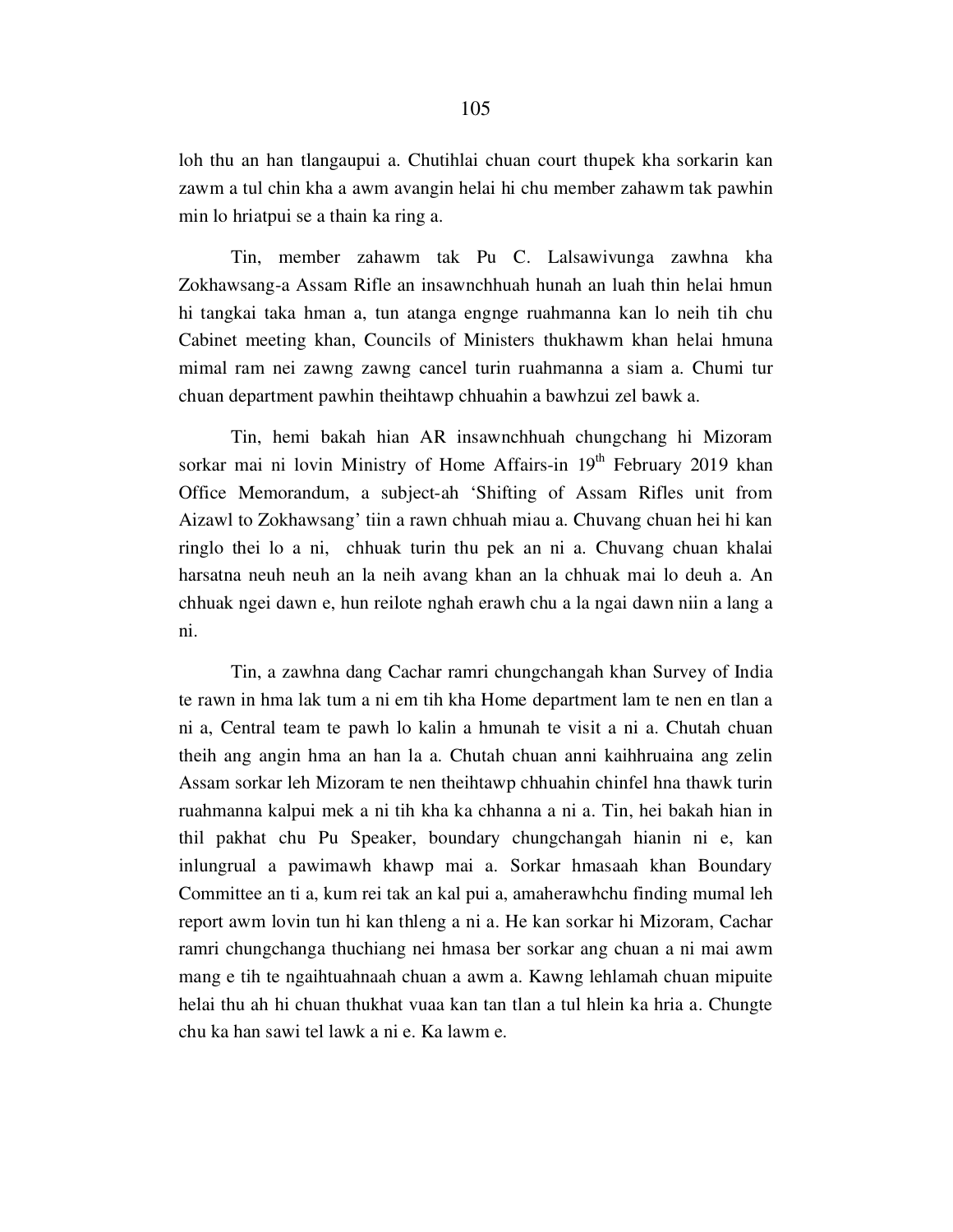S P E A K E R : Starred Question no.42-na zawt turin member zahawm tak Pu Lalduhoma ilo sawm ang.

Pu LALDUHOMA : Pu Speaker, Vigilance Department changtu chhan atan ka zawhna -

- a) Lok Ayukta din anih hnu hian complaint engzat nge an dawn tawh?
- b) Lok Ayukta ah hian thawktu engzatnge awm? Engte nge?
- c) Lok Ayukta hian ama pualin investigating staff leh prosecution staff a nei em? tih a ni e.

S P E A K E R : Chhang turin a changtu Chief Minister zahawm tak Pu Zoramthanga i lo sawm ang.

Pu ZORAMTHANGA, CHIEF MINISTER : Pu Speaker, member zahawm tak Pu Duhoma zawhna chhanna chu hei hi a ni e -

- (a) Lok Ayukta din a nih hnu hian complaint 8 dawn tawh a ni tih a ni a.
- (b) Lok Ayukta-ah hian thawktu mi 13 an awm mek a. Chungte chu :
- 1. Chairperson 1 2. Secretary (Addl.charge held by Jt.Secy.Law&Judicial Department) - 1 3. Superintendent - 1 4. Stenographer Grade-I - 1 5. Assistant - 1 6. Stenographer Grade-II - 1 7. LDC (MR) - 1 8. Driver (MR) - 2 9. Group D (MR) - 4 te an ni. (c) Tunah chuan nei rih lo tih a ni e.

S P E A K E R : Zawhbelhna zawt turin a zawttu Pu Lalduhoma kan sawm e.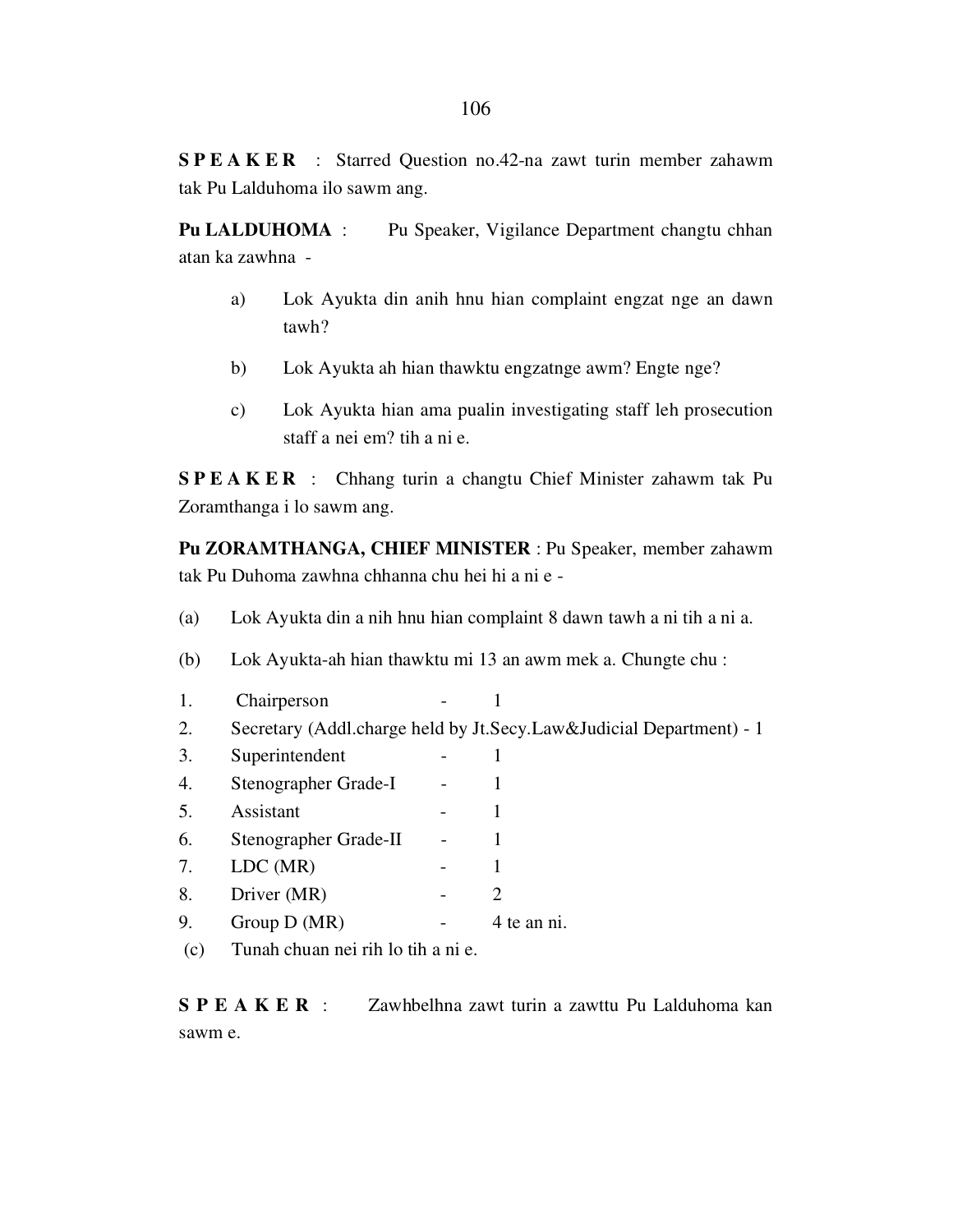Pu LALDUHOMA : Pu Speaker, Lok Ayukta hi hun rei tak ata kan lo thlir leh kan nghahhleh em em a ni a. Party tinin kan ngaipawimawh a, kan zirlai ten an ngai pawimawh a, a lo piang chhuak ta hi a lawmawm kan ti a. Amaherawhchu tun dinhmunah chuan staff te kha kan hria a, investigation khawihtu pakhat mah an awm lo va. Khang complaint an dawn tawh te kha engtin nge an tih thin ? ACB lamah an thawn phei ve mai thin em ni ? A hranpaa investigating staff te kha kan neih loh chuan khang investigate tute kha Lok Ayukta-a hotu ten an ACR pawh an ziah loh tur, an supervise theih loh a nih kha chuan kan beisei ang ram hi a thleng dawn lo va. Chuvangin prosecution staff phei hi chu a la muangchan theih deuh hlek a, investigating staff hi a hran pek vat tum a ni em? a nih loh pawhin ACB staff awmsa te pawh hi ring nghal mai rawh se, hetah hian i dah mai ang te pawh a tih theih dan a awm tho va. Khati zawng khan eng emaw zawng talin hnathawk thei turin sorkar hian hma a la em tih leh eng kawngin nge hma a lak tih kha ka zawt a ni.

S P E A K E R : Chhang turin Chief Minister zahawm tak kan sawm e.

Pu ZORAMTHANGA, CHIEF MINISTER : Pu Speaker, Lok Ayukta hi central lam pawhin din tura min nawrna a rei tawh a. Chuvangin sorkar kan siam hlim khan ngaipawimawhin kan han ti rum rum a. I hriat angin nang nen tikhan Gauhati High Court lam atanga an Justice representative lo kalte nen (lo kal ti ila) tikhan Video Conference neiin tum hnih kan bei a. A tawpah chuan tunah keimahni mi ngei Pu Sawta hi kan rawtna angin a lo tlang chho thei ta a, chutiang chuan kan han din ta rup rup a; a che chak ber kan ni ngei ang tih ka ring a. Ber ti ila sorkar hmasa nena khaikhin khan tihian rang takin kan han din a. Amaherawhchu kan hriat angin sorkarna kan siam khan hma kan han la tan dawn a, appointment siam te, thil dang reng reng kha May thla tawp dawn thleng khan Election Code of Conduct-in min phuar avangin engmah appointment tih theih lohvin June thla atangin thil han tan chhoh tur nen tikhan kan hun neih a ni ta chauh a.

 Tin, chu chauh chu ni lovin Delhi lam phei chu June thla atang khan sorkar thar an han ti ve ek ek a; khatia lokal kha a ni a. Engpawh ni se tuna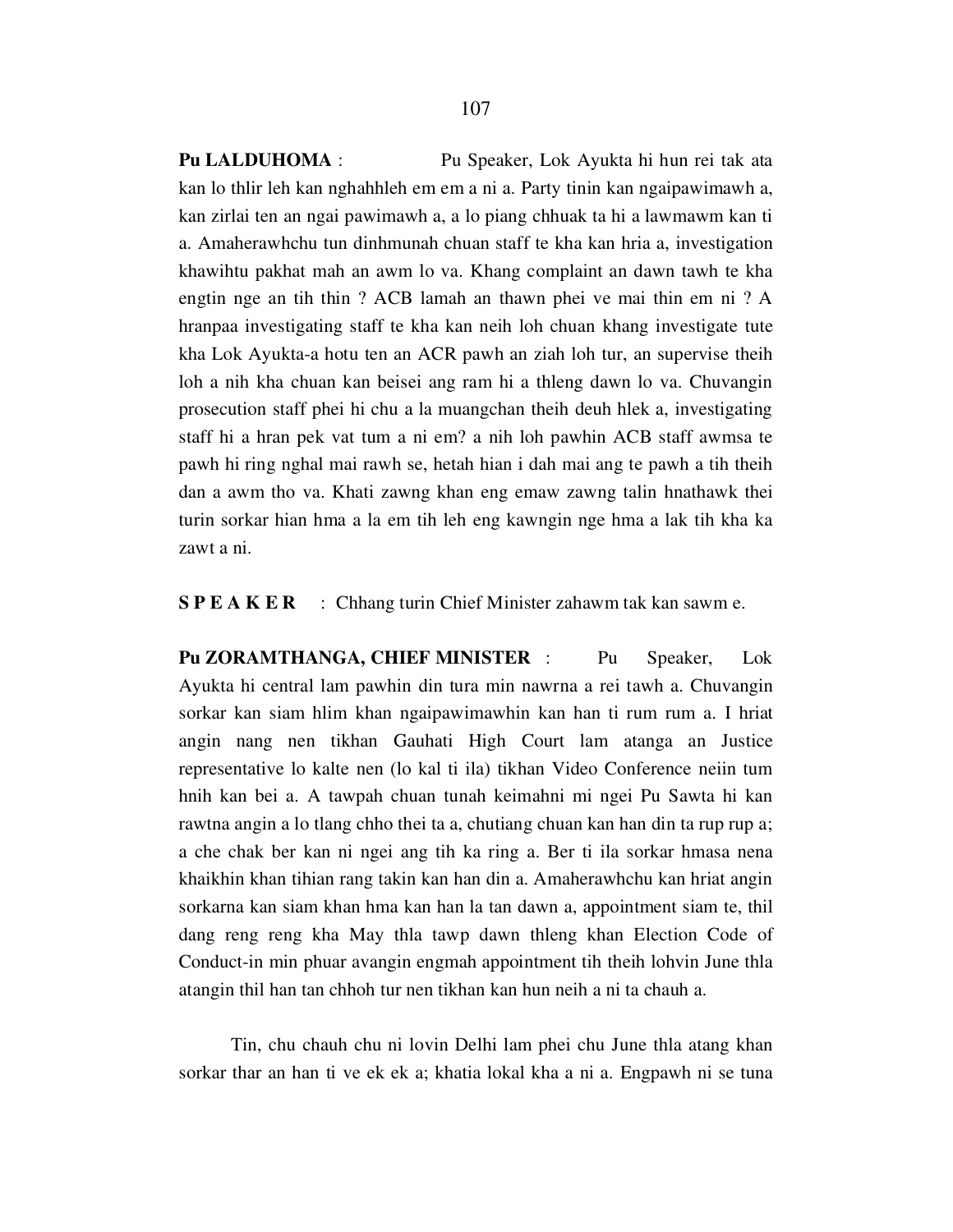kan hun neih hi June thlaa. Election Code of Conduct a tawpin hma kan tan thei a. Hei thla thum/li emaw lek a ni a, chute chung chuan thawk chak kan inti khawp mai a. Staff khati zat kha kan indah chur chur a, a pawimawh zual phei chu kan han ti zung zung a, thawk tha pawh kan inti viau a. Amaherawhchu hetah hian a prosecutor te leh khang a dang lakah khan hmachhawp kan nei teuh mai a, tunah hi chuan ACB hi an hmang rih a. A tul ang zelin heng Case lo kal, case 8 a awm tawh a, Case pahnih phei chu kan close fel tawh a. Case pakhat Environment and Forest and Climate Change Department-ah refer mek a ni a. Panga te hi ACB-in preliminary inquiry an lain an chhui nghal bawk a. Tuna kan neihsa kha thla thum/li chhung chuan engkim kha han siam fel nghal zung zung theih pawh a ni bik lo va. Amaherawhchu kan neihsa te kan detail a, ACB ten inquiry lain kha kha an kal chhohpui mek a. Amaherawhchu, tuna kan neihsa hi kan han neih ang hian police lam leh inquiry lam titu tur chu kan duh angin kan la ti thei lo va.

 Chairperson te, Secretary te, Superintendent te leh staff dangte chu a tul zualpuiah chuan kan dah zo hman vek a. Amaherawhchu, Police lam leh Home Department-a kan hman theih ang ACB te leh midang kha tunah hian detailment neiin kan hmang mek a. Hei hi a theih anga tihfel thuai Lok Ayukta-a thawktu, thuneitute nen kan tum a.

 Keimahni rau rau-ah chuan keini aia chaka hna thawk zung zung hi an la awm bik lo va, chumi a hnehin din pawh din loh kha June thla atang khan thil kan ti nghal chur chur a, kan han tifel chu a ni a. Chak pawh kan inti ve viau a; amaherawhchu, la kim lo lai chu ACB te leh Police lam kan hman bak hi chu a tul ang zelin hnawhkhah kan tum a, chu'ng chuan hna an thawk zui zel ang tih pawh kan ring a. Tichuan, state tam takin an la neih loh laiin keini hi chu case 8 lai dawngin an chingfel a, a ruangam chu inrel chho uaih chu a ni e.

**SPEAKER** : Lok Ayukta din dawn a central lamin a lu ber atan vai kha dah an duh a. Kan ngaihthlak ang khan kan Chief Minister nen hian Video Conference-in kan bei a. Kan Chief Minister hian vai hneh a thiam hle mai, an ngam lo a ni. Nikhat ni chu kan ti tlu thei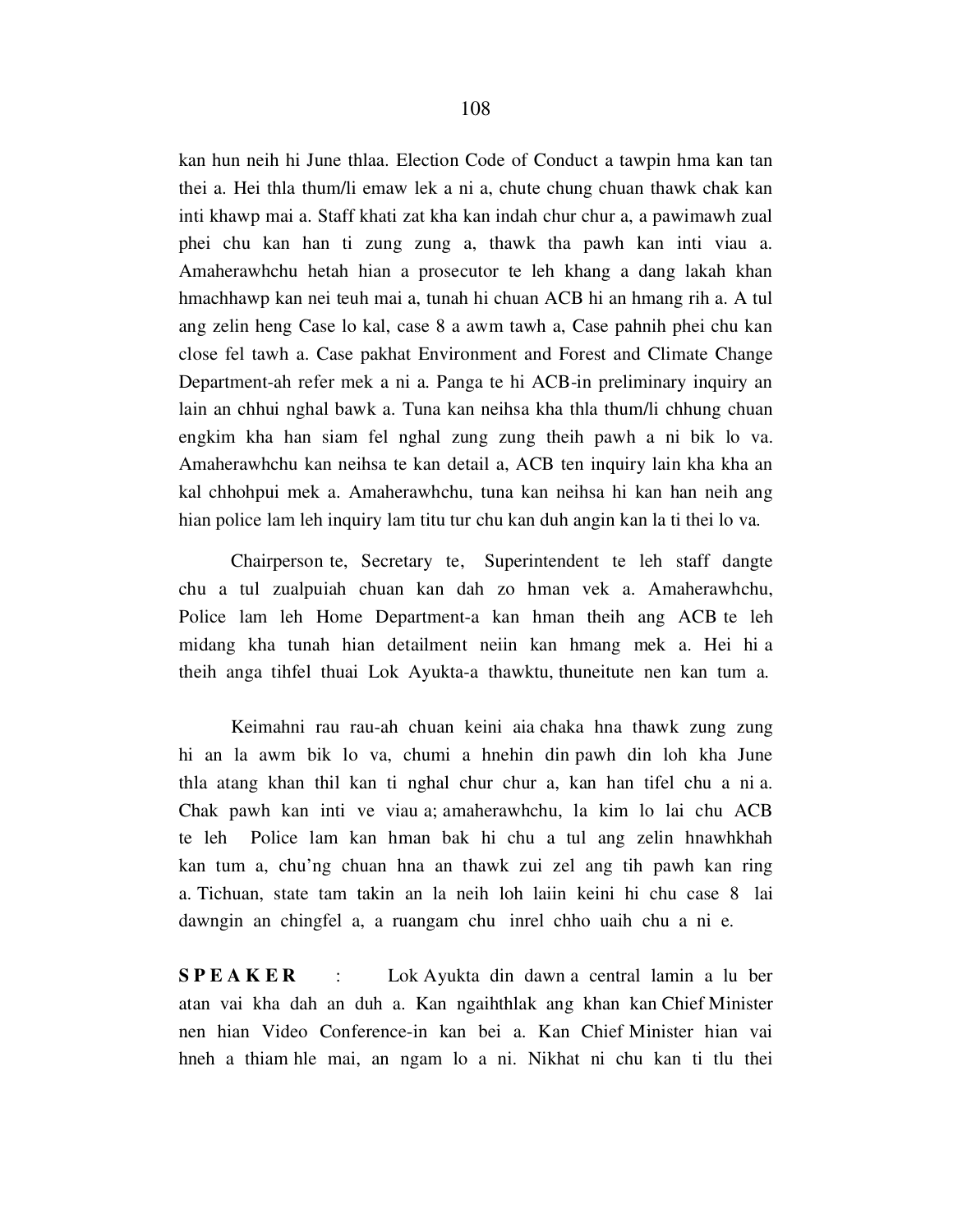lo va, i ti leh ang u kan ti a, anin Mizo dah a duh si a. India ram dang ang a ni lo, Mizo chu Mizo a ni a ti tlat a a ropui khawp mai.

 Starred Question 43-na zawt turin member zahawm tak Pu Vanlalhlana kan sawm e.

Pu VANLALHLANA : Pu Speaker, ka lawm e. Starred Question 43-na Minister zahawm tak Higher & Technical Education Department changtu chhan atana ka zawhna chu –

- (a) ICFAI ah khian zirtirtu engzatnge awm ?
- (b) Department engzatnge an neih ?
- (c) Zirlai (student)zat min hrilh thei em ?

SPEAKER : Chhang turin a changtu Minister zahawm tak Dr. R. Lalthangliana i lo sawm ang.

Dr. R. LALTHANGLIANA, MINISTER : Pu Speaker, member zahawm tak Pu Vanlalhlana zawhna chhanna chu –

- (a) ICFAI tih hi Institute of Chartered Financial Analyst of India tih a ni a, kha kha a lam pum a ni. Regular Teacher hi 24 an awm a,n Visiting Faculty 23 an awm.
- (b) Department 12 an nei a, chungte chu nakinah a tul leh kan la sawi ang a.
- (c) Zirlai 431 tunah hian an awm mek a ni.

S P E A K E R : Zawhna neitu Pu Vanlalhlana sawm leh ila.

Pu VANLALHLANA : Pu Speaker, ICFAI khi a sawi ang khian a lam pum chu Institute of Chartered Financial Analyst of India University tih a ni a, kum 2006 khan din a ni a. A dinna tur hian he House-ah ngei hian Bill pawh passed a ni a. Tun hnai ah chanchin kan hria, harsatna an nei a ni tih a hriat a. An harsatna thenkhat hi zirlai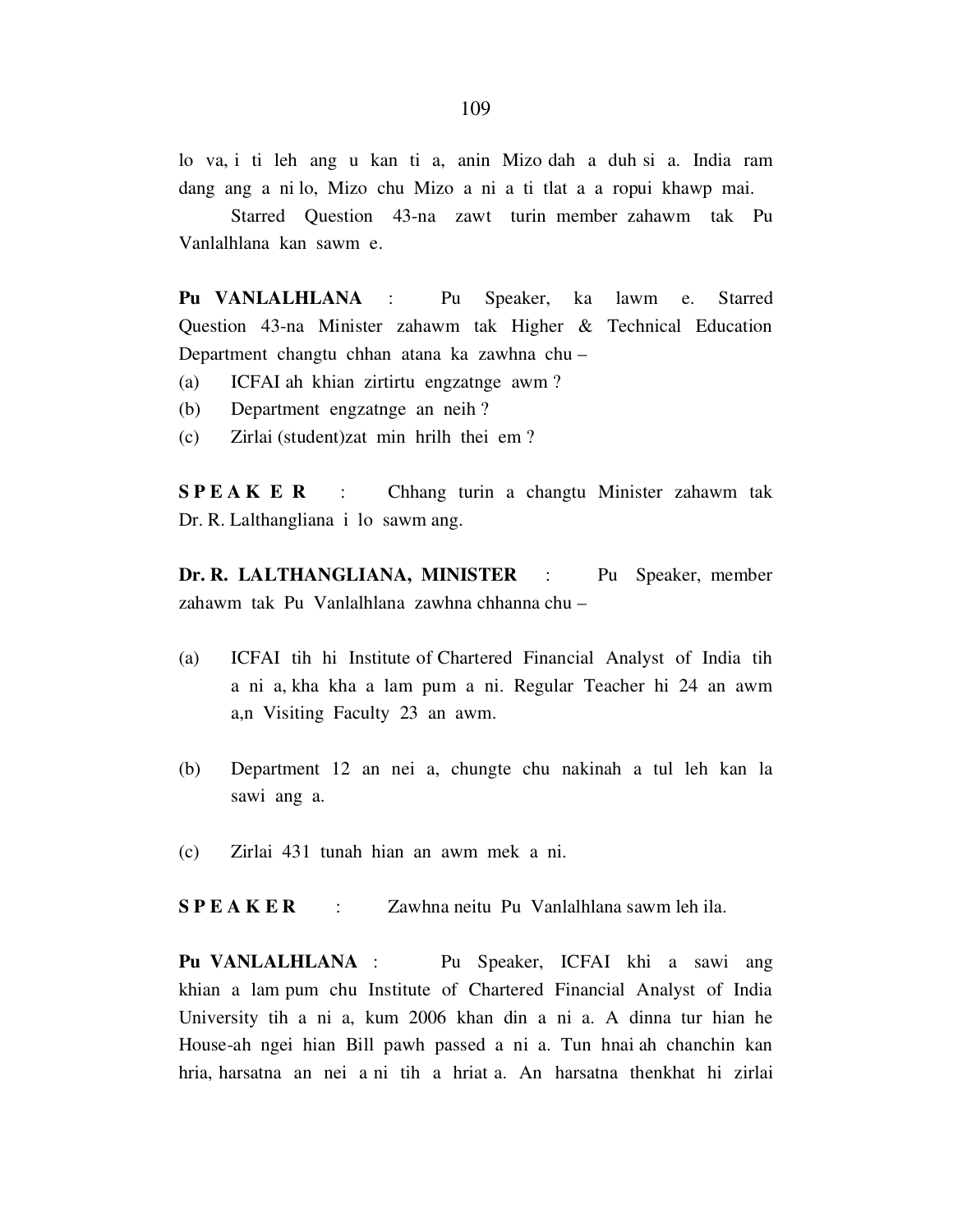300 vel accommodate thei tur building-ah, tunah pawh kan ngaihthlak ang khan zirlai 431 an nei a, kum dangah phei chuan hei aia tam zirlai hi an nei a ni.

 Tin, classroom a indaihlova, audio, visual leh teaching room te pawh equip tur a nih laiin chutiang chu a ni lo va. Laboratory an nei chhe em em a, playground an nei lo bawk a. Kumtinin fee rate hi a sang ziah a ni. Chutihrual chuan staff te hlawh an pe tha leh bawk si lo va. Chutiang chuan harsatna hi khilaia thawkte khian an tawk a. Kumin chhoah phei chuan faculty 5 kha chhan awm vak loin an rawn ban a, chungte chuan harsatna hi a siam nasa viau a ni.

 Tin, Deputy Controller of Examination te pawh an exam neih laiin ban te an ni leh lailawk a. Chutiang chuan staff te leh zirlaiten anmahni right leh chu zirna in ICFAI chu a changtlun theihna turin demonstration te an nei a, harsatna hrang hrang kha thuneitute nen pawh an sawiho hlei thei lo a ni. Chuvangin, ICFAI buaina helai Aizawl-ah te leh a gate inkalh sakin harsatna lian tak an tawk a ni. Khing khi sorkarin a hria em ? A chingfel tur hian engangin nge hma lak a tum tih ka zawt duh a.

 Tin, hman deuh khan UGC lam atang pawhin team ten an rawn en a, chungah chuan Highter & Education College leh University levelah reng reng UGC pay scale, UGC norms-a hlawh pek tur a nih laiin ICFAI hian an pe lo a ni. Chungte chu tunah hian an pe tawh em ? Tin, heng harsatna neuh neuh chingfel turin hian sorkar hian eng ang in nge hma a lak, a hriatpui em tih ka zawhbelh duh a.

 Chutihrual chuan kan Minister hian min chhang thei thoin ka ring a, SSA leh RMSA zirtirtuten tunah hian harsatna nasa tak an tawk mek a ni. Hemi chungchangah hian inthlan lai pawhin kan Minister zahawm tak hian campaign laiin 'SSA leh RMSA te harsatna hi ka hria a, harsa vak lovin kan chingfel thei mai ang tih pawh ka beisei a ni' tiin statement pawh a pe a ni. Tunah hian SSA teacher te leh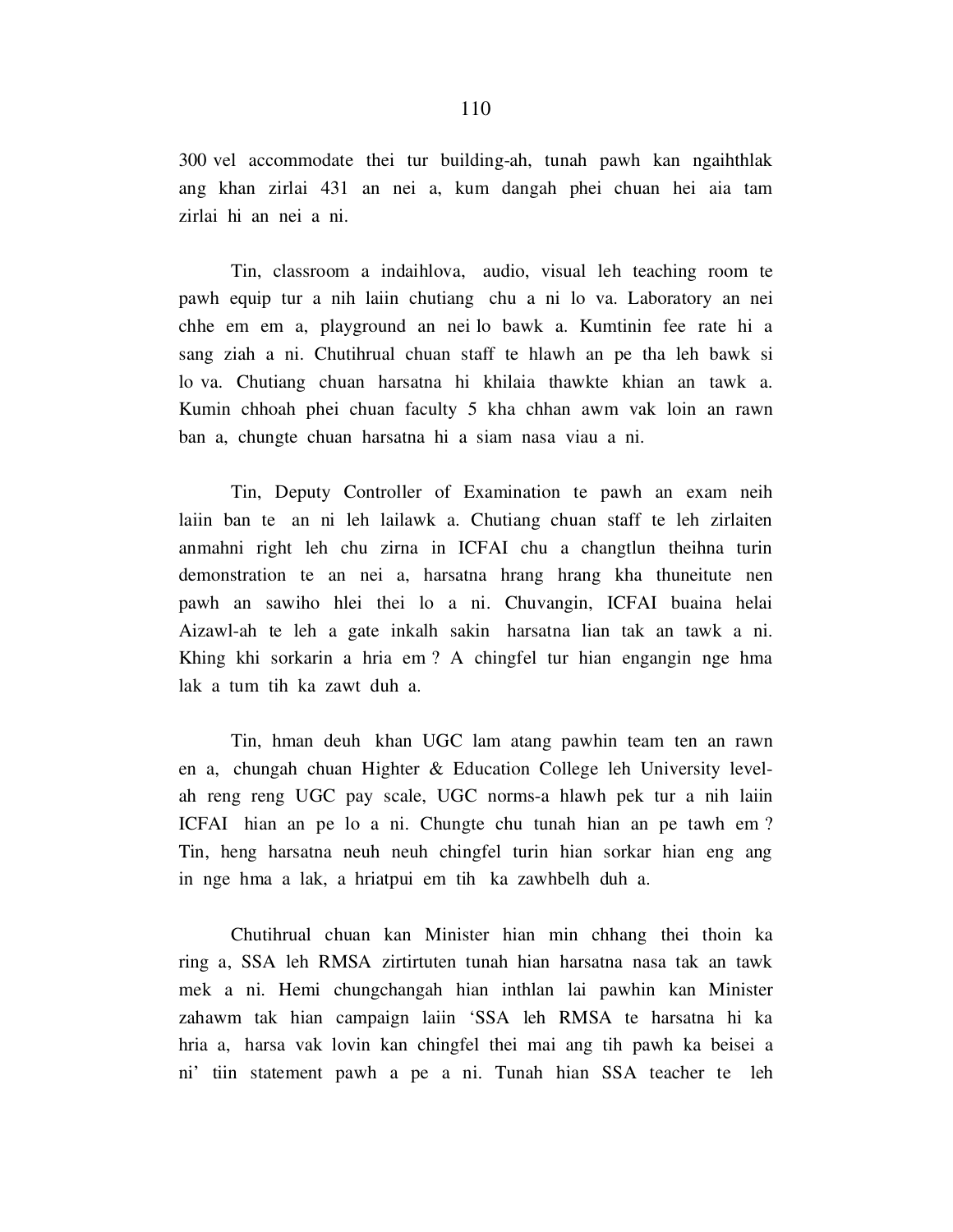RMSA zirtirtu te chuan mass casual leave te lak tum hialin boruak an nei a. Harsa lo taka chinfel dan tur chu tun hi a hman hun a va ni em! Min hrilh thei lawm ni? Mass Casual Leave lak buai ngai lovin tih ka zawt tel bawk a ni e.

SPEAKER : Dr. Mathlantea kha i phar leh lo maw? A theih ang ang chhang turin a changtu Minister zahawm tak kan s awm e.

Dr. R. LALTHANGLIANA, MINISTER : Pu Speaker, zawhbelhna kha a tam lutuk lo va. Amaherawhchu, ICFAI kalphung hrim hrim hi he House-ah hian kan hriat a tul viauin ka ring a. Kum 2006 MNF sorkar lai March ni 21 khan he House-ah hian private University ti tur khan passed kha a ni a. A lo kal chho zel a (a tawi zawngin) a bik takin tun March thla hian harsatna lian tak kan tawk ta a, a hma pawhin an tawk a, tun March thla khan tlemin an sosang chho lo thei lo va.

 A bikin kan zirlai te leh zirtirtute pawhin harsatna kawng hrang hrang kha ziakin ka hnenah pawh an rawn thehlut a, kan Chief Minister pawh hian a ngaipawimawh hle mai a. Hma kan han lak chhoh ve theih dan chin ah pawh hian hma kan lak pui a ni. Amaherawhchu thil pakhat kan hriat tur chu University hi private University a ni a, din phalna hi state sorkarin a pek a ngai a. Anmahni dan ah (Rules 5 kan ti mai a) hi chuan saptawngin a inziak a 'The University shall be self-financing and shall neither make a demand nor shall be entitled to any grant-in-aids or every other financial assistant from the State Government or any other body or corporation, ought or control by the state Government' tiin a inziak a.

 Amaherawhchu, kan ram chhunga awm a nih avang khan an harsatna kan chinfelna kawngah hian theihtawpin tan lak a ni a, tahchuan eng eng emaw harsatna tuna kan MLA zahawm tak Pu Hlana han sawi lai phase chungchanga harsatna te, class room, laboratory leh department hrang hrangin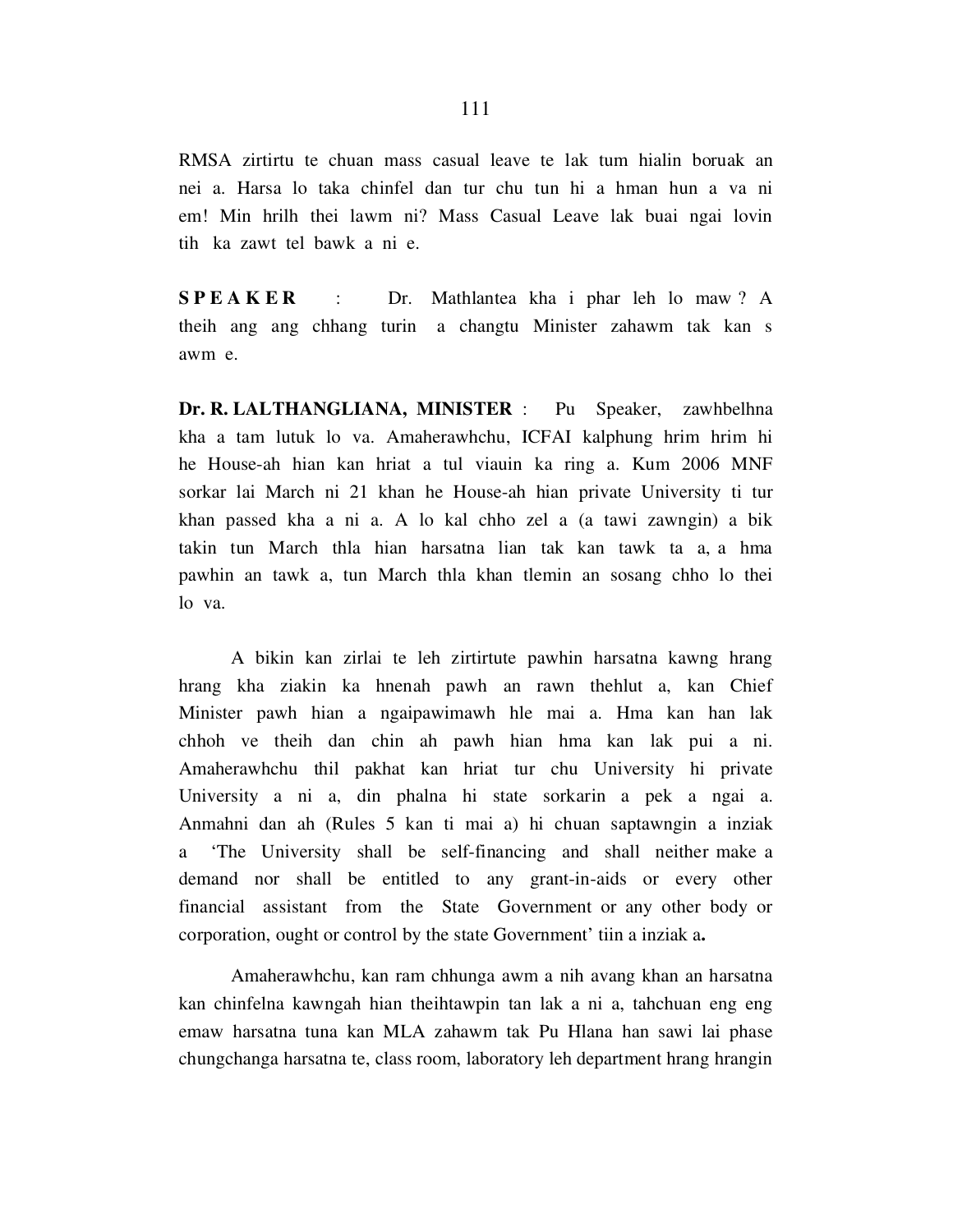an harsatnate - playground te, curricular activities te, library-te leh khatiang thil kha an rawn thlen a. Tin, an hlawhte pawh tihhniam a ni a, fee an khawn sang si a tih te pawh kha a awm a ni. Chumi hria chuan buaina kha a lo chhuak a, han tih vak dawn khan a harsa khawp mai a, engpawh ni se la, kan Chief Minister hian cabinet meeting hi kumin May ni 7 khan a ko a, cabinetah ngaihtuah a ni ta a. Chu cabinet chuan thutlukna a siamah chuan Mizoram Chief Secretary Chairman-na hnuaiah Committee a din a, chu chuan uluk takin ngaihtuah rawh se, a ti a. ICFAI society Hyderabad-a an headquarter te, Mizoram University lam aiawhte leh hetiang mi pawimawh tak takte leh kan Commissioner te leh kan Additional Secretary te ho telna Committee pawimawh tak mai kha a din a. Chu chuan uluk takin a ngaihtuah a, a hmunahte pawh an kal a, tiang chuan kawng hrang hrangin hma an la a ni tih kan hriat tlan a thain ka ring a.

 Chutah chuan keipawh hi tum khat chu ICFAI lam hotute khan ka office-ah min rawn hmu a. Tin, zirlaite leh teaching faculty-te pawhin vawi tam tak min rawn hmu a, ngaihtuahna kan sen pui a. Amaherawhchu han tih ngawt dan kha a har khawp mai a, kan Chief Minister hian khawng deuhin D.O. letter ICFAI headquarter, Hyderabad hnenah hian a ziak ta a. Tuna MLA zahawm takin harsatna a rawn sawi ang chi, chi hrang hrang kha D.O. letter sei angreng deuh maiin a ziak a. Chu pawh chu a chhanna an rawn siam a, an insawi thiam ve khawp mai a. Amaherawhchu an han sawina thenkhatah chuan UGC scale anga pay lo adopt ve kha kan tih ngai loh a ni an ti a. India ramah hian ICFAI hnuaiah 11 vel branch hrang hrang an awm a ni. Tunah pawh hian Meghalaya-ah te, Tripura-ah te pawh an awm a, anni pawhin harsatna lian tak tunah hian an tawk mek a, thenkhat chu tlemin ti tha deuhte pawh an awm a ni awm e. Meghalaya ngat phei khu chu an tha vak lo ni vein ka hria, chutiang dinhmunah chuan India rama anmahni ICFAI society-in University state-a a dinah hian harsatna a awm hrim hrim a ni tih ka rawn sawi duh a ni.

 Khatiang khan theihtawpin tan kan han la chho a, engpawh nisela state sorkar atanga han bail out ti mai ila, an mamawh chi hrang hrang han phuhruk dan ngawt kha a vang ve khawp mai a. Engpawh ni se la sorkarin kumin kum laihawl vel phei kha chuan theihtawpin tan a la a, kan Chief Minister pawhin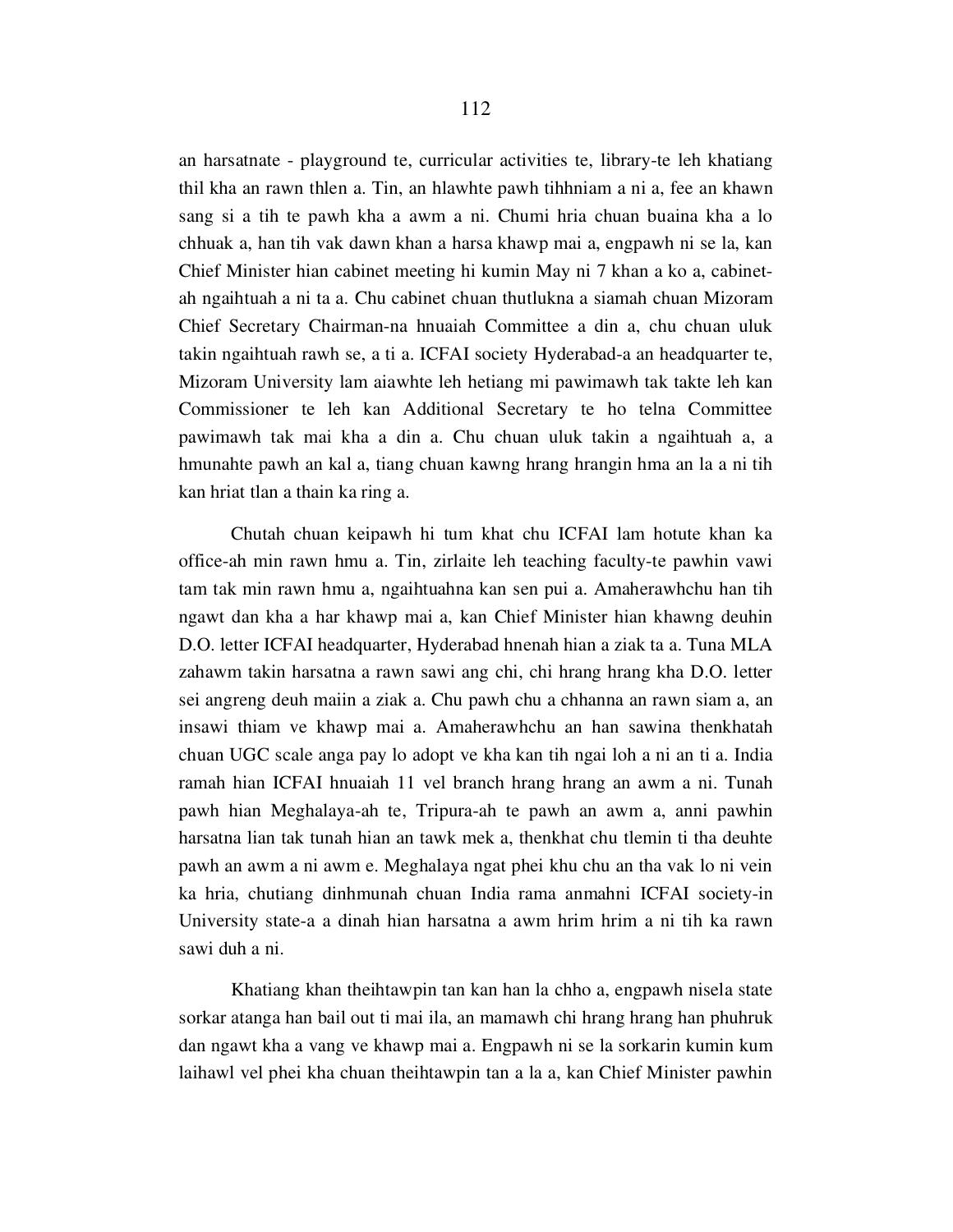D.O letter-te siamin hma a la a; a chhanna pawh kan hmu thin a, tlem chuan eng emaw chen chu sawt pawh a sawt a. Tin, tlema helai boruak sa deuhte a han awm chhoh veleh admission te kha an han tih tak loh bawk si ah khan ICFAI society tan khan lost a lo nih bawk si avang khan action kha an han la ve mai a. Tute emaw helaia thawk mi 5 (a zat ka hre chiah lo a) an han chawlh tir tihte pawh kha thil dik a ni. Kha kha thil awmdan a ni a, kan hmalak tawh dan chin chu ni ta ang sela. Hmalak zel dan tih lai kha a awm thei lutuk lo va, mahse kha kha chu a tul dan azirin kan enzui hrim hrim chu a tul ka ring a. Amaherawhchu, state sorkar University a ni lo va, anmahnia ding chhuak tur anga ngaih a ni a, a tirah phei chuan Mizorama private University hmasa ber kan ni dawn, an ti a. Ramte pawh khatih hun laia sorkar khan kan ngaihtuah pui a ni. Chu chu an dinhmun dik tak a ni, chuvang chuan Pu Speaker, kan sorkar hnuai ami a ni chiah lo.

 Tin, zawhna kha mahni department enkawl lem loh kha min rawn zawt thin a, RMSA leh SSA tih kha nakinah remchangah a changtu minister pawhin a sawi ang a. Amaherawhchu, thil pakhat ka sawi duh chu hengah hian harsatna lian tak sorkar hmasa, kum 10 chhung khan an tawk lo thei lo va. Thil pakhat an tawh harsatna lian tak chu SSA zirtirtute leh engemaw hian hlawh hi a hunah hian kan la hlei thei lo tih kha a ri reng mai a. Thla 4/5 te kha an la lo a. Chu harsatnate leh an service chungchangah pawh rei tak tak kum 10/15 kan lo thawk tawh a, heng hi chu kan dinhmun hi hetiang lo deuh hian tihte pawh kha kan hnenah pawh vawi duailo an thlen a, lehkha pawh an rawn siam a, sorkar hma hauh pawh khan. Khang kha chu political party kan nih chuan kan lo dawngsawng a ni, theihtawp chhuahin hengah hian in harsatna hi kan lo hria ang a, theihtawp kan chhuah ang tihte hi chu kan tawngkam a ni vekin ka ring a, kan chhuah lo ang tih hi tuman kan sawi ka ring lo. Chuvang chuan tunah kum khat em pawh kan la sorkar lo va, theihtawp sorkar hi chuan a chhuah hrim hrim ang tih kha beisei ta ila a that ka ring a. Amaherawhchu, mahni department chan a ni lo va, tunah pawh hian Minister hian sawifiah tur tam tak a neih ka ring a.

 Tin, dik tak chuan tunah pawh hian ka lo hriat dan phei chuan kan Minister hian a tha zawngin hmalakna thil tam tak a kalpui mek niin ka hria a. Sorkar a la rei lova, ngaihtuahna a la seng zel turah te pawh beisei i la a tha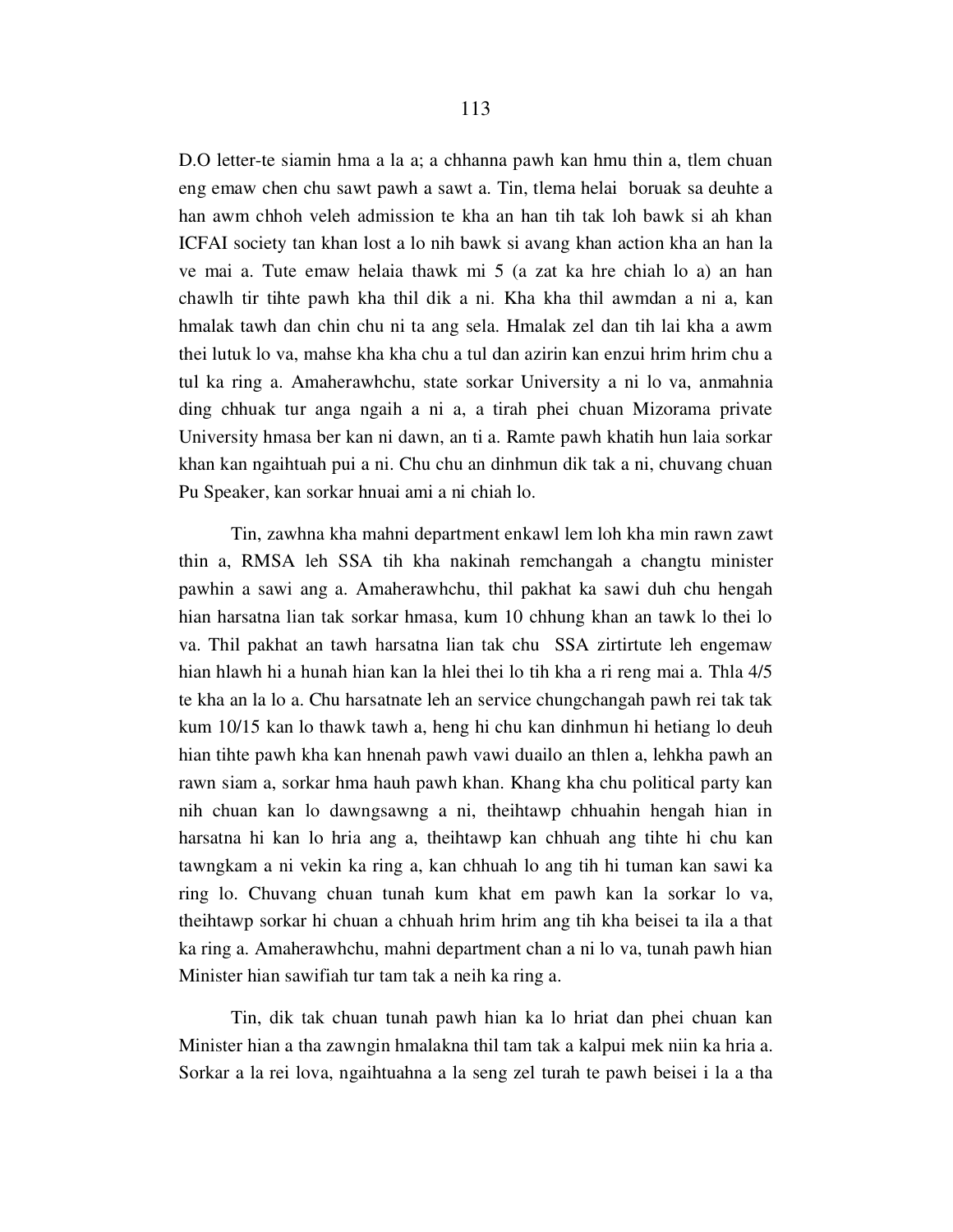ang a. Ka chan loh lam a ni a, in khamkhawp ka chhang lo a nih pawhin inhrethiam ila a tha awm e.

S P E A K E R : Nia, khang kha chu a chan loh hi in zawt thin a, niminah pawh khan… ngawi ru, tih tawh lohah khalam kha chu. Aw le, chhan ngai kan ti em ni? Niminah in ti tawh bawk a, han chhang teh se, Education Minister-in aw, mi pahnihin an ti tawh bawk a, han chhang teh se.

Pu LALCHHANDAMA RALTE, MINISTER : Pu Speaker, zawhna hi an zawt thelh lui deuh nge ni ka hre lo va, engpawh ni se kan hriat ang leh hma kan lakna ang chinte han sawi dawn ta ila, House information atan hrim hrim pawh. Tuna zawhna an zawh ang khan FEMSA an inti a, Federation of Mizoram SAMAGRA hnuaia thawktuho association a nih ka ring a. SSA, RMSA kha pakhata awmkhawm an nih tak avangin SAMAGRA tih a ni a. Chu chu tun thla tir ni 8 vel khan an piang chauh a ni he FEMSE tih hi. A hma chuan RMSA tih te, SSA tih te hi pawl hrangin an awm a, ni 8 vel khan Pu Speaker, nangmah kha Venghlui-ah khuallianah tangin pawl kha an din niin ka hria a. An pawl pawh hi pawl thar tak tuna awm thar a ni, tam tak phei hi chuan kan la hre lo maithei e. Amaherawhchu, chumi chuan hma an lakna lo kal kan hmuh hmasak ber chu kan thawktute hi tun tum an hmalakna hi lehkhathiam tak tak, fel tak tak, kan chhawr tangkai tak takte an nih rualin an thahnemngaihna hi a buk thelhin an thelh deuh em ni aw tih tur hmalakna a awm hlauh mai a. Tuna an conference-na ah khan thil pahnih (PU ZODINTLUANGA : Pu Speaker, an zawhna chu an hlawh regular chungchang kha a ni a, tuna an buaina chungchang lam a sawi vak chuan hun a hek dawn a, a zawhna kha chhang mai sela, a chhang thei lo a nih chuan nidangah ti mai sela a tha mai lo maw). Kan chhang zel ang a, tiang khan hmalakna an rawn neih hmasak berah an khawmpui khan thil pahnih passed an lo nei a ni awm a, hetia tlangkama kan han hriat zel danah hian. Pakhatnaah chuan an hlawh tihpun chungchang a ni a, pahnihnaah chuan, sorkarin zirtirtu a lakna reng rengah za a sawmsarih hi anmahni tana reservation ti turin, chu chu an thu passed a nih hmel a. Chumi an bawhzuina kawngah chuan thil tihsual palh an nei em aw ka tih lai chu, chu ni 8-ah an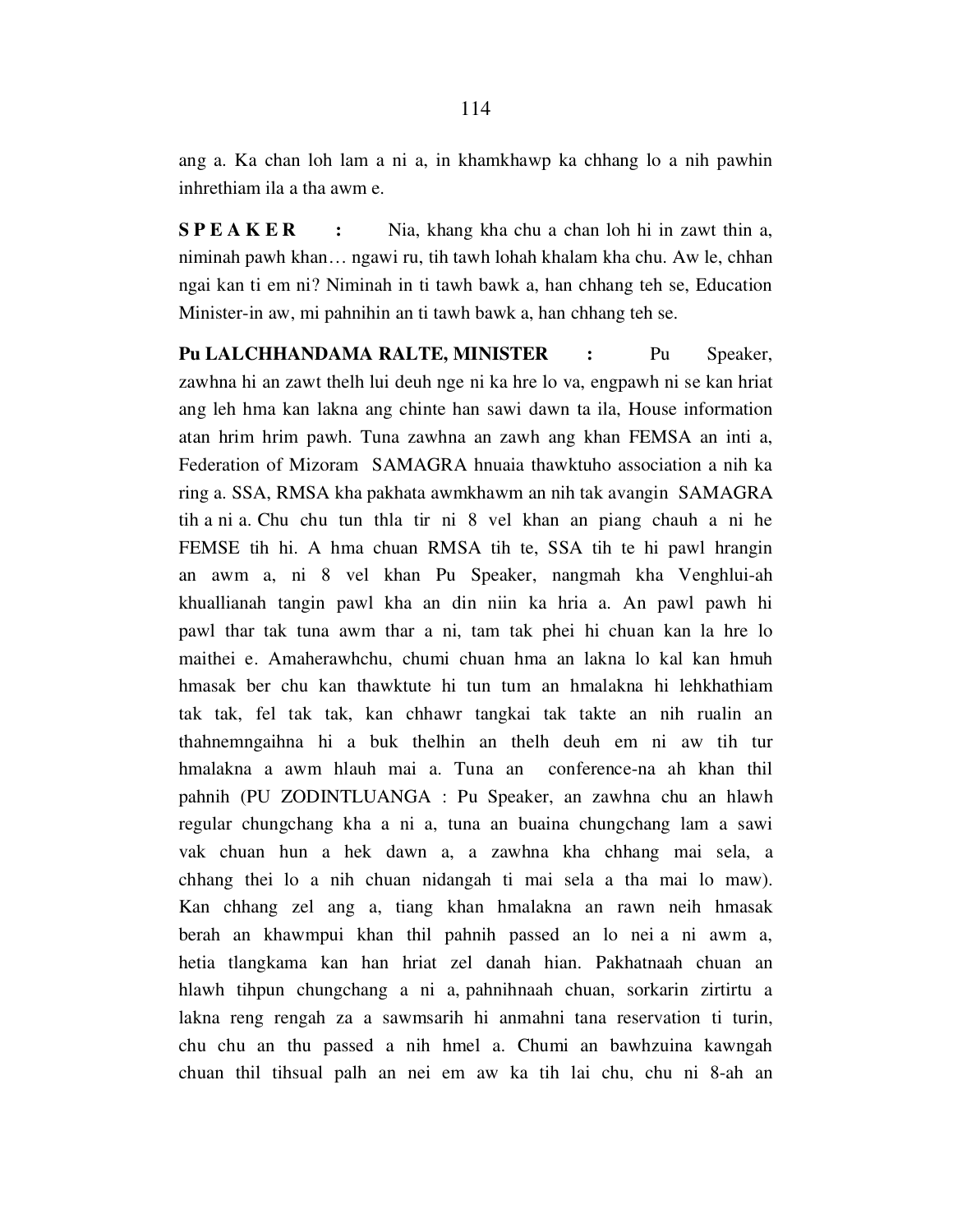piang chauh a ni, pawisa tam tak involve ngai a ni a, an thawm hi department lamin kan lo hriat pawhin calculation leh tul angte pawh kan lo en zung zung a, eng nge ni ang tihte pawh kan lo ti a. Mahse a taka hma han laka han tih dawnin sorkarah ultimatum an rawn pe nghal a, a hmasa berah. Chu ultimatum-ah chuan ni  $20<sup>th</sup>$  November hmain an demand te tihhlawhtlin a nih loh chuan hma kan la ang an rawn ti a, chu chu kan lo hre ve lo a ni. Kan Chief Minister hnenah an lo pe bawk si lo va, ani Finance changtu. Tin, Education Minister hi min rawn hmu lo hrim hrim bawk a, min rawn hriattir bawk lo va. Chung an demand zawng zawng pawh chu a copy pawh kan hmu ve lo a ni. Amaherawhchu, Speaker hnenah an lo pe a; tin, Education Secretary kha 'copy to' in an lo pe ve a ni. Eng emaw an hmalaknaah khan hmaihthelh palh an nei a nih hmel a. Niminah kan session zawh hnuah an deadline kha a lo thleng a, mass casual leave lak tur an lo tih kha nizanah kan hre chawp chuk chuk a, naupang exam an tan chhoh dawn mek laia an zirtirtuten mass casual leave lak an lo ti hi sorkarin a la serious khawp a. Sorkar beng hriat turah pawh mumal taka thlen leh inhmachhawna sawi pawh awm lo va, sawiho tura rawtna pawh an neih hmaa hetianga min ti hi kan ti a. Kan sorkar chuan nizanah kan hriat rual rualin thuchhuah kan siam nghal a, 'No work, no pay' kan hmang ang kan ti a ni, chu chu tlang takin sorkarin thutlukna kan siam nghal a ni.

 A dawt lehah chuan tuna an zawhnaah khan kum khat pawh tling lo sorkarin hmalakna kan nei a. Education Ministry hetianga kan han enkawl hnuah Chief Minister education ngaipawimawh tak mai kan nei a. Ani hian zirtirtu kan indaihlohna te piah lamah a thawk mekte hamthatna tur hi min ngaihtuahpui em em a. Nichina Higher Education Minister-in a sawi ang khan sorkarna kan chan loh lai pawha an sawi an harsatna hlawh thla ruk te, thla li te, thla nga te an lak loh pawh kha he sorkar kal chho mekah hian hlawh hi bat sak pawh kan nei lo va. Central lama pawisa an rawn release dan chu a ngai rengin min ba rei em em a, pawisa an rawn pe thei lo a ni. Kan Finance Minister, Chief Minister hian advance allocation te min siam sak a, thawktu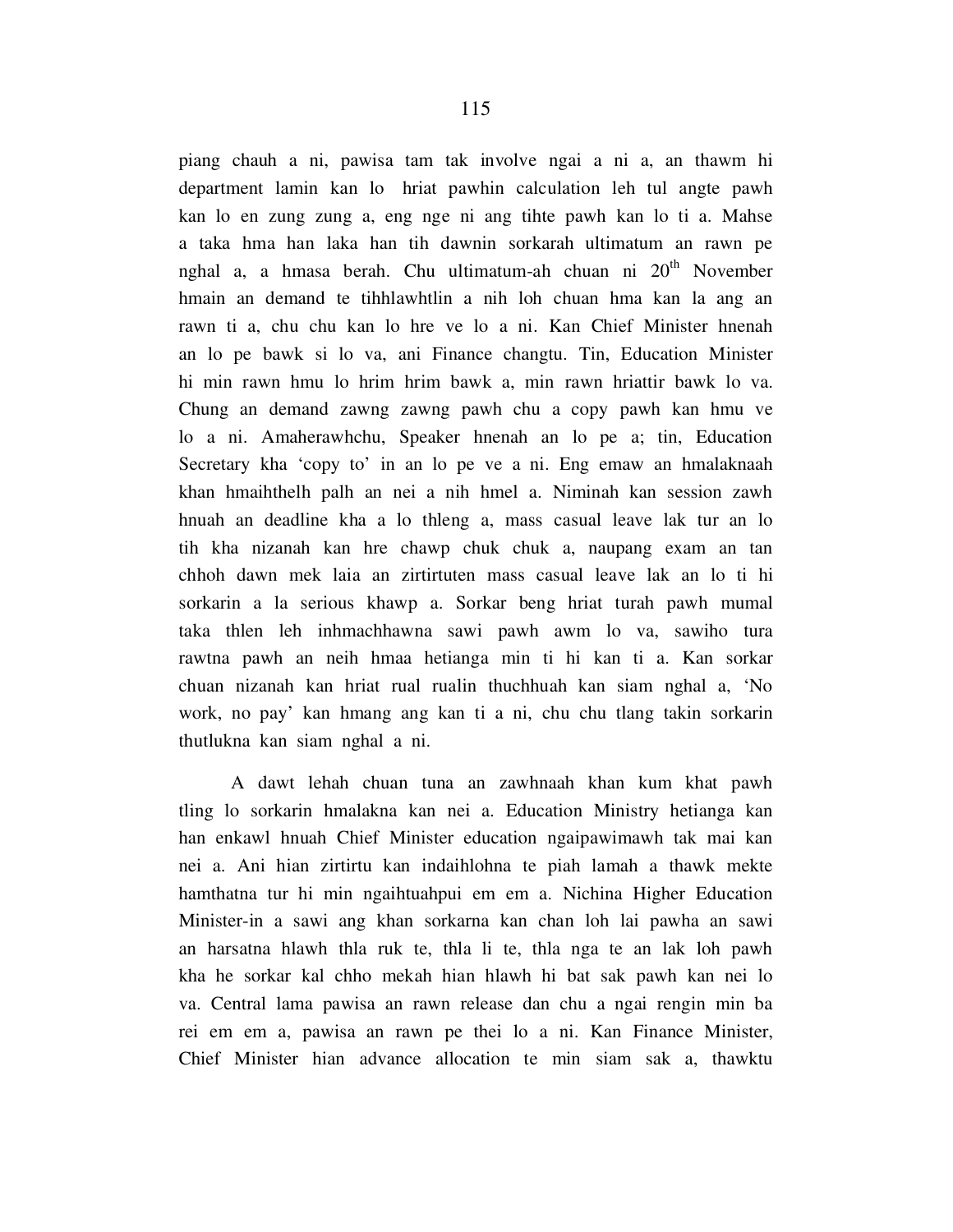chuan hlawh an hmu tur a ni tih policy hmangin an hlawh hi sorkar finance ami vaibelchhe sawmhnih sawmthum te kan puk a, kan lo pe lawk a ni. Chutiang khawp chuan an chungchangah hian sorkar hian danglamna anmahni enkawlnaah hian kan nei a, bung thar kan kai a ni. Tin, a senior te pawh hi kan hotute hian an ngaipawimawh a, Council of Minister-ah te, kan Legislator-ah te pawh heti ringawt hi chuan a fuh love a senior zawkte pawh hi dahngheh dan a awm lawm ni tih hi sorkar stage-ah vawi tam tak kan sawi a. Mahse thil pawi tak awma chu an thahnemngaih luatah sorkar hmasa hunlai khan kum sawm chhung an enkawl dana an beidawng khan nge ni Court-ah an lo kal a, High Court case a awm mek a. High Court-ah an service chungchangah sorkarin dinhmun tha zawk pe rawh se tiin Mizoram sorkar Court-ah an khin avangin sorkar tan an chungchangah Courtin a set a side hma chuan hma han lak sak, an hlawh han tihsan emaw, regularization emawa han kalpui hi sub-judice a nih dawn avangin sorkar hian kan ngaihpawimawh leh tih sak kan duh ang pawh hi Court-in thutlukna a siam hma chuan a kalpui theih loh a ni tih hi he House-ah information ka rawn pe nghal a ni e. Pu Speaker, ka lawm e.

SPEAKER : Starred Question 44-na zawt turin member zahawm tak Pu Zodintluanga Ralte i lo sawm ang.

Pu ZODINTLUANGA RALTE : Pu Speaker, Starred Question No. 44-na, Rural Development Department Minister zahawm tak chhan atan –

- (a) Kan Chief Minister zahawm takin 'Kan budget hi a chi tur chauh', a tih kha Rural Development Department atang hian a chi tur engzatnge sen a nih tawh ?
- (b) Eng atan nge hman a nih tawh ?
- (c) Project hming leh location ? tih a ni e.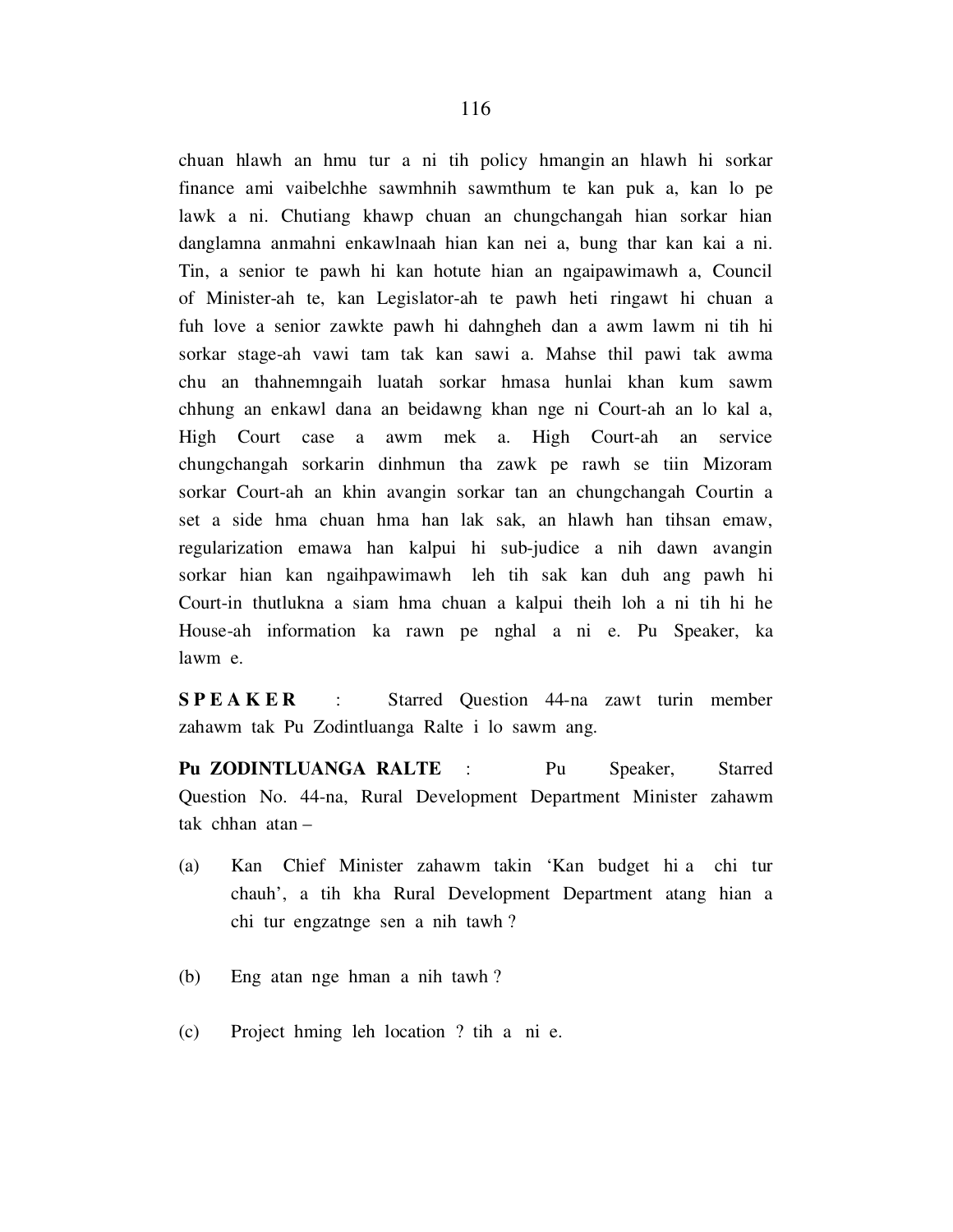S P E A K E R : Chhang turin a changtu Minister zahawm tak Pu Lalruatkima ka sawm e.

Pu LALRUATKIMA, MINISTER : Pu Speaker, member zahawm tak Pu Zodintluanga Ralte zawhna chhanna chu -

(a) Rural Development Department budget ah hetiang ruahmanna hranpa a awm lo a, sen tawh zat sawi tur a awm lo. Amaherawhchu, Budget 2019-2020 chhunga scheme hrang hrang atan SMS (State Matching Share) a hnuai ami ang hian hmuh tawh a ni.

| SI.<br>No.       | Name of Schemes | Amounts of SMS<br>received (in lakh) |
|------------------|-----------------|--------------------------------------|
| 1.               | <b>MGNREGS</b>  | 2472.464                             |
| 2.               | DRDA(Admn)      | 201.21                               |
| 3.               | <b>NRLM</b>     | 703.39                               |
| $\overline{4}$ . | SIRD & PR       | 91.26377                             |
| 5.               | <b>SPMRM</b>    | 45.00                                |
| 6.               | PMAY-G          | 324.869                              |
| 7.               | <b>PMKSY</b>    | 257.11                               |
| 8.               | <b>NLCPR</b>    | 46.19                                |
| <b>TOTAL</b>     |                 | 4141.49677                           |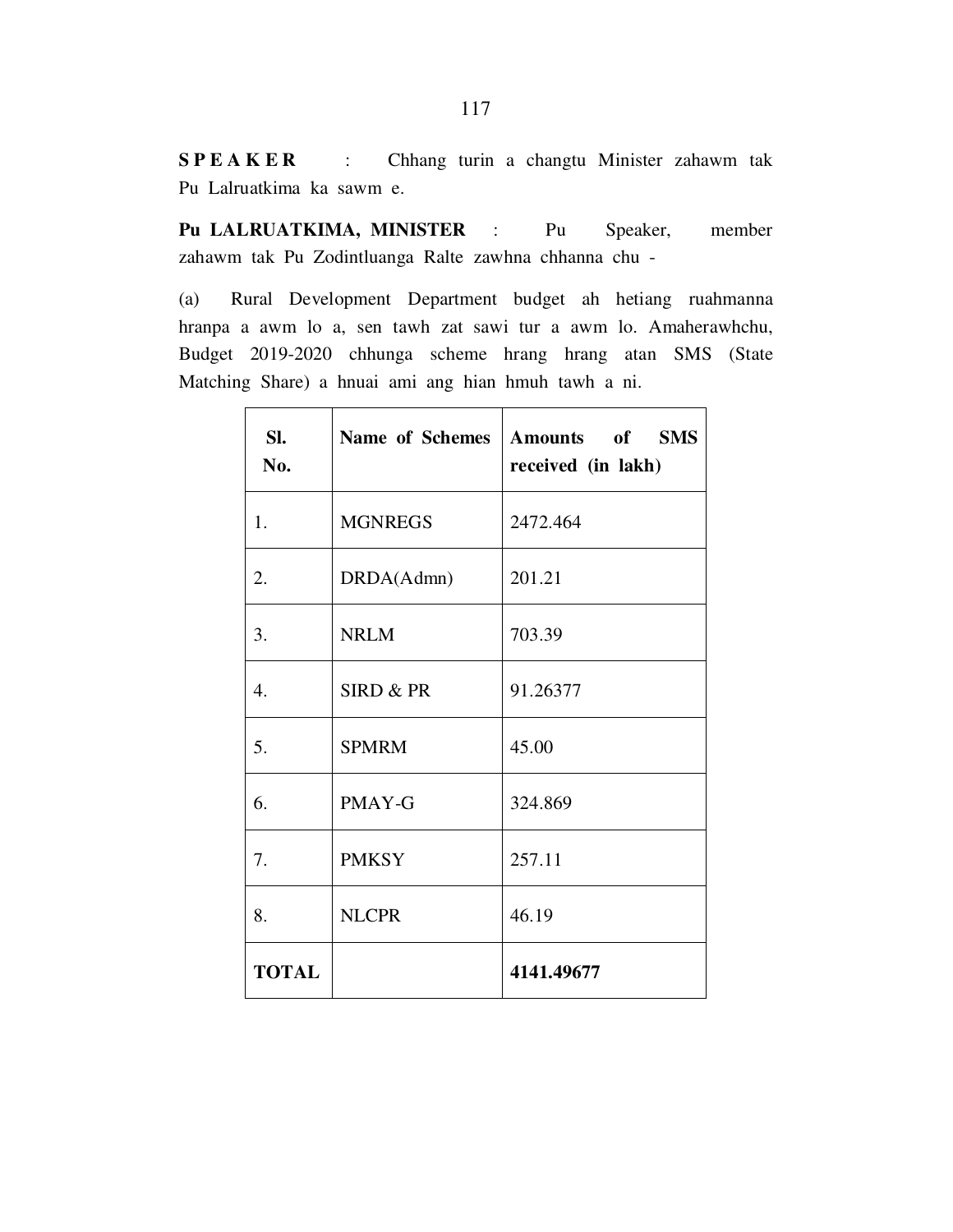Pu LALRUATKIMA, MINISTER : Eng atan nge hman anih tawh tih chu - Scheme implement nan hman a ni tih a ni a. Project hming leh location te chu - MGNREGS ah hian district tinah ram pum huapin hman a ni a. Pahnihna - DRDA (Admn) hi district tinah a ni a. Tin, NRLM hi district tinah a ni bawk a. SIRD & PR - Aizawl, Lunglei, Kolasib district-ah te hman a ni a. SPMRM hi Aibawk, Thingsulthliah, Khawzawl, East Lungdar RD Block-ah te. PMAY - Gramin hi district tinah. PMKSY hi district tinah. NLCPR hi Thingsulthliah, East Lungdar, Khawbung, Aibawk RD Block-ah te hman a ni e.

S P E A K E R : Zawh belhna zawt duh in phar hnem hle mai. A phar hmasa ber member zahawm tak Pu Lalrinsanga Ralte i lo sawm ang.

Pu LALRINSANGA RALTE : Pu Speaker, ka lawm e. RD Minister zahawm tak chhan atan a ka zawh belhna te chu hengte hi an ni e -

 Ni 100 inhlawhna hi ram pumah ni engzat nge siam a nih tawh tih kha pakhatna ni se. Pahnihnaah Job Card holder te hlawh tur pawisa la pek theih loh chhan min hrilh thei em? Engtikahnge pek a nih theih ang? Pathumna PMAY Gramin hi engzat nge pek a nih tawh, tunhnaiah pek a awm em? tih a ni bawk a. Tin, Pu Speaker, kan House Leader leh kan Chief Minister zahawm takin he House member te min duhsakin ruahmanna min siam sak a, rangva kha kan RD Minister te nen ruahmanna siamin min sem tawh a. Bial chhungah an lawm hle mai a, miharsa leh rethei zawk te an hlim hle mai a. Hetiang ruahmanna te hi a awm leh thei ang em? Rangva hi kan dawng leh thei ang em tih ka zawt bawk e.

**S P E A K E R** : Ruling lam kha in phar nasa lutuk. Opposition lam ka duhsak dawn. Pu C. Ngunlianchunga, a phar hmasa bawk a.

Pu C. NGUNLIANCHUNGA : Pu Speaker, zawhna kan chhang muang thei lutuk a kan question a chhuak ve hman dawn lo zel alawm le!

SPEAKER : I zawt chipchiar aniang chu maw le? I zawt chipchiar a ni lo maw?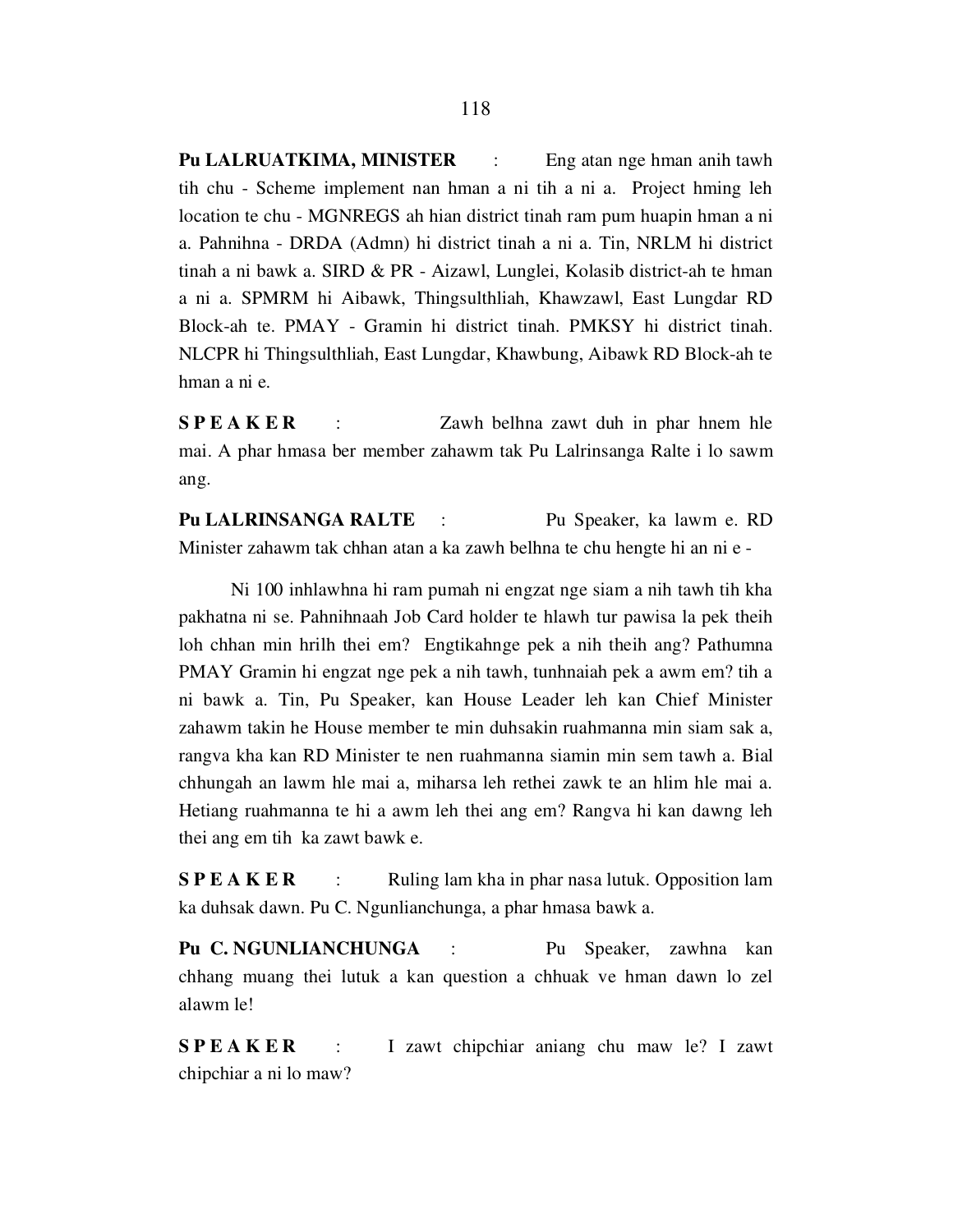Pu C. NGUNLIANCHUNGA : Ka inbuatsaih ve nasa a, bag te pawh ka rawn khai ania, vawiin chu. Balu te pawh hmuh tur a awm dawn ania, zawhna kha lo en ula. Budget wind up ang maiin in duh duh in sawi a, khatiang kha chu a dik lo. Pu Speaker, ka hma a mi khan ka zawh tur pakhat chu Job Card ni 57, October ni 24-ah khan cheng vaibelchhe 233 nuai li leh sing khat sang sarih sanction hmuh tawh thu kan RD Minister khan TV ah a sawi a. Mahse vawiin thlengin mipuiin an la hmu lo a ni. Sangau RD Blockah chuan ni 35 an thawk tawh a, Bungtlang Block-ah ni 26, Lawngtlai Blockah ni 32, chumi an thawhna man chu an la la lo a. Kan session a ni tih hriain min rawn zawt sup sup a. Engatinge sanction October ni 24-a hmuh daih tawh tun thlenga a dawngtu turten an la hmuh loh tih kha ka zawhna pakhatna a ni a. Pahnihnaah chuan, zawhna ka siam a, 56-na ah a awm a, a chhuak hman dawn si lo a. Pu Speaker, khawngaih takin i phalnain ka zawt mai ang.

 $S P E A K E R$  : RD chungchang tho a ni em?

Pu C. NGUNLIANCHUNGA : RD tho ni e.

 $S P E A K E R$  : Kha chu i duh duh zawt rawh, a pawilo.

Pu C. NGUNLIANCHUNGA : Pakhatnaah chuan PMAY Gramin insak tanpuina hi tute thlan tur nge? Pahnihnaah a dawngtu tur khuate hi tu te select tur nge? Pathumnaah chuan rural area-ah block area chhunga khua zawng zawng thlan tur a ni em? Palinaah chuan MNF VC sorkarna khuaah chuah em mi thlan tur? A chhan chu kan bial ah hian Congres sorkarna khaw tlemte a awm ve a. Tuna MNF sorkar, huapzo sorkar kan din ang ti si khan sorkarna an han siam a, Congress VC chu pakhatmah thlan tir loin a kal kan vek a, a lai lo a ni. Huapzo a ni thei dawn em tih ka zawt a. Tin, guidelines kalh hian heng hi lo thlang ta se la BDO te hian, siam that leh theih a ni ang em? Entirnan Pu Speaker, kan bial Sumsului khuaah chuan in 300 vel bawr an awm a, Village Council member 7 an awm a, Congress sorkarna VC a ni. Chutah chuan in 18 thlan an ni a, Congress VC ten Gram saba an thlan pakhatmah an tel lo a ni. Hei hi eng dan in nge he sorkar, huapzo sorkar chak tak hian a kalpui? Kan RD Minister zahawm takin sorkar an chan tirh khan tumah thlei bik kan nei lo ang a ti si a. Congress sorkar laia lo thlan tawh, mahse inthlan avanga upload hman tak loh, mahse register vek tawh pawh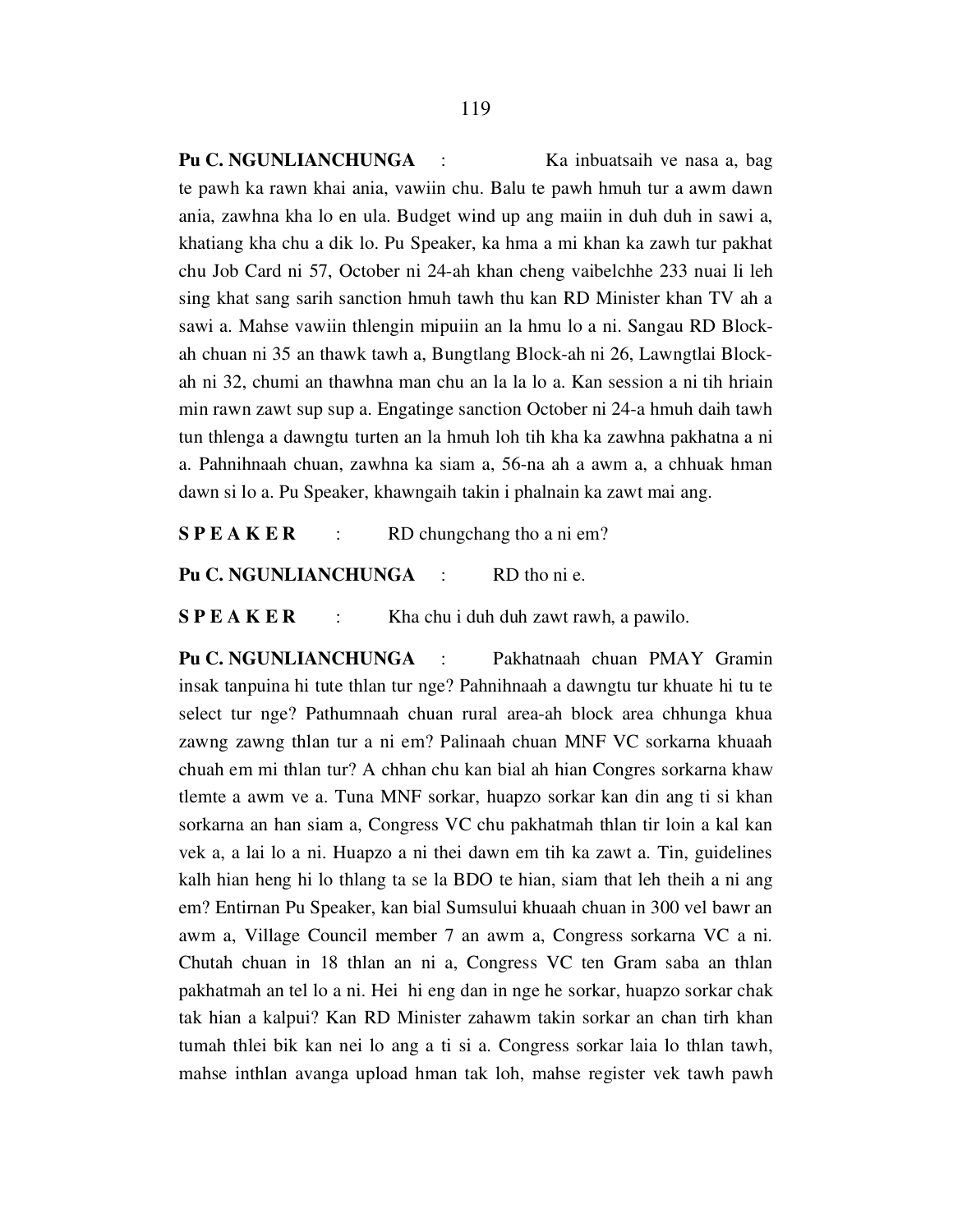paih fai vek niin a tharin Gram saba ni lo, khawi laia Unit President te emaw thlan kha kalpui a ni a. Hetah hi chuan guidelines anga kan kal hi a dik dawn lawm ni tih hi ka zawt belh a. Tin, a dawt leh ah chuan Darlawn BDO hnuaiah VC House, Darlawn Chhim Vengah sak a ni em? Sak ni ta se cheng engzatin nge sak a nih a, eng nge a size estimate, a dung leh a vang min hrilh thei em? Tin, material component, a bikin hei hi department leh VC te thawh tur niin ka lo hre ve thin a, ka hresual pawh ani maithei. Pu Speaker, khawngaih takin a changtu Minister in min hrilh theih chuan ka lawm hle ang. Engatinge Tinghmun-ah te, North Khawdungsei-ah te, Mauchar-ah te VC ten thawk loin MNF Unit ten an thawh tih ka zawh belh e.

S P E A K E R : Zawhna neitu Pu Zodintluanga Ralte i lo sawm ang.

Pu ZODINTLUANGA RALTE : Pu Speaker, sorkar a pian chuan Chief Minister-in an duh dan te an duang thin a. Chief Minister duh dan kha Minister te hian theihtawp chhuaha kalpui kan tum thin a ni a. Kan Chief Minister zahawm tak hian thahnem a ngai a, hmanni budget kan pass pawh khan kan budget hi chu a chi tur chauh a ni, heng atang hian central sorkar sum tam tak kan pawt chhuak dawn a ni ti khan a sawi a. Chumi piah lamah Delhi-ah kar hnih lawih a zuk cham a, central sorkar ka zuk vawdup a, kan Minister te tan awlsamna a ni a zuk ti a. Thahnem a ngai a, a ropui ka ti a. Amaherawhchu Pu Speaker, ka zawhna hi nichina ka zawhna ang khan a chi tur hi hman a ni em tih ka zawt a.

Pu ZODINTLUANGA RALTE : Department zawng zawng mai hi a tam lutuk, awmlo awmlo tih vek a ni mai a ni. Starred Question-a ka zawh a ni a, Unstarred in an rawn dah a, nil, nil, department-ah hmanna a awm lo, a then chuan hlawh atan kan hmang tihte a ni. Tin, central sorkar-a an zuk tihna tur ang project pawh la neilo te, zawhna ka zawh hnua Chief Secretary atanga order rang tak, question Assembly atanga an zawh hnuah Chief Secretary atangin department date chumi hmain project siama thehluh tur tih orderte a awm a ni. Ka sawi duh chu Pu Speaker, kan Chief Minister thahnemngaihna hi a Ministerte hian an va ngaipawimawhlo em! Vawiinah hian khati khawpa hma a lak, central-a a zuk tih sak hnuah pawh a chi tur atana dah pakhatmah hma zuk lakna awm reng reng lo hi a pawi ka ti a. Tlar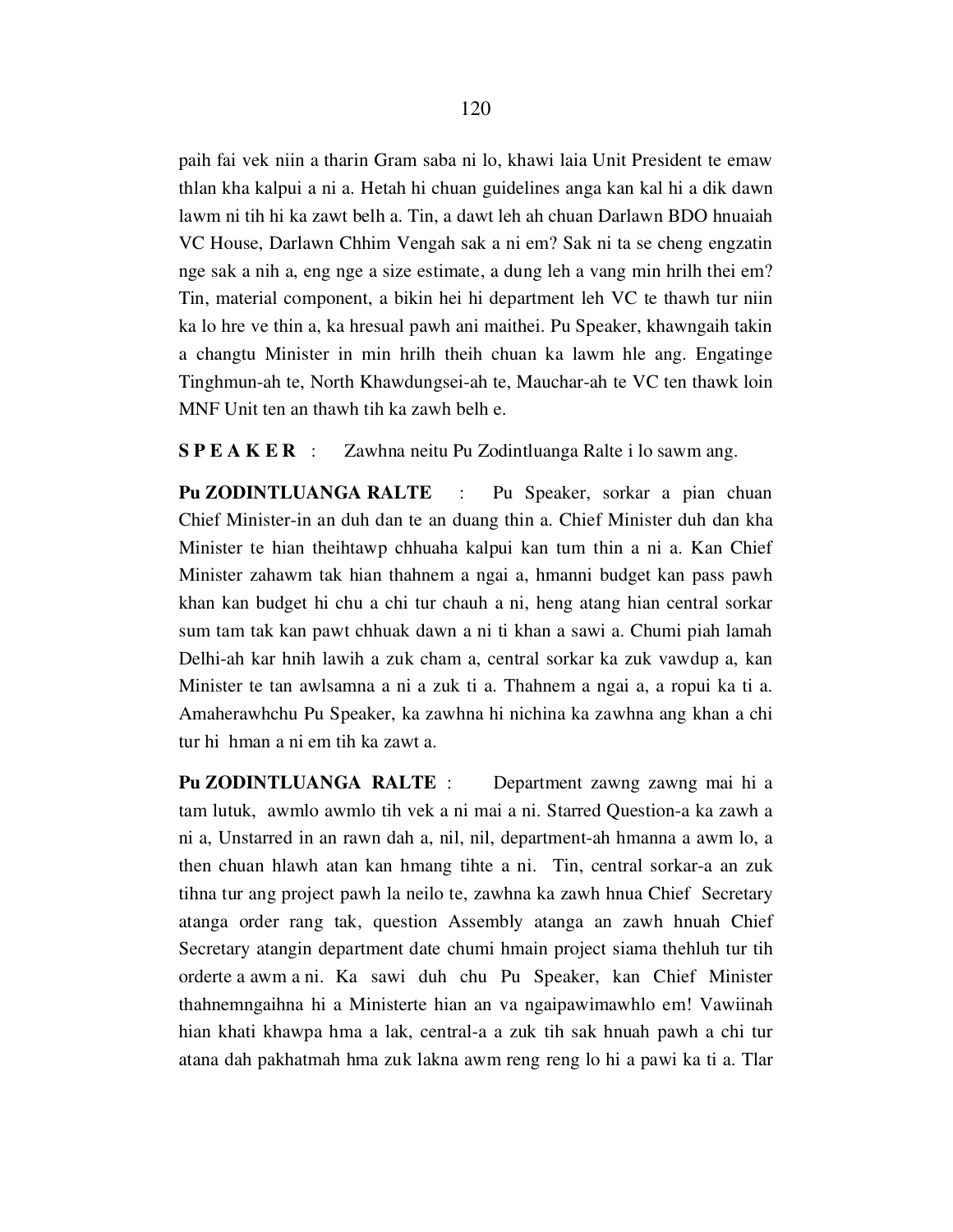hnung lamah hian kan House Leader in hria sela, mithiam tak tak, lehkhathiam central lamah pawh experience tam tak an awm a. Anni te hi awm zawk sela chuan hetiang mai mai chu a nih ka ringlo Pu Speaker. Tin, Dampa bialtu MLA phei chu party-ah pawh party atanga bul tan a ni a. Hmanniah Mamit-ah an lo sawi a, Mamit kal dawn chuan Dampa bialtuin a bial a fan lai chuan Mamit kal loh tur an ti a. Engatinge ka ti a, a bial a kal dawnin a bial tana hmasawnna tur atan official zawng zawng kha a lo hruai thin a ni a. Chutiang te chu Pu Speaker, han awm thei sela chuan vawiina kan zawhna kan Chief Minister-in thahnem ngai em ema a tih bawhzui tur an awmlo hi a pawi ka ti a, Kha kha ka rawn dinchhuahpui, zawh belhna tur ka neilo e, Pu Speaker.

S P E A K E R : A laawmawm e, nithum a nih avangin kan liberal deuh a, General Discussion ang maiin a then tan an ti ve tho a nia. Pu Nguna pawh kha zawt thui tak a ni. A theih ang ang chhang turin a changtu Minster zahawm tak i lo sawm ang.

Pu LALRUATKIMA, MINISTER : Pu Speaker, ka lawm e, ka chhang zo hman em ang chu maw. Member zahawm tak Pu Lalrinsanga Ralte zawhna ni 100 inhlawhna siam tawh zat kha ni za inhlawhna hi a khaikhawmin Zoram pumah ni 57 kan siam tawh a, chutihlai chuan district thenkhatah chuan ni 72 an thawk tawh bawk a ni. Heng zawng zawng hi tun dinhmunah chuanin a hlawh hi September atanga November inkar kha pek a la ni lo va. Hei hi Mizoram sorkar pek a ni lo va, direct benefit transfer job card holder te account-ah central sorkarin a rawn thun thin a ni. Chuvang chuan hei hi wides component an ti a. Wides component inhlawhna reng reng hi za a za hi central tum a ni a. Chuvangin kan Chief Minster zahawm tak hmalakna ni pawhin ka hria a, a lawmawm ka ti a, tun dinhmunah hian cheng vaibelchhe 288 wides component-ah hian Mizoramin kan hmu tawh a ni. Chuvang chuan ni za inhlawhna hlawh pek loh chungchanga Mizoram sorkar puhmawhna lo awm hi kan mawhphurhna ni lovin central mawhphurhna a ni a. Chutih lai chuan nimin lamah te kan han bawhzui zel a, tunkar chhoah hi chuan khang la pek kim loh ho account-ah khan an thun theih an inbeisei bawk thu kan dawng a ni.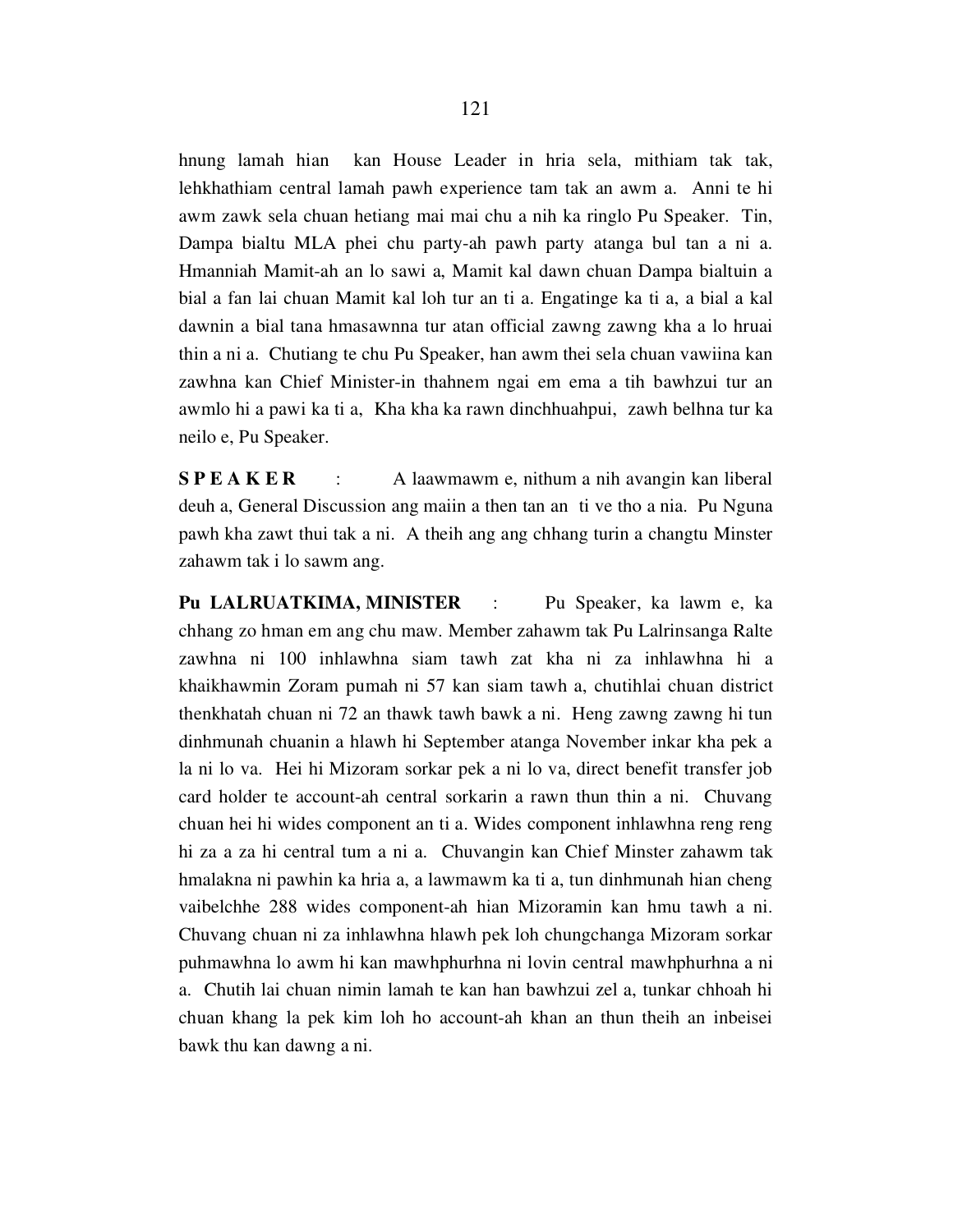Tin, PMAY Gramin hi engzatnge pek a nih tawh tih chungchangah khan PMAY Gramin hi kan hriat angin SECC data 2011 kan hmang a. Chutah chuan mi 26599 an awm a. Tichuan 2016-17 ah khan beneficiaries 2405 thlan an ni a. Khami te tan khan second instalment cheng vaibelchhe 29 hun rei tak a tang a, a tan chhan ber hi state account, Nodal Account kan ti a, chu chu current account a kan hawn hi state nodal account, sharing accountah rawn let ula an ti a. Kum khat chuang harsatna kan tawh chu tun hnaiah heng beneficiaries 2405 te tan hian second instalment kan hmu a, kan pe chhuak mek bawk a. Tin, hei bakah hian he PMAY Gramin chungchangah hian Pu Speaker…

**SPEAKER** : Ngawi rawh aw, question hour a tawp ta a, chhan zawh tir law law mai ang aw, chhang zo rawh le.

Pu LALRINDIKA RALTE : Pu Speaker, ka zawhna a lo chhuak dawn chiah a, a ni lo lo kha an sawi theuh a, ka zawhna hi chu min tih sak ve hram teh u.

S P E A K E R : Ni e, engahnge an sawi teuh le aw! chhang rawh le.

Pu LALRUATKIMA, MINISTER : He SECC data hi a diklo em em mai a, chu chu kan han en tha a, chutah chuan Gram seba-in a enfiah hnuah mi 15275 zet chu insak tanpuina dawngtlaklo tiin a rawn hmuchhuak a ni. Chuvang chuan he PMAY selection chungchangah pawh hian harsatna namenlo kan tawk a, khatih laia sorkar hmasate hmalakna kha a ni a. Khatah khan officer nupuite pawh (kan MLA zahawm tak pakhat phei chuan min hrilh a) an tel a ni ti khan min hrilh nghe nghe a. Chutiang te chu kan ni a, keini sorkar lam hi chuan kha lai beneficiaries selction-ah kha chuan mawh kan phur hauhlo mai a tih te kha ka han tarlang tel bawk a. CM Rural Housing Scheme atangin rangva hi kan han dawng thin a, chutah chuan i dinglam ami te leh i vei lam ami inthliar lovin kan han insem den den a, kan bial chhunga miharsa zualte inchung khuhna tur hian kan Chief Minister zahawm tak pawh hian min ruahman sak leh dawn ni te pawhin kan hria a. Lawmthu he House kaltlang hian ka sawi bawk a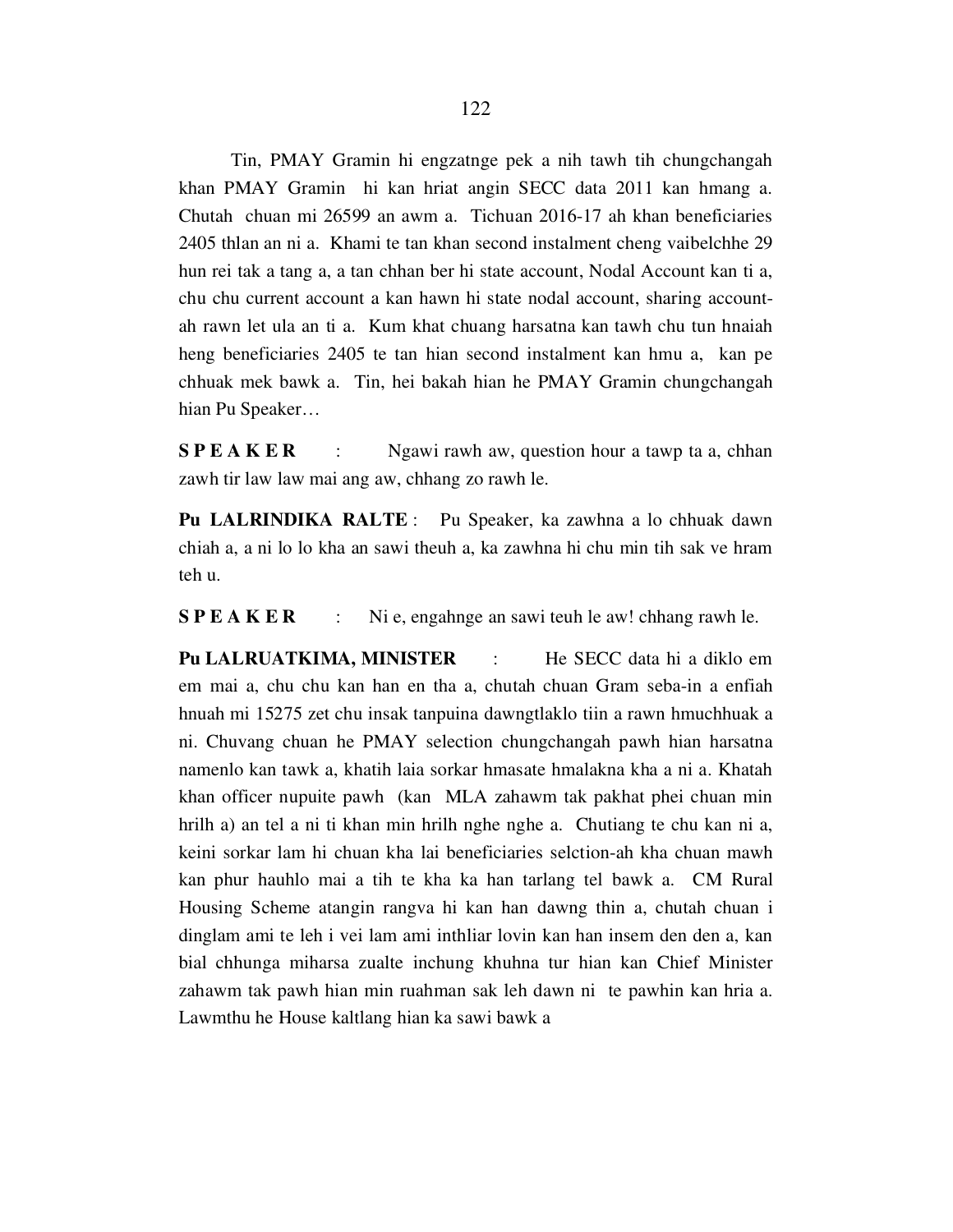Tin, Pu C.Ngunlianchunga, MLA zahawm tak khan a rawn sawi a, Job Card chungchangah khan sanction heti zat vaibelchhe 2233 kan hmu tawh tih karah hlawh la lak loh chhan kha chu kan sawi tawh ang khan central lamin an la rawn thunlo a ni mai a. Mizoram sorkar chuan kan tih tur zawng zawng kan ti fel vek tawh a, chuvang chuan reiloteah khangho, a bik takin Sangau ah an rawn thun

Pu C.NGUNLIANCHUNGA : Ni 24 October-a TV-a a interviewnaah khan vaibelchhe 233 leh nuai 4 leh 17000 kan hmu tawh tih a ni si a, engatinge sanction hmu tawh si chu central-in a la pek loh theih, eng nge a awmzia?

Pu LALRUATKIMA, MINISTER : Khami atan khan sanction lehkha kha kan hmu a, amaherawhchu account-a pawisa petu kha central kha a ni si a. Beneficiary keimahni pawisa sanction letter kan hmu a ni mai a, keimahni account-ah khan rawn lut lovin central-in direct benefit transfer khan Job Card holder te hnenah khan an pe a, chuvangin khalaiah kha chuan mawh kan phur chiah lo va.

 Darlawn VC House sak chungchang kha chu LAD lam chan a ni a. Chuvang chuan an sak zat leh a size kha chu ka sawi mai thei lo va. Norms kan neih angin an sa turah ngai ila.

Material component chungchangah khan Tinghmun leh North Khawlek tih velah khan MNF Unit ten hna an thawk niin an sawi a. A thawh dan tur kha State Employment Guarentee Council in a rel a. Chutah chuan BEC te, DEC te,VEC ten an thawk thin a. An lo chhawr te khan thu kan neihpui vak lo va.

Pu LALDUHOMA : Pu Speaker, tuna information kan dawn kha a niin ka ring lo. VC tam tak leh khaw tam tak atangin phone keipawhin ka dawng, Village Employment Council-in tun hma zawng zawnga an thawh thin kha MNF VC na a nih loh chuan party worker-in an chang vek a. Kan Minister zahawm tak ngei hian min ko khawm a an ti a ni.

 Chuvang chuan hei hi chu zep lova he House hi thu dik hrilh a tha a. Heti taka party sorkar hian a ni kan ram politics hi ti nuam lo ni.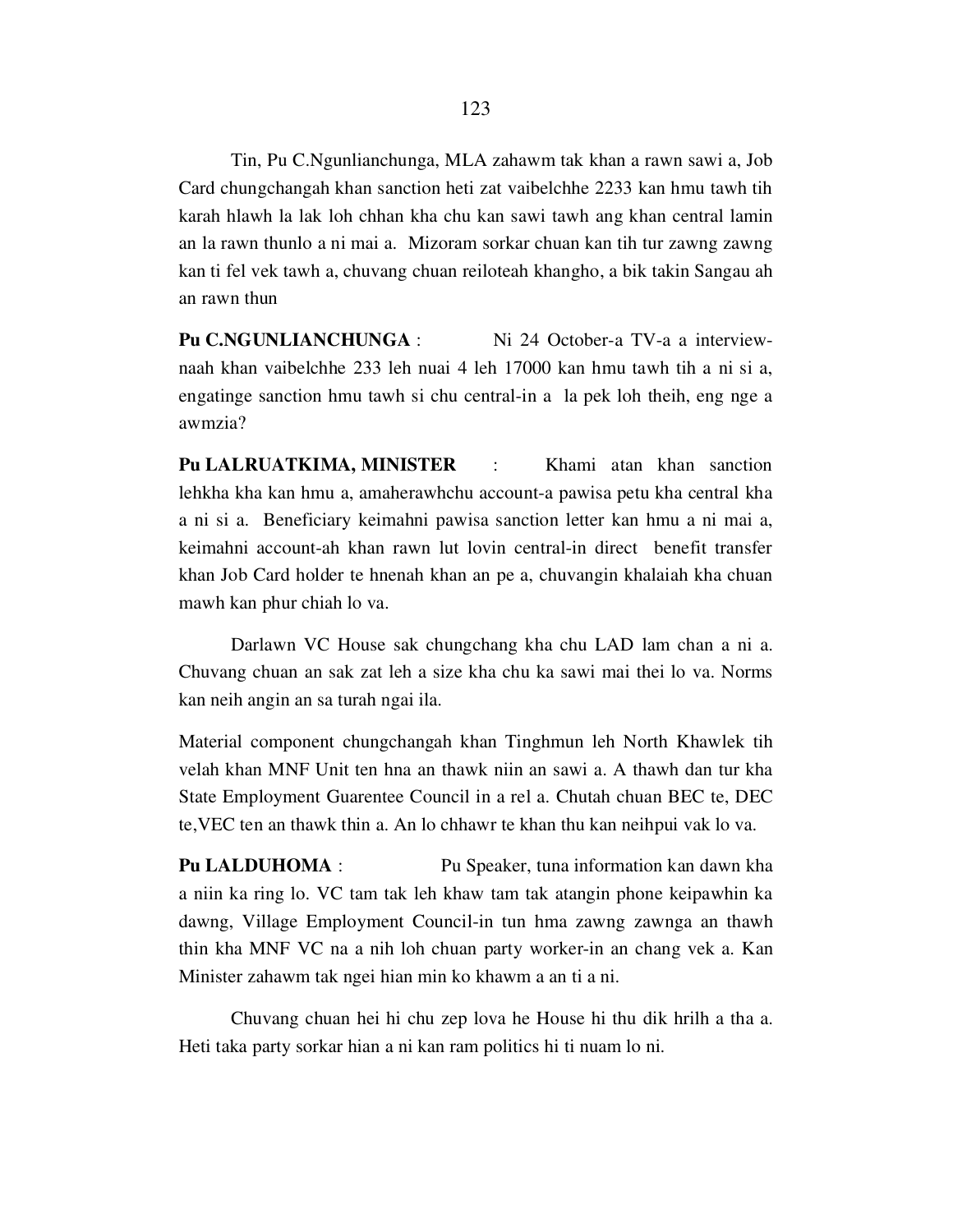Pu LALRUATKIMA, MINISTER : Pu Speaker, VEC te thawh tur china ruahman kha chu VEC khan Interruption by Pu C. Ngunlianchunga

Pu C. NGUNLIANCHUNGA : VEC te kha Tinghmun-ah te, North Khawdungsei-ah te, Mauchar-ah te khan Congress sorkarna a nih avangin VEC te rawn lovin MNF Unit te an thawhtir a. Chu chu dan a ni em tih ka zawt a ni.

Pu LALRUATKIMA, MINISTER : NEC te hminga thawh kha a ni a. An mi chhawr te, an mistiri te kha chu hei hi lo ruai rawh u ka tih theih pawh a ni lo va. Keini chuan hna an lo thawh kha kan duh a ni mai a.

 PMAY zawhna kha a rawn chhuak tho a. PMAY in sak tanpuina hi tu te thlan nge tih member zahawm tak Pu C. Ngunlianchunga zawhna kha kum 2011- ah Ministry of Rural Development-in Socio- economic class census a buatsaih a. He census-a list awm te chauh hi Ministry of Rural Development thu ang chuan PMAY Grameen in sak tanpuina hmu thei tih te a ni. He list atang hian software-ah automatic-in list a rawn insiam a. Chu chu Auto Generated List tih a ni a. Heng list atang hian Gram Sabha vantlang inkhawmin PMAY Grameen hnuaia in sak tanpuina dawng tur hi a thlang chhuak leh a ni.

A dawng tur khua te hi tu te select tur nge tih hi a chunga sawi fiah tak ang khan PMAY Grameen dawng tur hi SECC data 2011 hmanga thlan a ni a. He census data-a khaw lo lang te hi PMAY Grameen in sak tanpuina pek an nih laiin khaw lang lo te hi chu pek an remchang ve lo va. Kha data kha tihsual tam tak a awm a. SECC data-a lang si kha tam tak pek loh an la ni a.

Interruption by Pu C. Ngunlianchunga

PU C. NGUNLIANCHUNGA : Pu Speaker, mipui te an lang vek a, hleih nei taka kalpui a ni zawk a ni.

Pu LALRUATKIMA, MINISTER : Chuvang chuan, a la rawn chhuak ve leh mai turah ngai ila. A hnamhmawh deuh a ni ang e. Central in 26,000 chuang beneficiaries list a siam zingah khan 2405 chauh in an la dawng a. A bak kha a la tam a ni.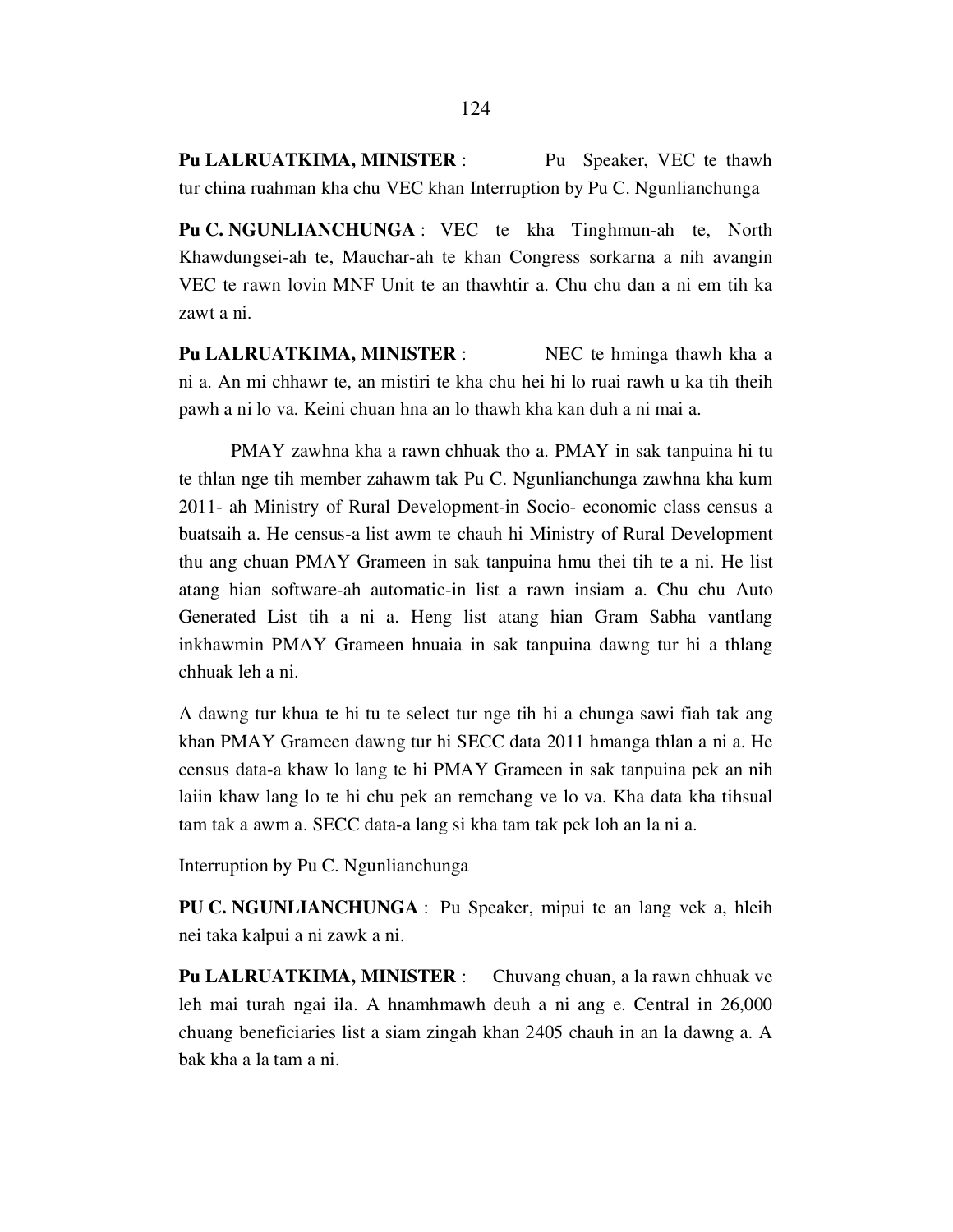Block area chhunga khua zawng zawng hi thlan tur a ni em, rural area ah tih hi SECC data 2011 list behchhana thlan tur a ni a. MNF VC sorkarna khuaah chauh thlan tur em ni tih hi, 'ni lo ve' tih kha kan chhanna ni se la.

 Helai bik ah pawh hian sawi tur a tam a, kan sawi vek seng lo ang a. SECC data a dik tawk loh avangin harsatna nasa tak kan tawk a. Member zahawm tak Pu Zodintluanga zawh belhna kha SMS hi a chi tur a ni mai a. Cheng nuai 4141 zet mai kan hmu tawh a. A chi tur pawh hi kan hmu tawh a. A tlangpuiin sharing pattern hi a inanglo hret hret a. Hemi let eng emaw zat hi Mizoramin kan hmu tawh tihna a ni a. Kan department lam enkawl bikah hi chuan cheng vaibelchhe sing dawn kan hmu tawh tihna a nih chu.

 Pu Speaker, thil pakhat ka han sawi duh chu kan Minister hlui a ni a, Works department lam chu a hre vek turah ka ngai a. Vigilance Departmentah te khan a lo zawt khauh mai a, a tih sual a ni ang e, thil hriatthiam vek a har a. SMS nei lo department hi a tam zawk kan ni a. Khang em em han zawh kha chu a thahnemngaihna kha a pir lek lek em aw tih chu ka ngaihtuahnaah chuan a awm deuh a ni. Tun hnuah chuan khatiang kha chu a ti tawh lo turah ngai ila.

 Tunah hian kan inhlawhna pum pui hi khaikhawmin 57 kan tih kha district thenkhatin an rawn up let leh a. Demand kan siam a zir khan a danglam zel avangin vawiina a latest ah hian ni 63 inhlawhna kha pek a ni tawh a ni tih kha ka chhanna ni se. Ka lawm e.

S P E A K E R : Aw le, kan zawhna leh chhanna hun a lo ral ta a.

Interruption by Pu Lalrindika Ralte.

Pu LALRINDIKA RALTE : Pu Speaker, khawngaihin ka zawhna chu a rawn chhuak tep a. Kan ding ve khat bawk si a. Midang pawh khawngaih mark kha i pe a, min pe ve dawn lo em ni?

S P E A K E R : Session leh ah zawt leh la aw. A lawmawm e. Member ten thahnemngai leh inpawh takin thil kan sawi tlang a. Vawiina thu lawmawm deuh chu tun 8<sup>th</sup> Legislative Assembly-a member te kan kim ni a ni a, a lawmawm hle mai. By-election vel avang khan kan kim thei lo va, vawiin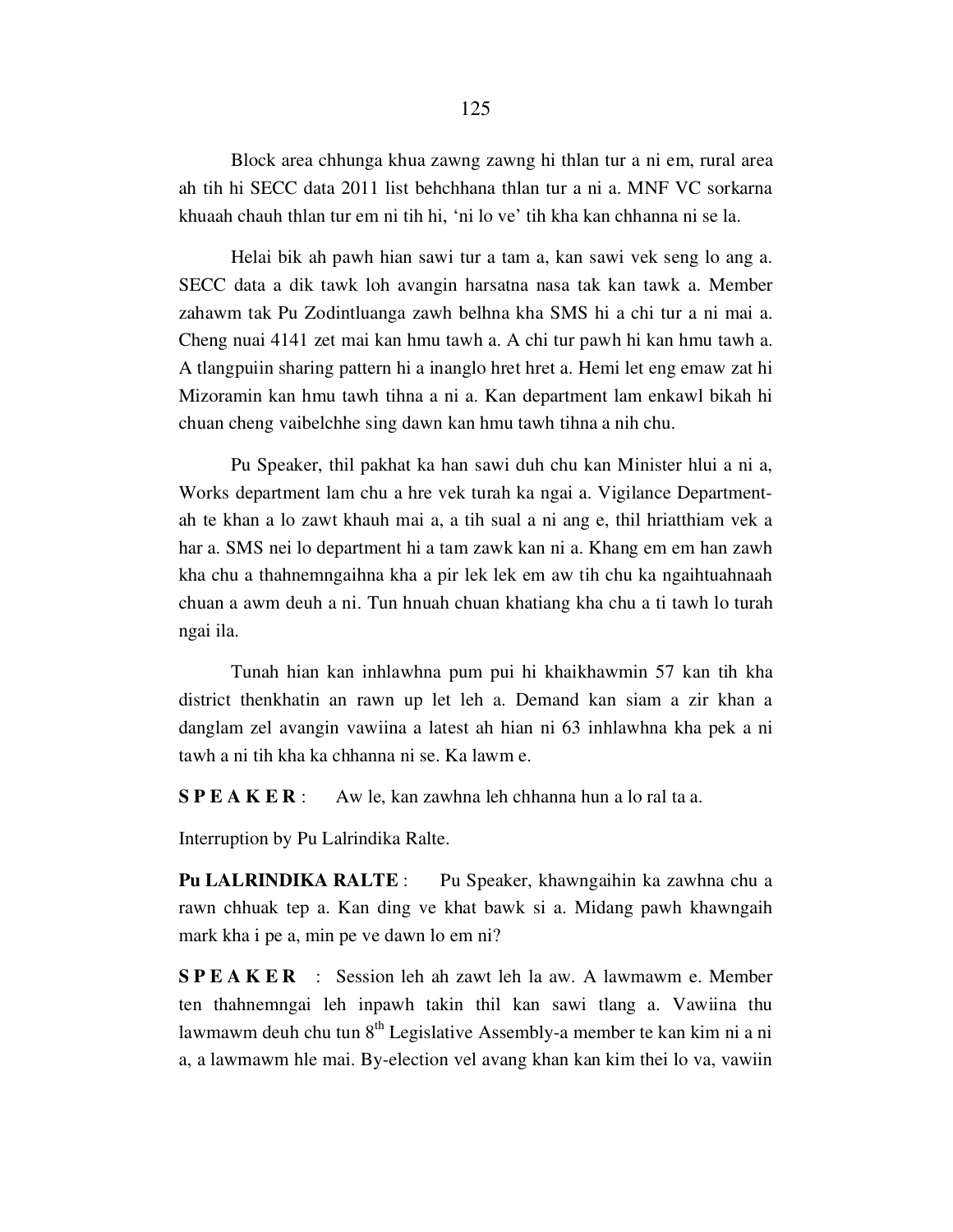hian kan kim thap a ni. Vawiin hian Minister 4 te paper lay tur kan nei a. A hmasa berin Pu Zoramthanga, Chief Minister zahawm takin

 1) Report of the Comptroller and Auditor General of India on Social, General, Economic and Revenue Sectors for the year ended March, 2018, Government of Mizoram.

 2) State Finances Audit Report of the Comptroller and Auditor General of India for the year ended  $31<sup>st</sup>$  March, 2018, Government of Mizoram.

 3) Annual Technical Inspection Report on Rural Local Bodies and Urban Local Bodies for the year ended  $31<sup>st</sup>$  March, 2017, Government of Mizoram.

4) The  $13<sup>th</sup>$  Annual Report 2018-2019, (1<sup>st</sup> April 2018- 31<sup>st</sup> March 2019) Right to Information Mizoram Information Commission.

Heng te hi House dawhkanah rawn lay se, i lo sawm ang.

Pu ZORAMTHANGA, CHIEF MINISTER : Pu Speaker, i phalna leh House remtihnain heng a hnuai ami te hi House dawhkanah ka rawn lay e :

- i) Report of the Comptroller and Auditor General of India on Social, General, Economic and Revenue Sectors for the year ended March 2018 Government of Mizoram.
- ii) State Finance Audit Report of the Comptroller and Auditor General of India for the year ended 31<sup>st</sup> March 2018 Government of Mizoram.
- iii) Annual Technical Inspection Report on Rural Local Bodies and Urban Local Body for the year ended  $31<sup>st</sup>$  March 2017 Government of Mizoram.
- iv)  $13^{th}$  Annual Report 2018 -2019 (1<sup>st</sup> April 2018 31<sup>st</sup> March, 2019) Right to Information Mizoram Information Commission. Ka lawm e.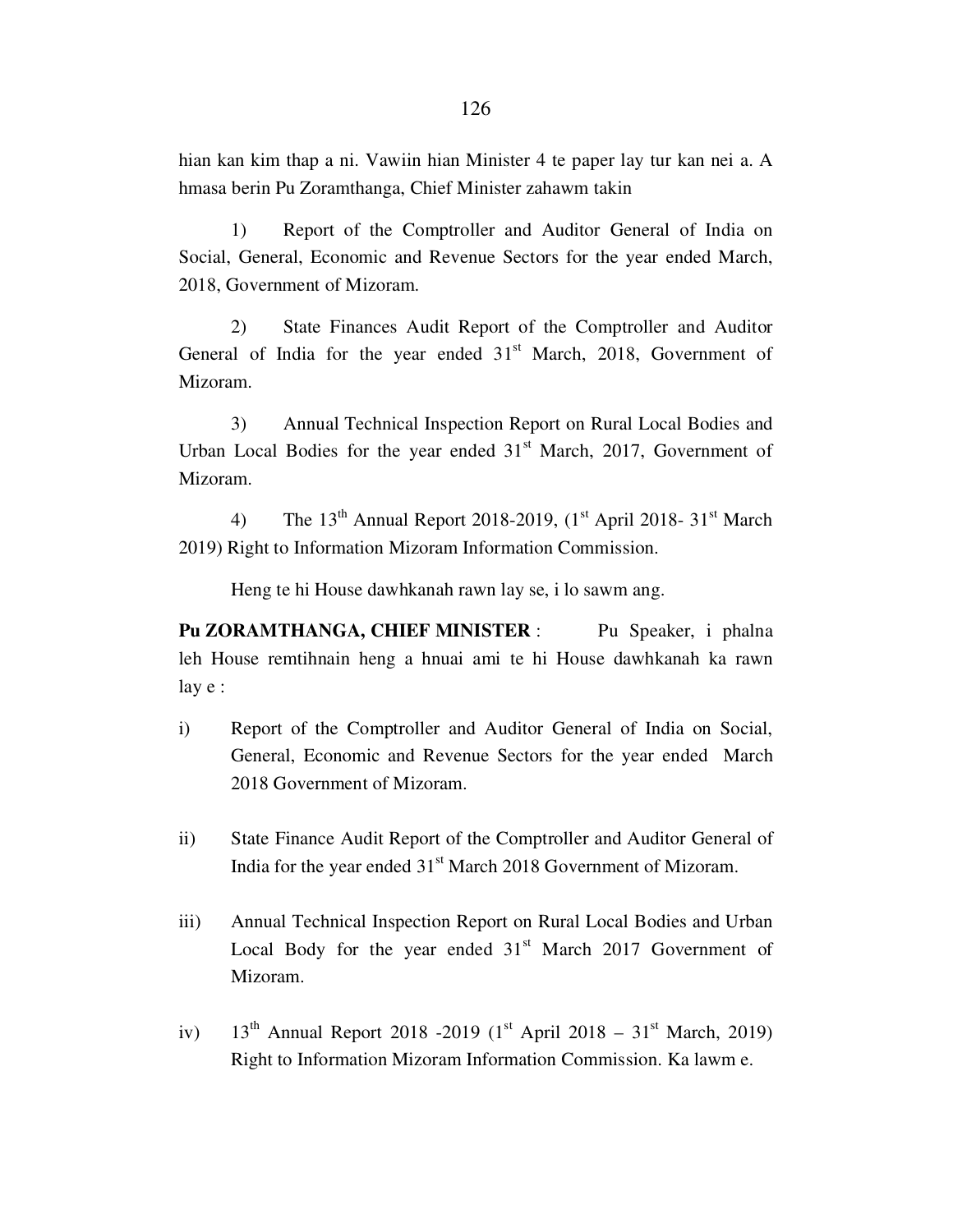S P E A K E R : A copy kha sem ni se. A copy hi kan chilhkhawm leh vek a, vawikhatah an rawn sem nghal dawn a ni.

 Kan chang kim maw? Tunah Pu Lalchamliana, Minister zahawm takin 'The Mizoram Fire & Emergency Services (Superintendence & Control of the Fire Force & Fire Safety & Prevention) Rules, 2019 hi he House dawhkanah hian rawn lay se. I lo sawm ang.

Pu LALCHAMLIANA, MINISTER : Pu Speaker, i phalna leh he House remtihnain 'The Mizoram Fire & Emergency Services (Superintendence & Control of the Fire Force & Fire Safety & Prevention) Rules, 2019 hi he House zahawm tak dawhkanah hian ka han chhawp chhuak e. Ka lawm e.

## $S P E A K E R$  : A copy kha han sem rawh u le.

An sem zawh chuan Pu K.Lalrinliana, Minister zahawm takin 'The Mizoram Fisheries Rules, 2019 Department of Fisheries, Government of Mizoram hi House dawhkanah rawn lay se. I lo sawm ang.

Pu K.LALRINLIANA, MINISTER : Pu Speaker, ka lawm e. I phalna leh he House remtihnain 'The Mizoram Fisheries Rules, 2019 Department of Fisheries, Government of Mizoram hi he House dawhkanah hian ka rawn lay e.

 $S P E A K E R$  : A copy kha han sem leh rawh u le.

 An sem zawh tawh chuan 4-na ah kan kal leh ang a. Pu Robert Romawia Royte, Minister zahawm takin ' The Mizoram Sports Policy, 2019 Department of Sports & Youth Services, Government of Mizoram hi House dawhkanah rawn lay se, i lo sawm ang.

Pu ROBERT ROMAWIA ROYTE, MINISTER : Pu Speaker, i phalna leh he House zahawm tak remtihnain ' The Mizoram Sports Policy, 2019 Department of Sports & Youth Services, Government of Mizoram hi he House dawhkanah hian ka rawn pharh e. Ka lawm e.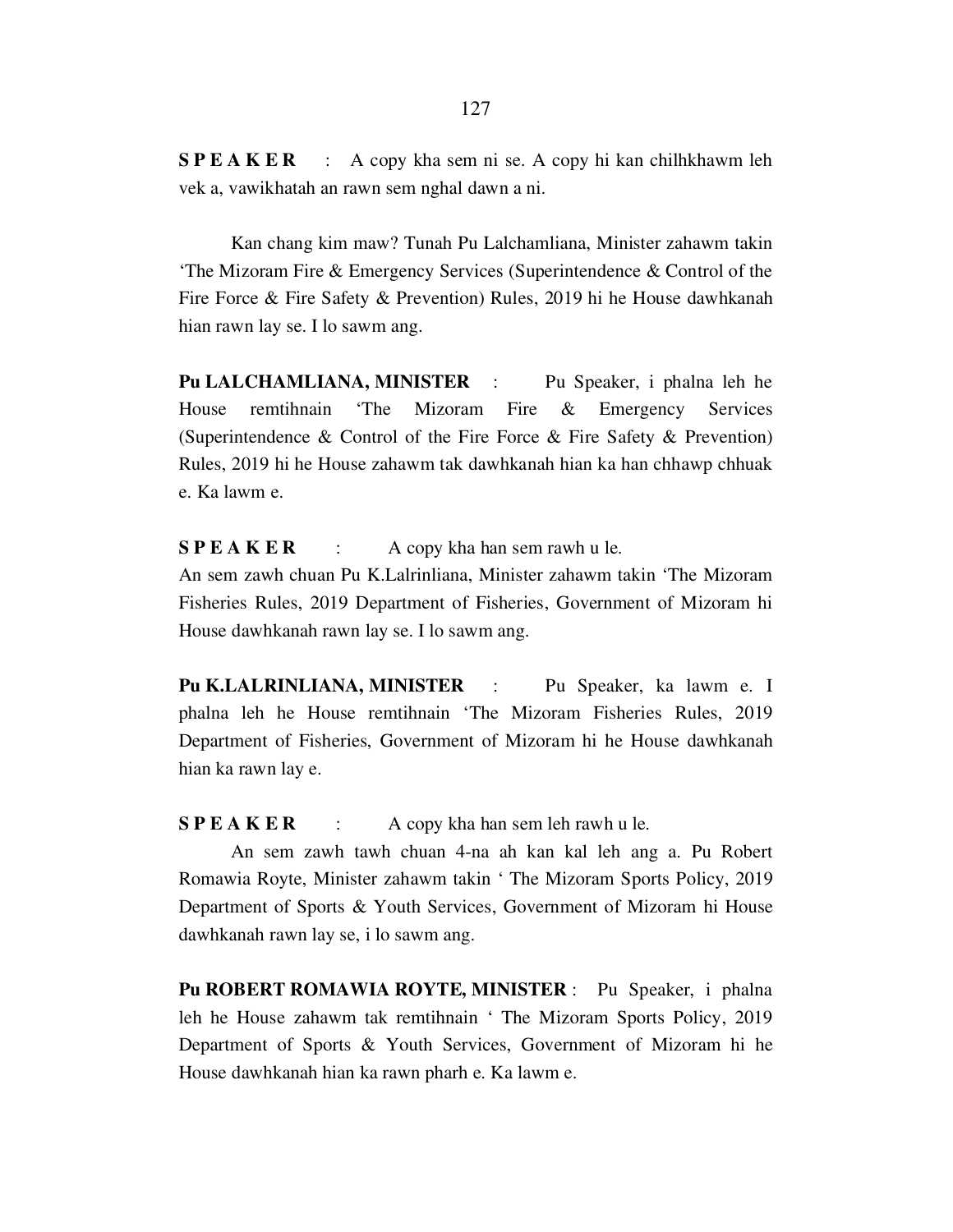S P E A K E R : A copy kha sem ni se. Kan changkim maw? Tunah chuan Legislative Business-ah kan kal ang a. Vawiinah hian Bill 5-na sawiho tur kan nei a, a hmasa berin "The Mizoram Municipalities (Amendment) Bill, 2019" kan la hmasa ang a. A bill neitu Pu Tawnluia, Deputy Chief Minister zahawm takin House-ah introduce phalna rawn dil se, i lo sawm ang u.

Pu TAWNLUIA, DEPUTY CHIEF MINISTER : Pu Speaker, ka lawm e. "The Mizoram Municipalities (Amendment) Bill, 2019" hi House-ah introduce ka rawn dil e.

SPEAKER : Pu Tawnluia, Deputy Chief Minister zahawm takin introduce a rawn dil a, kan remti em? Kan remti a, kan phalsak a. Tunah rawn introduce se, sawiho turin move nghal bawk se, i lo sawm ang.

Pu TAWNLUIA, DY. CHIEF MINISTER : Pu Speaker, ka lawm e. The Mizoram Municipalities (Amendment) Bill 2019 hi House-ah ka rawn introduce a, tichuan i phalna in Pu Speaker, tunah hian he Bill hi House-a ngaihtuah ho turin ka han move dawn a ni.

 Pu Speaker, tawite in a background han sawi hmasak lawk ka duh a,. Aizawl Development Authority hi 2006 khan din a ni a. Khatih laia kan Chief Minister Pu Zoramthanga'n kan khawpui enkawltu bik hi siam ni se, thuneihna han sem zai te pawh hi a tha a, heng local bodies, urban local bodies leh municipalities din te hi a tul a ni. Tin, central atanga khawpui enkawlna tur sum hi kan hnuh luh theihna tur chuan municipalities din hi a tul a. chung te ang chuan a bul tanna atan Aizawl Development Authority (ADA) hi 2006 khan din a ni a. Aizawl Development Authority din kum vek hian UD&PA Department heng khawpui enkawltu tur bik department hi a din chho ta a ni. Chutiang chuan kum 2007-ah khan tuna Mizoram Municipality Act, 2007 hi siam a ni a, chu Act chu kum 2015-ah amend siam a ni a. Tin, tuna amendment kan han tih leh tur 2007-a Municipal Act, Principal Act kan tih hi MNF sorkar khan a siam a ni a. Tiang chuan kum 2010 ah khan AMC hi din niin November thlaah inthlanna AMC atan neih a lo ni a, chu inthlanna atanga chuan Aizawl Municipal Council, Chairman, Vice Chairman, Executive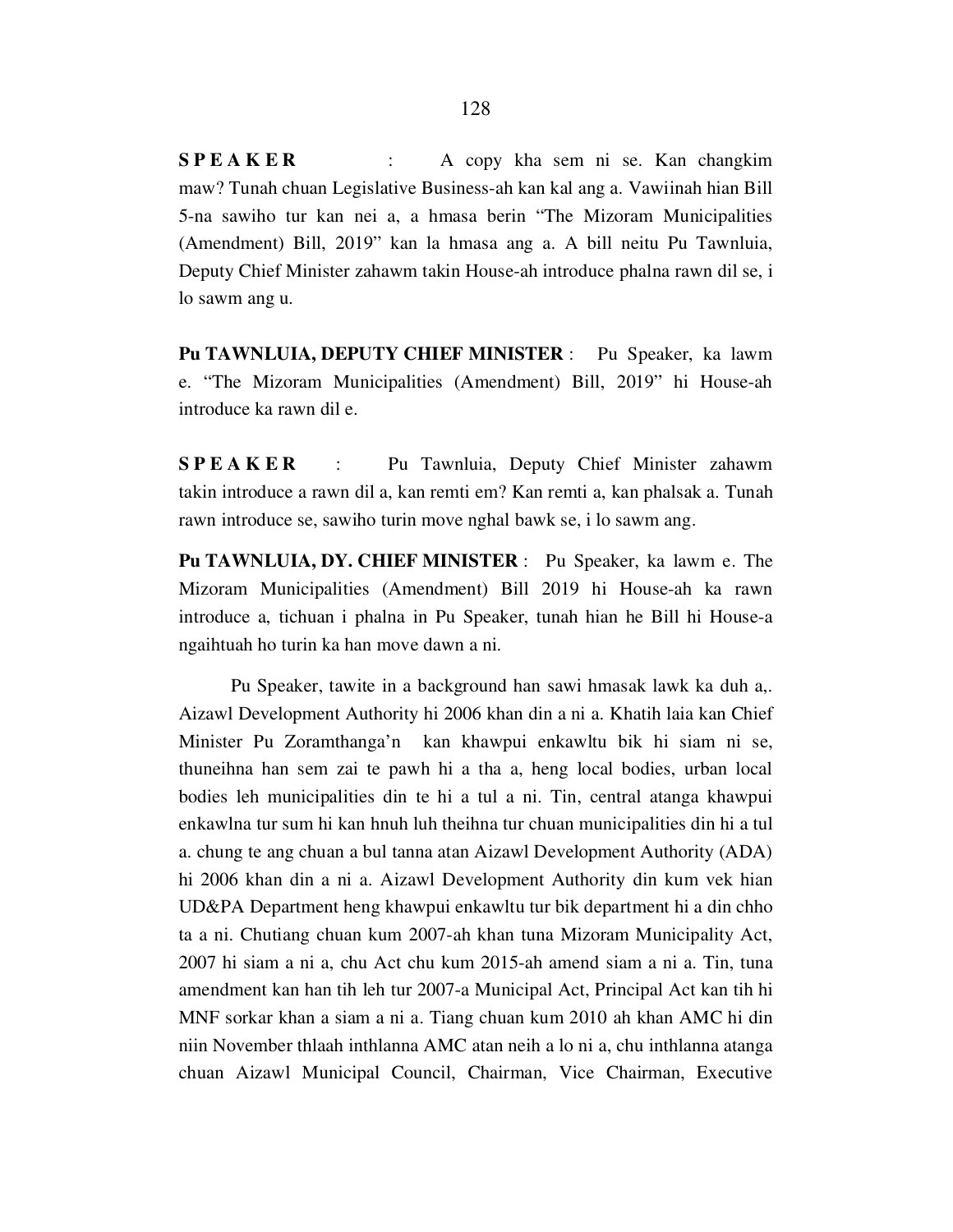Council nei kha a lo piang ta a ni. Tichuan hun a lo kal zel a. 2015-ah chu Aizawl Municipal Act, 2007 chu sorkarin amendment a siam leh ta a. Chu amendment siamah chuan Executive Council kha paih a ni a, Mayor leh Dy. Mayor chauhin executive works kha an keng kawh ta a ni. Tichuan chumi rual chuan Chief Executive Officer tih kha a awm ta a. Tichuan Municipal Authorities-ah chuan Board of Concillors, Councillors leh Chief Executive officer te an thukhawm thin a ni. Kum 2015 Amendment-ah chuan Executive Councellor te ani hovin Mayor leh Dy. Mayor chauh an ni. Chutah Executive Officer kha a awm leh a. Hei hi Municipal Corporation Commissioner kan tih hi a ni. Chutiang chuan Municipal Authorities kha a hmasa ber ah siamthat a ni ta a. Kan Bill No.2, amendment section no.2 tih a awm a, kha kha chu definition a ni. Tuna kan amendment-in a tihdanglam dawrh leh a dang ah pawh a nghawng tak zel chu, Execute Council siam a ni tih kha Pu Speaker, ka sawi leh duh a ni.

 A dawt leh ah chuan Executive Council chu tute nge tih kha Chairman te, Vice Chairman te leh Councillor dang Executive Councilor kan tih te kha an ni ta a ni. Tin, Municipal Board-ah chuan Executive Councillor kha pathum, Municipal Corporation-ah chuan Executive Councillor pali an awm thei a ni.

 Tichuan, a dawt leh ah chuan dan an siamthat lehin a paih tak 15(a) kha paih a ni a. Chumi kan paih chu a thu kha section 15 (a)-ah lak chhoh niin "Power of Chairman" tih kha a ni ta a ni. Section 19 ah Members of Executive Council te thuneih dan tur buatsaih kha a hmain an paih daih mai a. Tunah hian tundin leh a ni a, Chairman-in thuneihna a pek ang zelin hna an thawk ang tih kha a ni ta a ni.

 Tichuan section 20-na kha 2015 amendment-ah khan tihbo a ni a, tunah hian tundin leh a ni ta a ni. Tin, section 21 pawh 2015 amendment-ah paihbo a ni a, chu chu " Terms of Office of members of Executive Council" tih a ni. Executive Council te chu eng chen nge an awm ang tih chu, a siamtu chairman/Mayor te emaw office-a an thut chhung kha a ni.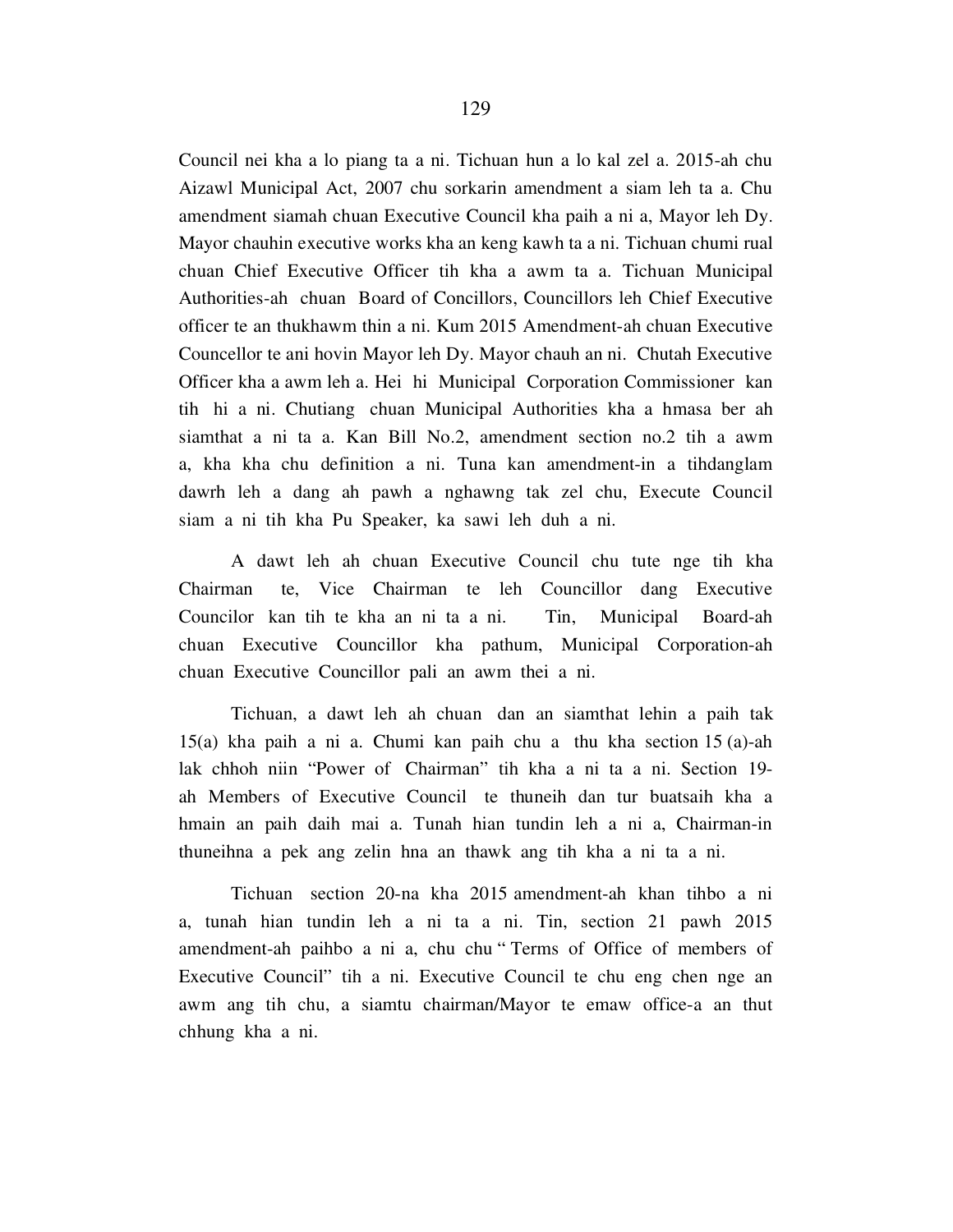Tichuan, vawiinah Pu Speaker, thil dang lam tak pakhat an han putluh chu "Casual Vacancy in the ......" thlan dan tur a ni a. Chutah chuan section 26(a) kan han dah lut a, a hmaah khan helai hi a chianglo viau a. Kan Councilor thlan tlin tawh sa te eng eng emaw avangin member atanga an lo ban emaw, an lo tawp emaw khan vancancy a lo awm ta a. Chumi hnuaah dah khah dan tur chu a lo awm chiah lo va. Hetah hian mumal takin thla 6 chhungin by-election chu buatsaih a ni ang tiin dah a ni ta bawk a ni.

 Allowance chungchangah pawh section 55-naah khan kan han siam rem hret a, a hmaa tel lo kha hetiang hian kan siam a, "The Councilor of Municipal area including the members of the Executive Council" Executive Council tih kha a hmain a tel loh avangin tah hian telh a ni ta a ni. Chumi chu state government-in tha a tih anga a siam turin kan dah chho ta a ni. State government-in Municipalities-a hnathawktu a dah dan kha chu state government in a thu thu in deputation in a va dah dawn a ni.

 Tin, 2015 amendment-ah khan section 69 –na paihbo a ni a. Tichuan section 69 chu hetiang hian kan han siam chho a ni, "Power and Function of the Chief Executive Officers" tih a ni a. A dang neuh neuh a kha chu Executive Council kan han zeh luh tak avang khan a hma a Chief Executive Officer in a thawh tur emaw Executive Officer tih awmna zawng zawng ah khan, municipality ah khan kan thlak ta vek a ni.

 A tawp ber kha tawite in ka han sawi leh ang a, Amendment of section 3072-na kha. Hetah hian sorkarin ni 90 chhungin approve tur a ni tih a kha kan belh ta a. A hma thu awm kha kan sawi lawk ang a. Board of Councillor ten he dan hmanga regulation an siam reng reng kha sate government-in a approve hma chuan engmah hlutna a nei lovang, hman theih a ni lovang tih a hmaah khan a awm a. Chuti a nih chuan state government khan approve ta lo reng mai se, a buaithlak ang tiin hetiang resolution Board of Councellor-ten an rawn siam hi, sorkar-a approve tura an tih hi ni 90 chhungin sorkarin a approve-na a awm tur a ni a. Approve loa ngawih mai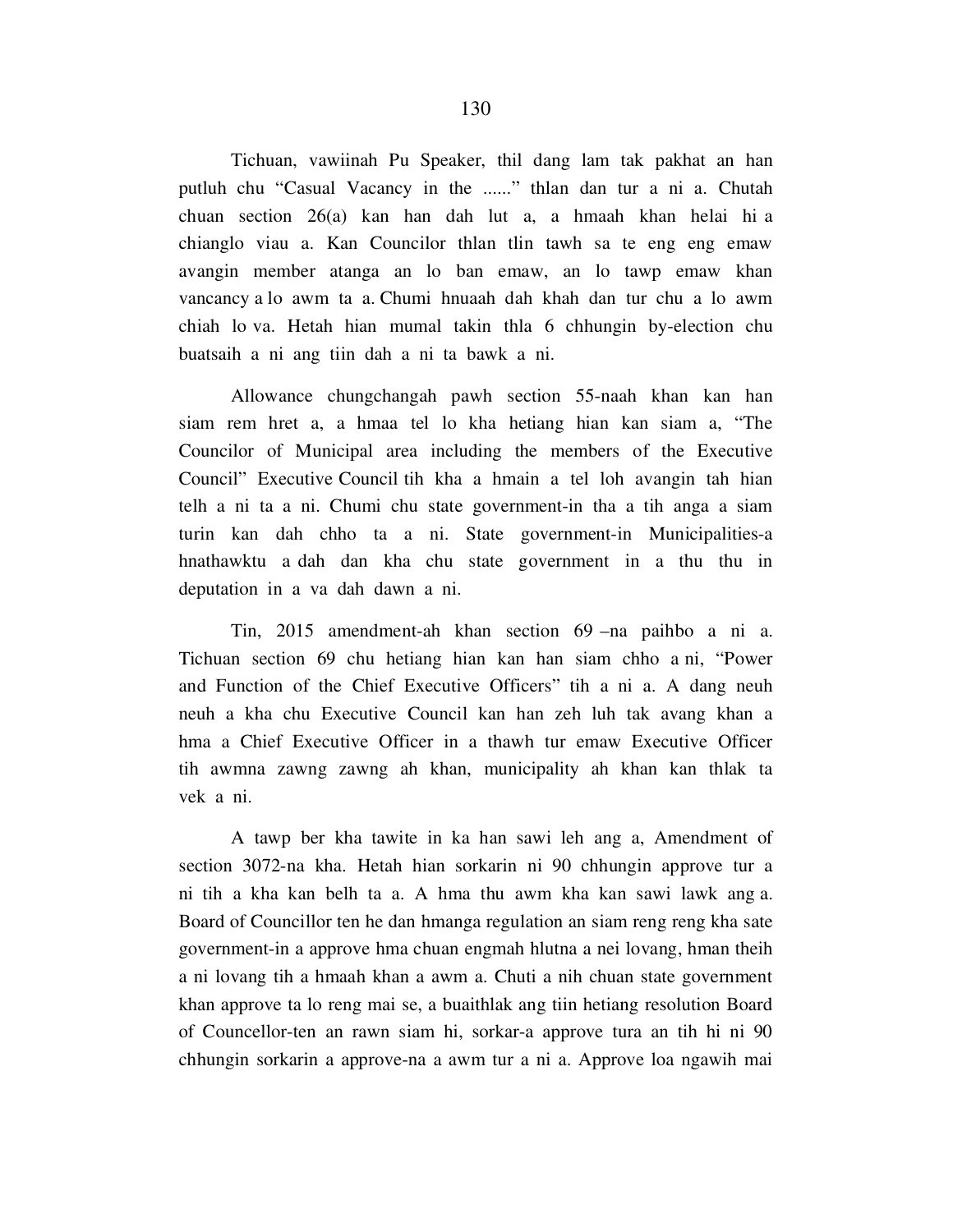mai a nih chuan approve anga ngaih a ni ang tih kha kan amendment hnuhnung berah khan a awm a ni.

 Pu Speaker, vawiinah hian kan Bill rawn putluh "The Mizoram Municipalities (Amendment) Bill, 2019" hi House-ah hian min ngaihtuah pui a, remti tlang a, hlim taka kan pass theih ngei pawh ka beisei a ni. Ka lawm e.

**SPEAKER** : Deputy Chief Minister zahawm takin a Bill putluh chhan te min hrilh a, sawi tur te sawiin a rawn move a. Kan sawiho ang a. Minute eng zat nge kan in pek ang ? Member pakhat tan minute 5 kan ti ang a. Tunge sawi hmasa ang le ? Tunah member zahawm tak Dr. Vanlaltanpuia sawi hmasa ber turin i lo sawm ang. Member zahawm tak Pu C Lalmuanpuia zawk aw.

## Pu C. LALMUANPUIA : Pu Speaker, ka lawm e.

 Vawinah kan Deputy CM zahawm takin "The Mizoram Municipalities (Amendment) Bill, 2019" a rawn pulut hi a lawmawm hlein ka hria a. AMC Dan kan tih mai a tawi zawngin han sawi ila, ULB te enkawlna tura sorkar laipui pawhin Dan a lo siam thlap,  $12<sup>th</sup>$  schedule hnuaia awm, he Dan pawimawh tak mai, tunah chuan kan Aizawl khawpui enkawl tura kan neih mek Dan mumal zawka siamthat ni tura he Bill rawn putluh a ni hi Pu Speaker, a lawmawm ka tiin a changtlung sawt dawnin a hriat a.

 Nichina kan ngaihthlak tak ang khan he Bill pawimawh tak hi, Aizawl Municipal Corporation hi 2010 atanga intanin, he Municipality Act hi 2015 ah amend a ni a. Khatah khan thil tul pawimawh tak tak te belh awm mah se, pawimawh tak tak paih a ni a. He Municipality Act 2015 amend Chapter 3-na Municipal Authorities tih section 14-na- Excecutive Council-a Board pawimawh tak tak Municipal Board te leh Municipal Council-ah te leh Municipal Corporation-ah te executive member awm thei tur zat paih daih mai, tuna rawn awm thar leh tur te hian kan khawpui inrelbawlnaah chak zawk leh fel zawkin kawngro a su ngeiin ka ring tlat a. A chhan chu AMC hi a pawimawh em em a. Tuna a enkawl dan mumal tak kan neih loh chuan kan khawpui enkawl mekah hian harsatna kan tawk thei a. Tunah hian AMC-in mawhphurhna a neih hrang hrang thenkhat chauh han tarlang ila. Building te,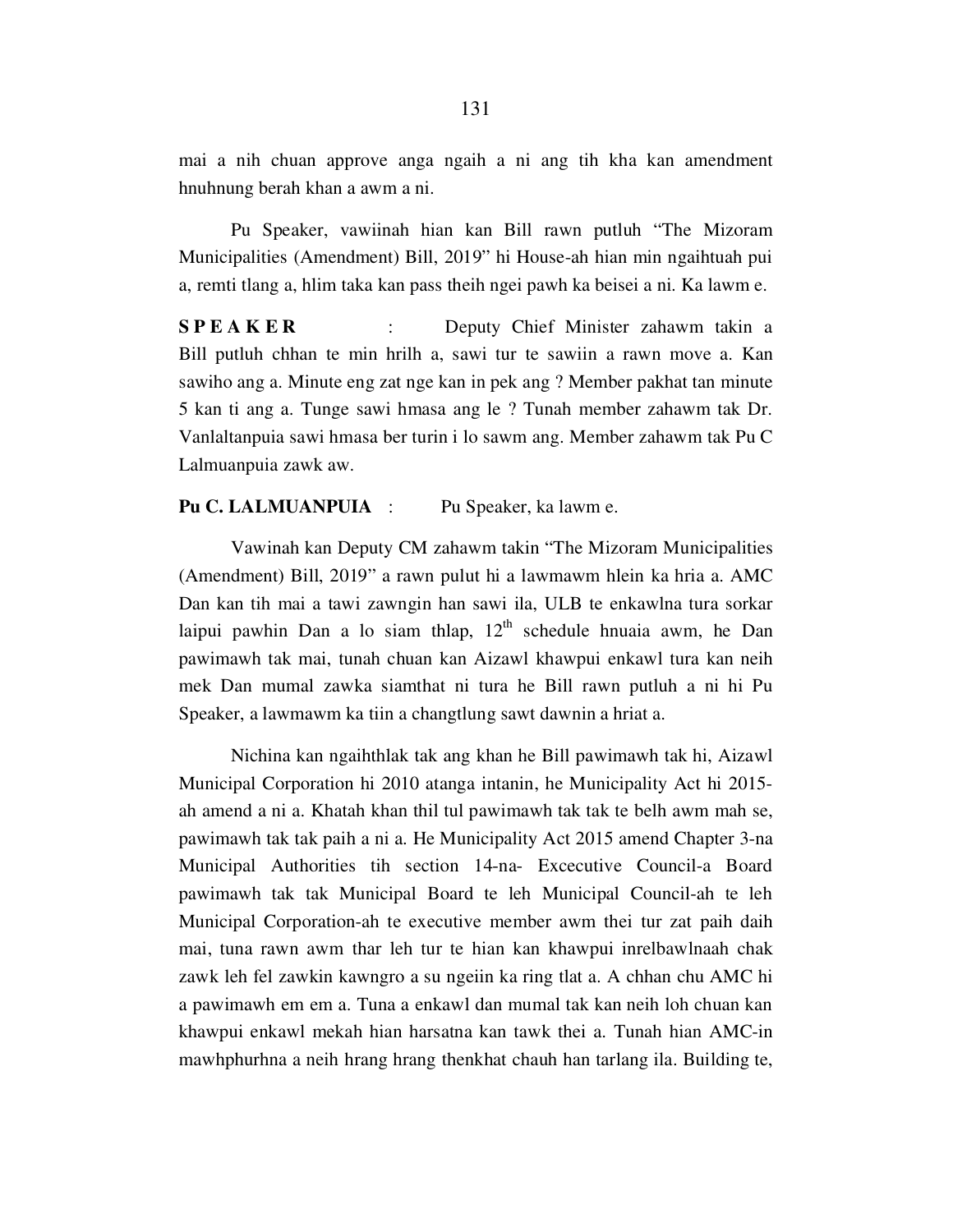parking te, hoarding te, death and birth, licensing regulation kan tih ang chi te, street light, waste management te kawng hrang hrangin, waste management kan tihah chuan kan hriatthiam danin bawlhhlawh paih kan tih ang chi, heng zawng zawngah hian hma a la mek a. Tin, a subject  $12<sup>th</sup>$  schedule-in a tih tura a tih phei chu kan la transfer vek lo a ni a. Heng mawhphurna tlemte a kenkawh tur a kenkawh chungchangah pawh hian Executive Councillor hrang thliah thliah enkawltu tur an awm turah te hian min ti phur hle a. Heng hian kawngro nasa takin a su dawn niin a lang a. AMC pawh hian chak zawkin hma a la in ke a pen theih ngei ka beisei tlat a ni.

 Tin, Chapter 3 Municipal Authorities tih section 20-naah te pawh khan kha Dan an lo paih tawh 21, 20, 19-na te a ni a. Khang an han paih tawh Executive Council te chungchang a rawn sawi kan han dah let leh te kha tha ka ti khawp mai a, khang te khan a ti phuisui hle a ni.

 Tin, Chapter 4, section 26 -ah khan Election of Council tih kha awm a. Khatah khan casual vacancies in the Municipality tih a ni a. A pawimawh hlein ka hria. Kan Councillors te engemaw thil dang tulna avanga khalai seat vacant a lo awm khan hnawhkhah zung zung theih a lo ni dawn a. Clause IIah khan by-election a lo awm theih dan tur te, thla 6 chhungin khang thil tihfel theih a lo ni tur te kha a lawmawm ka ti hle mai, Pu Speaker. A chhan chu Councillors atangin tun tumah pawh hian Pu C Lalsawivunga nen MLAah Pathian leh mipuite duhsakna azarah he Assembly House zahawm takah hian member kan lo ni ta a. Kan seat kha vacant a ni tih declare chung khan kan inthlang thei miah lo va, Dan kan lo nei lo va. Tunah chuan he Dan mumal tak a lo awm chuan Aizawl Municipal Corporation hi Ward 19-ah then a ni a, kan ward 2 kha tunah hian a awl ringawt mai a ni. Chuvangin, he Dan mumal taka a lo awm tur hi a a lawmawm ka tiin, hnawhkhah vat ni thei se a pawimawhin ka hria a ni.

 Tin, sawi tur hrang hrang a awm a. Kawng hrang hrangin ni 90 chhunga he Dan siam sorkarin a bawhzui dan tur ruahmanna fel tak a lo awm ta te kha a lawmawm em em a, a hlawhtlin ngei pawh ka beisei tlat a.

 Vawiinah hian he Dan thar amend a ni hi lawmawm ka ti tak zet zet a. Aizawl Municipal Corporation bakah district dang dangah te pawh board leh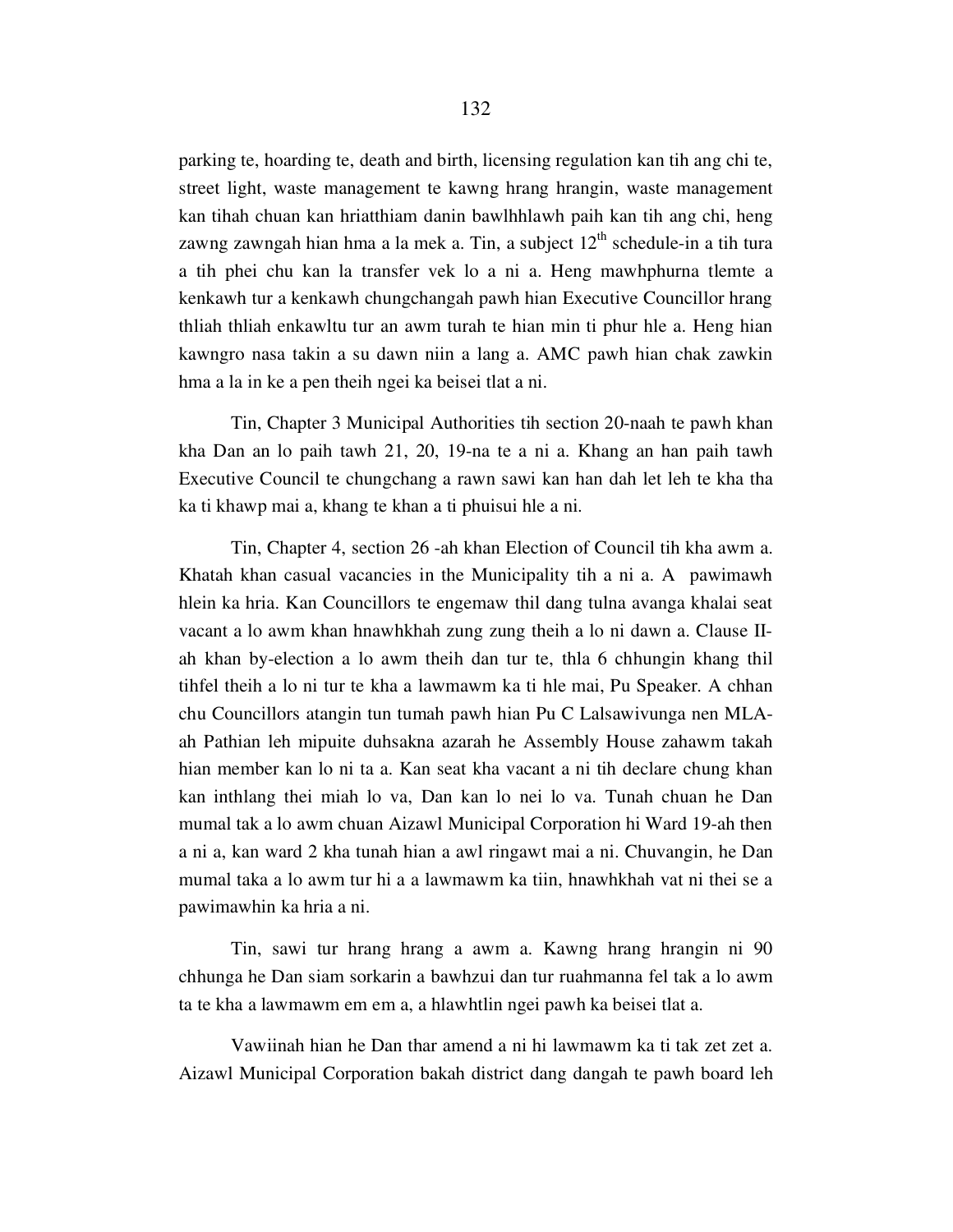council te a lo la ding dawn a. He Dan kan amend hian kawngro thui tak a su in tha takin Mizoram Municipality Act mumal takin bawhzui a ni thei dawn ta hi lawmawm ka tiin he Dan hi Pu Speaker, pawm ngei turin ka rawn rawt e. Ka lawm e.

S P E A K E R : Tunge sawi leh ang? Member zahawm tak Pu C. Lalsawivunga i lo sawm ang.

Pu C. LALSAWIVUNGA : Pu Speaker, ka lawm e. The Mizoram Municipalities (Amendment) Bill, 2019 kan Minister zahawm takin a rawn pulut hi a lawmawm hlein ka hria a. He amendment bill huam chhungah hian hmasawnna thil tha tam tak a awmin ka hria a. He bill hi a support-awm hle a ni tih hi ka sawi hmasa duh a. 2010, Municipal Council inthlan hmasak berah khan ward 16-naah thlan tlinin ka awm a, 2015-ah khan thlan tlin ka ni leh a. 2015-a amendment lo awm atang khan eng eng emaw keimahni municipal corporation huang chhungah kal dan phung inthlak thlengte kha a awm a, a bias lek lekna chente kha a awm a. Amaherawhchu, tun tumah hetia amend a han ni leh hi a lawmawm hlein ka hria a. 2015-ah khan council kha corporation-ah leh a lo ni ta a. Tichuan, tunah chuan Aizawl Municipal Council tih kha Aizawl Municipal Corporation tih a lo ni ta a. Pu Speaker, helaiah pawh hian Aizawl bik hi chu corporation a nih avang hian Chairman tihah hian Mayor tih te, Vice Chairman kan ziah lannaah hian Deputy Mayor emaw, khang kha insert theih a nih chuan a tha awm mang e aw tih ngaihtuahna ka nei a. Tin, Mayor leh Deputy Mayor kuta executive power a awm kha a famkim tawk lo thin a. Aizawl Municipal Corporation-ah chuan Executive Councilor 4 rawtna a rawn awm te hi thain ka hria a. Amaherawhchu, pawisa sen belh erawh chu a awm dawn a. Pawisa erawh chu hei hian a ei heu lo thei lo a ni tih ka tarlang hram duh a ni.

 Sawi tur tam tak a awm thei ang a. Pu Speaker, ka keu kan duai duai ang a. Casual Vacancies in the municipalities tih lai hi member zahawm tak Pu C. Lalmuanpuia khan a rawn tarlang tawh a. Aizawl Municipal Corporation-a member ni chungin MLA kan chuh a, kan vannei a, Pathian khawngaihnain tihian thlan tlinin kan han awm a. Kan danah khan by-election neih theih dan a lo awm hauh lo mai a. Amaherawhchu, banna min pawm sak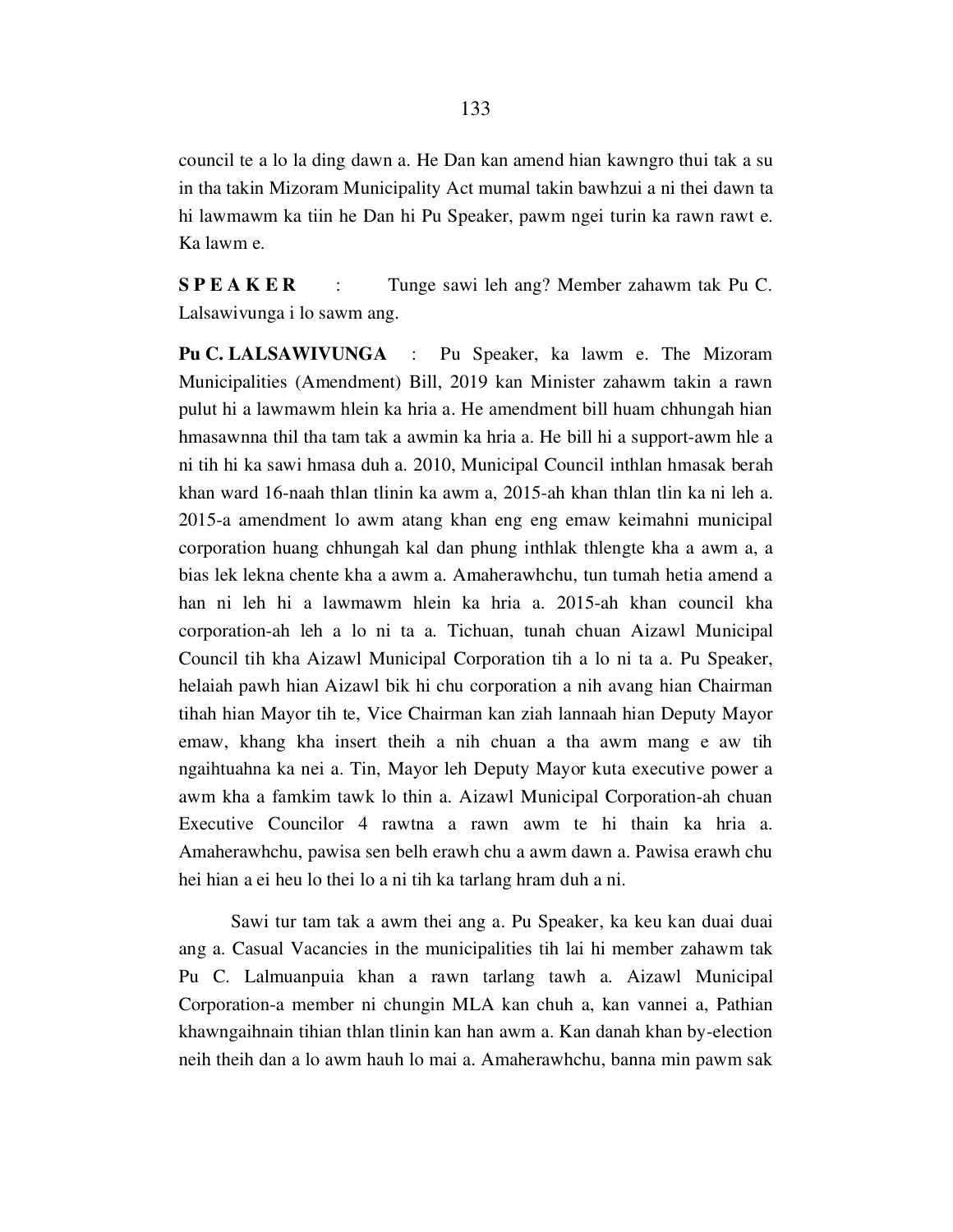turin kan ngen a, min pawm sak a. Mahse, by-election dan hi a awm loh avang hian vawiin thleng hian State Election Commission emaw, state sorkar emaw tan pawh by-election neih kha a lo remchang chiah lo a ni ang a, vawiin thlengin kan post hi chu a la ruak a ni. Chuvangin, hengte hi mumal tak leh fel takin tarlan a rawn ni hi a lawmawm hlein ka hria.

Tin, remuneration and allowance tih lai hi  $\bar{\tau}$ 12,500 kha term 2 titih, ka awm ve chhung khan thla tina kan lak theih a ni a. A lehlam zawng chuan a zahthlak lek lek a, a hniam mah mah a. A changtu Minister zahawm tak leh kan Chief Minister zahawm tak te hian min lo chhinchhiah sak se, ennawn sak theih dan te hi a awm chuan a lawmawm ngawt ang tih ka sawi duh a ni.

 Tin, power and function-a Chief Executive Officer tih laiah hian tlemte han tarlang leh ila. Helaiah hian thil buaithlak deuh awm thin chu elected body a awm a, office a luah a, a thu hmuk mai a. Chutih laiin official lam an thu bawk a, an inpawlhsawp nuaih mai a ni. Amendment-ah hian thuneihna mumal tak thliar hranna a rawn awm hi a thain ka hria a. Inthlang ram kan ni a, mipuiin an thlan te hian thu kan nei tur a ni dawn lawm ni? Official-te hi an pawimawh em em rual khan, elected body/elected member te hi an pawimawhin ka hria a. Chuvang chuan, eng eng emaw harsatna awm lek lek thin pawh hi he amendment hian a rawn sukiang dawnah ka ngai a, a lawmawm hlein ka hria.

 Tin, a phek tawpna berah khan amendment of section 144 lai kha, Chief Executive Officer chungchangah khan, tuna kan hman hi corporation a nih avang hian Commissioner angin a kal mek a, mumal deuh zawka tihchianna te a rawn lang a, a tha hlein ka hria a.

 Tin, amendment section 372-na kha thil pawimawh tak mai a ni a. A chhan chu Elected Councilor-ten rorelin an han thukhawm a. Eng thilah pawh Aizawl khawpui enkawlna tur Dan siamin han pass ve thin mahse, state sorkarin a pawmpui hma chuan Dan a tling ta thin si lo a. Board of Councillor sitting-in a mamawh dan a duan chu state sorkarin a pawmpui turin Draft sorkar-ah thehluh a ngai a. AMC Board of Councillor-in a tulna avang leh mamawhna avangin Dan a duan chu hmanhmawh takin, Dan hman tur neih thuai a tulna avangin state sorkar-ah an han thehlut phei a, a kum a kum tel,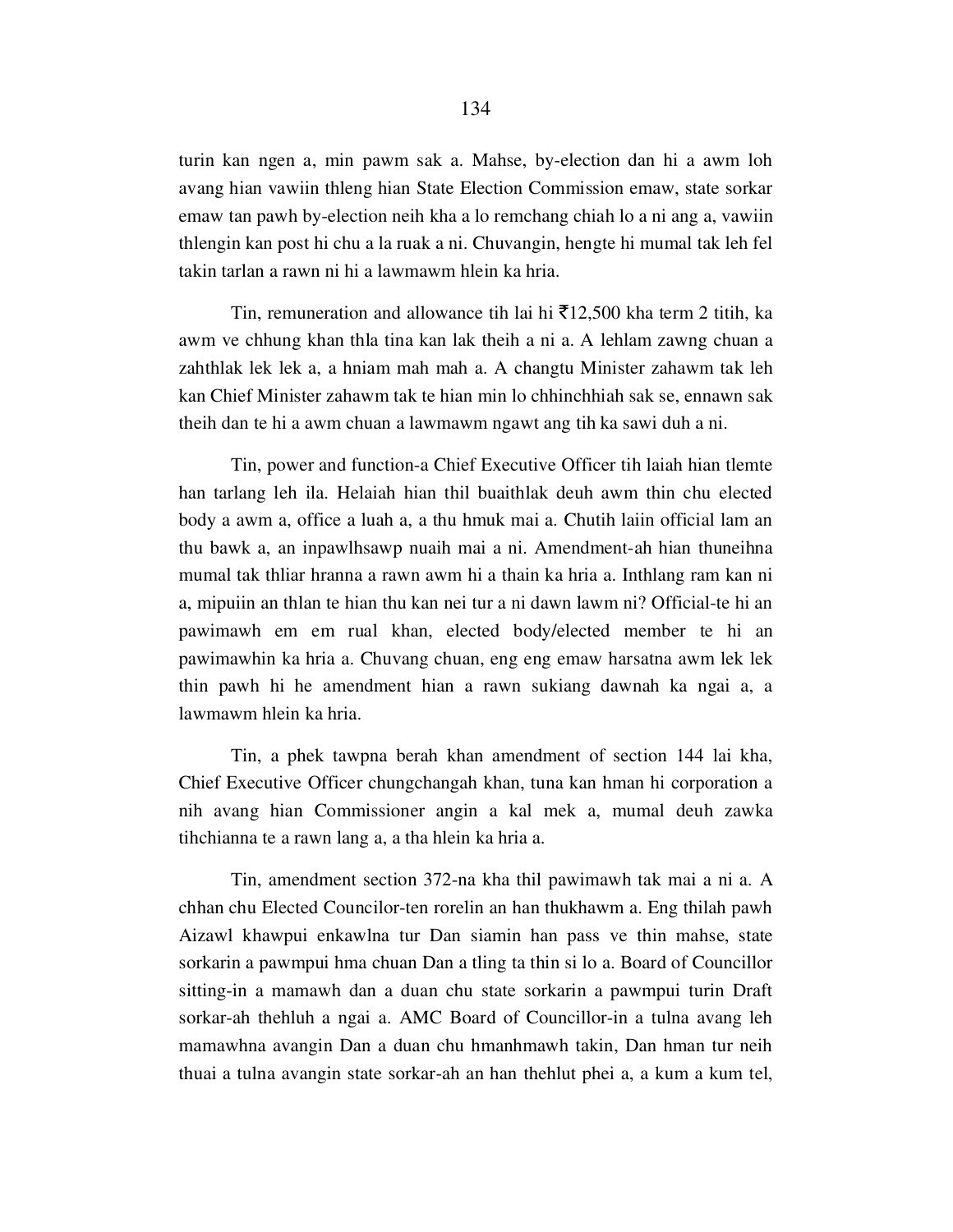kum khat, kum hnih, kum thum dawn dawn pending-in a awm thin te kha a fello em em mai a. Amendment-ah hian ni 90 chhung ni bi thliah a rawn tarlang te hi a tha hlein ka hria a. Hei hi elected member te kan zahawmna kan inhumhim sakna ah te pawh ka rilru ah chuan ka ngai a, a lawmawm hlein ka hria a ni. Sawi tur tam tak awm karah ka ngaihmawh then then ka han tarlang a ni e. Pu Speaker, ka lawm e.

S P E A K E R : I support a ni maw? Tunah chuan kan Chief Minister zahawm tak sawi tur a neih te sawi turin i lo sawm ang.

Pu ZORAMTHANGA, CHIEF MINISTER : Pu Speaker, sawi tur ka nei tam vak lo a; tuna Dy.CM in a rawn move hi kan ram mamawh a ni tak tak a. A tirah Municipal Council te kan han din a, Corporation-ah te a'n kal chho a, practical-in kan han hmang a, harsatna a lo tam em em mai a. Chung chu tuna kan hriat ang khan a siam thatna turin hetiang hian rawtna a lo kal a ni a; Nichina member zahawm tak Pu Sawivunga'n a sawi ang khan amendment 3-naah khan Chairman / Vice-Chairman /Mayor/Dy.Mayor as in Corporation tih kan ziak tlat tho a, chuvangin kha kha chu a rawn chhuah tha viauin ka hria a. Tin, kan Dan siam hi kan mamawh theuh a ni a, by-election neihna dan tur kan lo telh hauh lo mai hi chu a zialo angreng khawp mai a. Hei hi chu a buaithlak khawp mai a, amaherawhchu tunah chuan hei hi telh a ni a. Kan councillor pahnihte MLA an nih hnua seat chhuahsan pawh thlan hleihtheih loha kan lo dah kha a fel lo khawp a. Tunah chuan siam that a han nih takah chuan engkim a fel turah ngai ila. Tin, chu lovah Municipality lam atanga approve tur leh sorkara rawn thehluh rei em em mai in chiah ringawt mai thin a kha a lo tha lo em em mai a. Ni 90 chhunga chinfel tur tih a rawn awm leh te hi a thain ka hria a, a hlawk tak tak a. Tin, hei hian kawng chi tam tak a hawng ang a, khaw te deuh, khawpui te deuh; tin chu aia lian deuh, a chi hrang hrangah kan Municipal-a Board lam emaw, Council lam emaw, Corporation lam emaw kan din thliah thliah thei a. Heta Decentralization of Power kan exercise theih nan heng hi rahbi tha tak a ni dawn a. Chuvangin, tuna kan Dan han siam hian khang kha a rawn huapin a rawn keng chho vek a. Chu lova ka sawi leh duh chu hlawh emaw, kan remuneration emaw te kha chu Council lamin, BOC lamin rawtna an rawn thlenin sorkar lam pawhin khang kha chu lo pawmpui a, lo tih theih tur te pawh a ni turah ngai ila,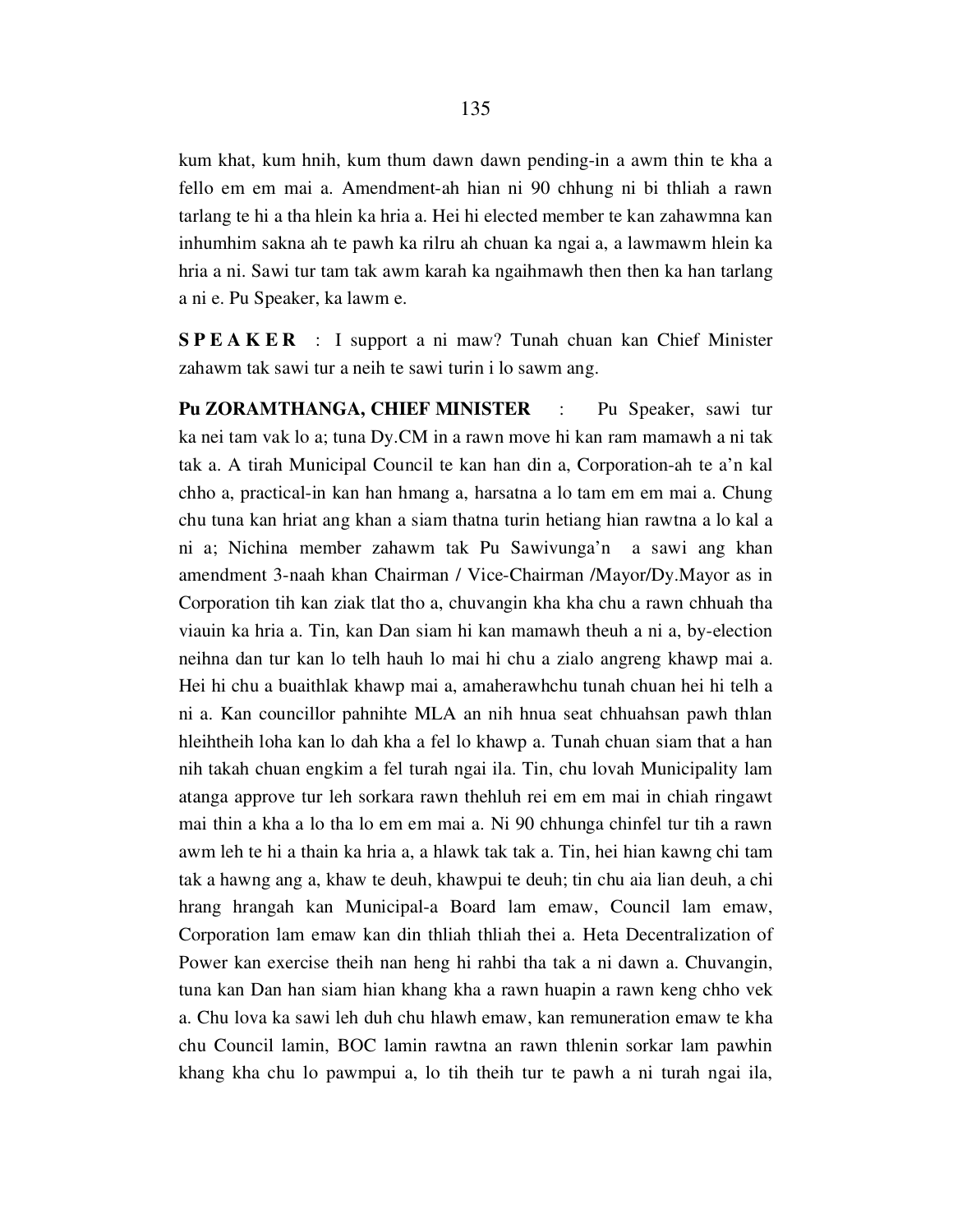rawtna a lo kal dan azirin. Tunah a dawtah pawh kan member te lawmawm, hlawh lakna turte kan ngaihtuah dawn a. Heta tang hian a dang thil tam tak rawn innghawng chhuak tur a awm ang a, chuta tang chuan kan AMC lam atang hian kan lawmman leh hlawh lak tur pawh hi fel takin anmahnin rawtna rawn siamin sorkar-in a pawmpui turin a lo chhuak thuai ang tih pawh ring ila.

 Tin, a hnuhnung bera ka sawi duh chu a Dana telh chi chu a ni vak lova, 'by turn'-a hmeichhe seat hmun thuma thena hmun khat han kal tur lai hi hman thiam a ngai khawpin ka hria a. Tunah hi chuan term tin 'by turn'-a hetia an inher kual hi chuan hmeichhe seat pawh a ni a, mipa seat pawh a ni thei a, a ngaiah a ding leh tawh dawn lo tih chian chuan, mahni bial kha a dawtah ka ding tawh dawn chuang lo a, chuvangin heta thlan tlin tura hmingthat hlawh tuma beih hi a tul vak lo ve tih ngaihdan a hring thei a. Engtikawng mahin a dawtah hian kei chu ka ding chuang tawh dawn reng reng lo tih chiang sa angah chuan a principle hi a tha lo em em mai a. MLA te pawh theihtawpa tan kan lakna point pawimawh tak pakhat chu a dawta kan din leh ngei theih nan thahnem kan ngai a, bial kan enkawl tha a ni a. Anni chu ding dawn tawh miah lo tih chiang saah kha chuan mahni tan chakai an khawrh mai ang tih kha awl deuh mai a ni. Hei hi ka rilruin vawi khat kan thutkhawmnaah pawh, party hotute thutkhawmnaah pawh, kan cabinet-ah pawh hei hi chu by turn constitution-in a tih ang thoa kalin term hnih awm sela; chumi dawtah by turn in inher sela, term hnih zelin kal se, thut nawn leh theih tur khan inbuatsaihna chance pe ila. Chu chuan bial enkawl hnaah pawh khan a ti tha ang tih ka rawt deuh a. Amaherawhchu, kan lo kal a, vawi hnih kan kal tawh a, a dawt hi vawi thumna a ni a tikhan a inher chhuak chiah mai a. Khami inher chhuah hnuah khan a rem deuh ang a, chuti lo chuan a inher chhuak si lo a, vawikhat in turn, term hnih term thumna her chhuah chuan keimahni ah khan a kual chhuak chiah ang a, a dawt lehah chuan term hnih a inthlak chauh tur pawhin ti ila a fair tawh deuh ang e. Tunah chuan kan bial hi a fair lo bik ti an awm ang e tih a awm avangin khalai kha rawtna pawh kan la nei chiah lo a ni a. Nakinah chuan hei hi kan ngaihtuahna kan exercise-ah thil tha zawk a ni ang em tih te pawh kan lo thlir a, term hnih tal kha bial khatah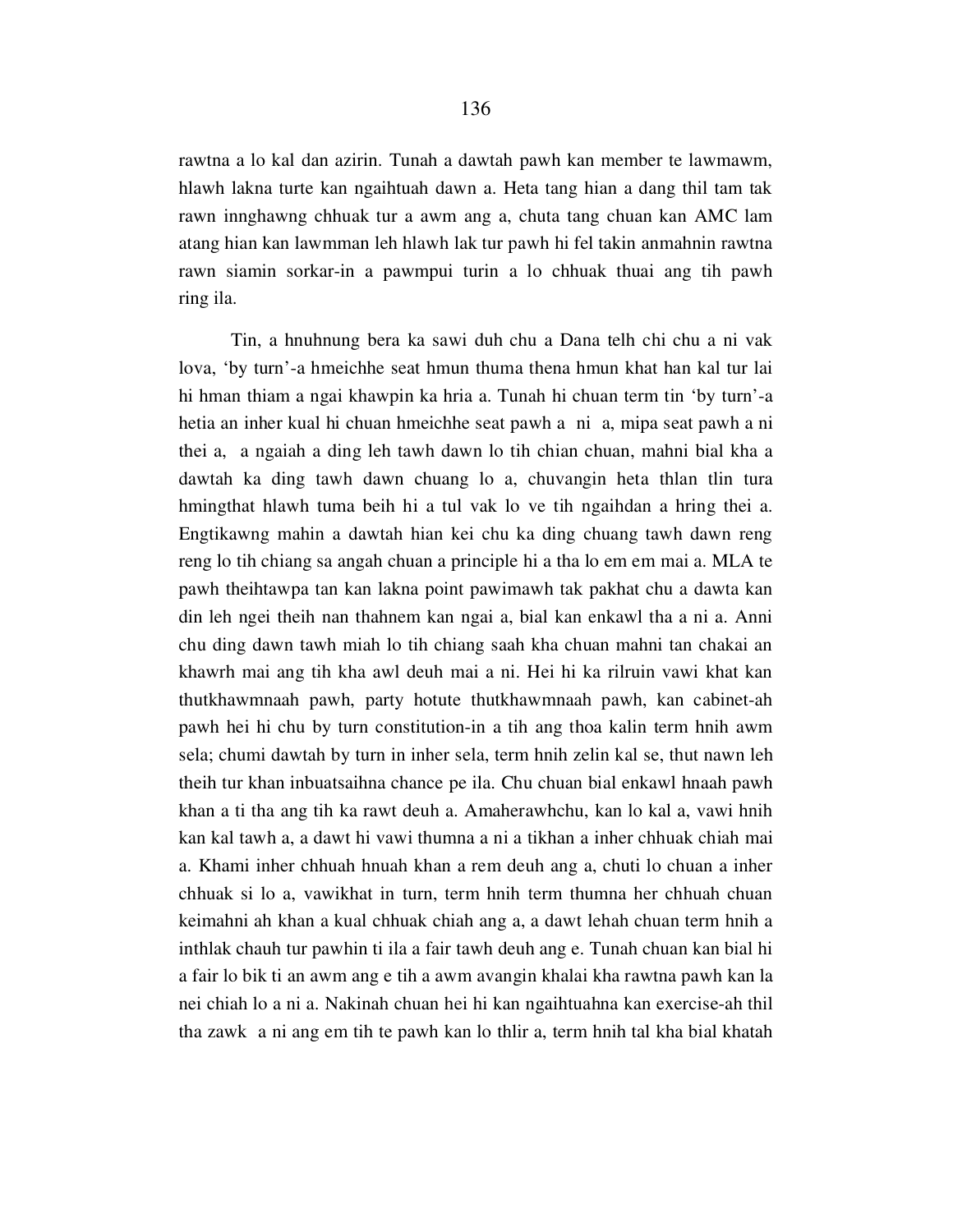din nawn theiha chumi zawhah inchhawk kuala term hnih zela kan tih khan a ziaawm deuh mai awm mang e tih ngaihtuahnate pawh ka nei a ni.

 Engpawh ni se, kan Aizawl khawpui, a bik takin tunah phei chuan Mizoram mipui hmun thuma thena hmun khat deuh thaw awmnaah an welfare leh development enkawltu pawimawh deuh mai AMC kan han dah tur te, hemi kan han tihah hian Zoram mipuite hmun thuma thena hmun khat deuh thaw tih mai pawh a ni lo a. Kan tawng tu huatthu suhah a cream awmkhawmna a ni a, chuvangin a pawimawh em em mai a, helaiah hian fel taka ro kan rel chuan khawpui dang district khawpui ah te, Sub- Division lam khawpuiah te pawh he system hi Decentralization of Power kan exercise-na tur kawng tha a lo nih theihna turin kan han chhawp chhoh hi a tirah fel lo deuh mahse a tihfel dan kan hmu zel a. Tichuan, vawiinah hian department lamin amendment an rawn rawt hi za a zain a tha famkim lo deuh tih lai pawh a lo awm palh thei a. Amaherawhchu, a tlangpui thuin tuna kan hmuh chinah chuan a tha thawkhat viauin kan hria a. Vawiinah hian kan House-in kan pass a, kan han hman chuan AMC tan pawh, Zoram mipui leh Aizawl khawpui tan pawh thil tangkai tak, finna, hnathawh thatna min rawn chhawpchhuaktu a nih ngei ka ring a. Hei hi lungrual taka kan pass tlan a va tha em tiin Pu Speaker, ka'n sawi ve a ni e. Ka lawm e.

S **P E A K E R** : Tunah chuan sawi tur kan awm tawh lo a nih hmel a. Deputy Chief Minister zahawm takin a Bill te rawn wind-up a, pass pui tura rawn dil nghal turin i lo sawm ang.

Pu TAWNLUIA, DY.CHIEF MINISTER : Pu Speaker, ka lawm e. Member zahawm tak South-I bialtu Pu C. Lalsawivunga zawhna Deputy Mayor leh Councilor te hlawh chungchang hi chu hetah a Act-ah ni lovin, Act hmang hian a siamtu tur chu Mizoram sorkarin a ruat ang tih a ni a. Hetah bithliah chungchang chu Rules-ah siam a ni tih a ni. A hnuhnung ber chu 2018 khan facilities to Mayor, Deputy Mayor, Chairman, Vice Chairman & Councilors Rules, 2018, siam a ni a, hei hi kan hmanlai a ni a. Kan hman laiah hi chuan kan Mayor hian  $\bar{\tau}$  30,000 te hi chu a la kai niin ka hria a. Belhkhawm thiam pawh a har a, khawilai chin nge kan chhiar ang. Deputy Mayor in  $\bar{\tau}$  28,000 a lak lai khan Executive Councilor a awm tak loh avang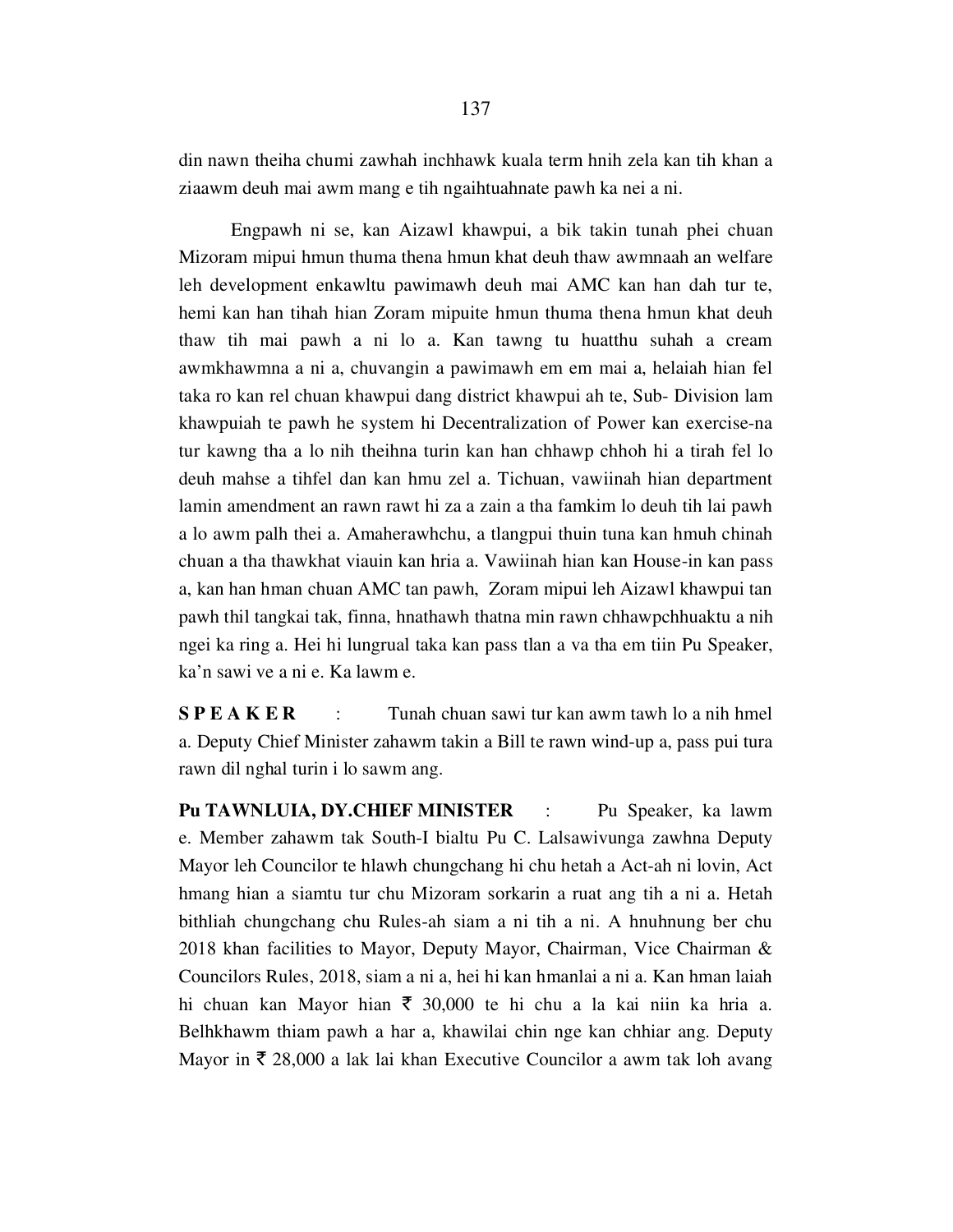khan hetah hian a tel ta lo a. Councilor te hi chuan  $\bar{\tau}$  24,000 bawr vel ang hi tuna an hum haw hi chu a ni awm e. Tin, allowance neuh neuh dang helaia han chhiar rik loh hi a awm bawk.

 Tichuan, Pu Speaker, additional expenditure incur tur hi kan Mayor te leh office lam in an han chhut dan chuan Executive Council hlawh nen kum khatah nuai 50 zet zawt, 52/53 bawr vel hian a daih tura ngaih a ni. Amaherawhchu, chian a har em em rih a, kha kha chu kan ngaihthlak tak ang khan a reltu ten an lo enthiam turah ngai ta ila a tha ang a. Municipal Councilah chuan Chairman leh Vice Chairman te hi a hotu lawk te an ni a, a dang Executive Councilor 3 an awm thei a. Tin, Municipal Corporation ah chuan Mayor, Deputy Mayor a ni ang a, Executive Councillor kha 4 an awm thei a. Heng hi a Principle Act Chapter I-ah chiang takin tarlan a ni a, amendment loh a nih avang khan rin nghal a ni tih ka rawn sawifiah duh lawk a ni.

 Tichuan Pu Speaker, tunah hian kan AMC (Aizawl Municipal Corporation) hian sum hnar bik pathum a nei a, pakhat chu Own Source Revenue (OSR) kan ti a, hei hi Mizoram chhunga Tax chi hrang hrang kan khawn ve te hi a ni a. Kum 2018 leh 2019 ah pawh nuai 84,050 dawn thaw kan hmu ve a. A dang leh chu grant-in-aid from Govt. of Mizoram a ni a. Hei hi state sorkarin eng emaw zat a va pek thin hi a ni. Hei hi chu a mamawh dan thlirin state sorkarin a pe thin a ni. Tichuan 2018 - 19-ah khan State sorkar atang hian nuai 1939 zet kan hmu a ni. Tichuan central sorkar atanga pawisa hmuh hi General Basic Grant tih ani a, kum tin a pung chho ve a. Kuminah hi chuan crore 28 leh nuai 85 zet chu hmuh kan inbeisei a ni. Khang kha tawitein information-ah ka rawn sawi belh a.

 Tichuan, vawiinah hian kan CM sawi ang khan sawi hlawh em em chu reservation seat hmeichhe tana siam hi a ni a. By turn-a tih hi a tha ber em? bithliah deuha tih a tha ber em tih te hi ngaihtuah tham deuh a ni. Tunah hian vawi hnih kan inthlang tawh a, a vawithumna tur nakum November thlaah kan inthlang ang a. Chutah chuan hmeichhe seat kha a kualchhuak deuh chiah chiah ang a, pakhat erawh chu a bang ang a. Khalai hunah erawh chuan la siamthat theih turah pawh ngai ta ila a thain ka ring a ni.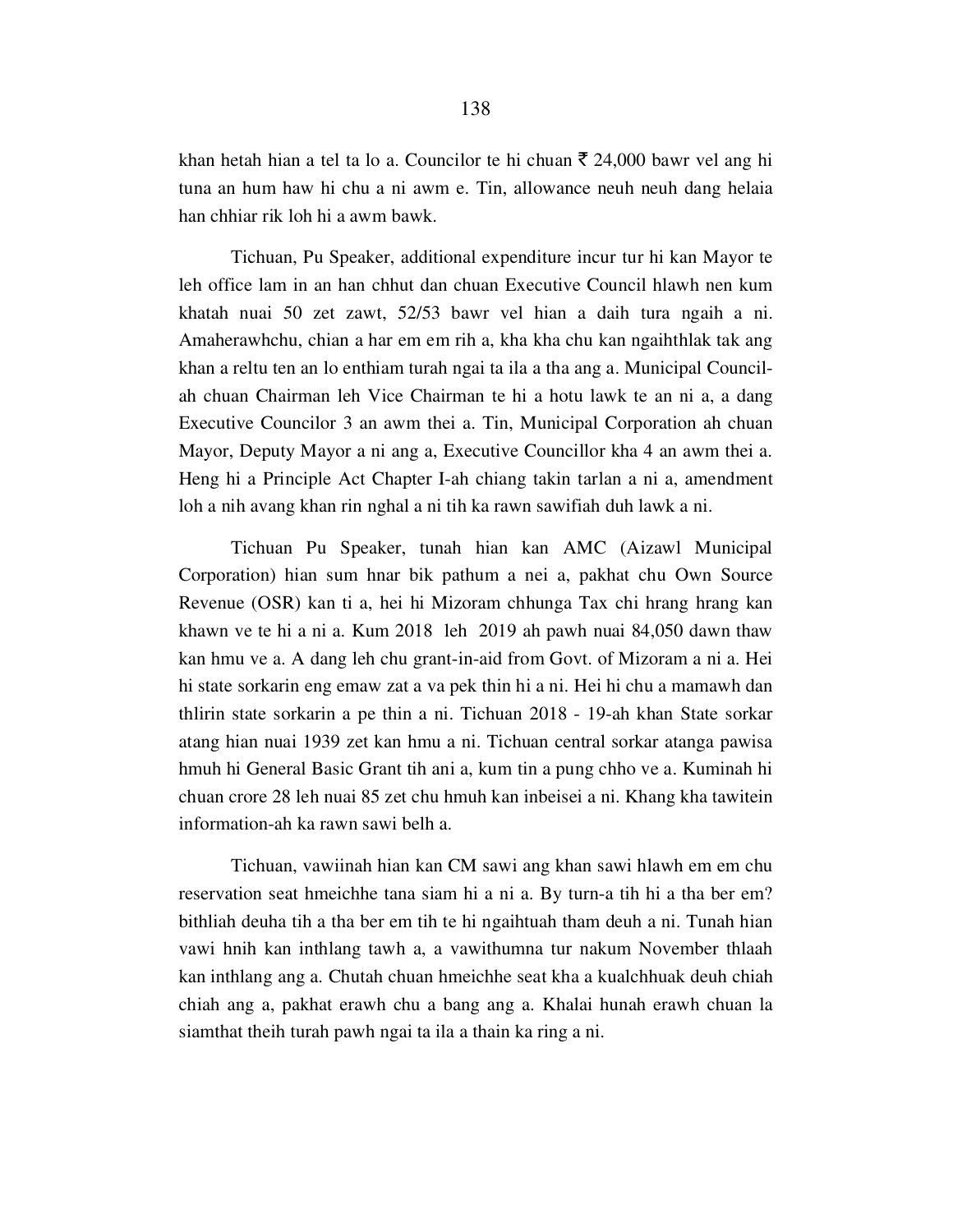Tichuan, Aizawl Municipal Corporation-ah hian hnathawktute hi an vaiin 130 zet zawt an ni a, Regular 62 (Deputation-a state sorkar atanga kal te nen) Contract 26 leh MR 43 kan nei a. Tunah hian post thar, post 98 sorkarin min siam thar (create) sak a. Tichuan, khami atan khan Recruitment Rules kan lo la nei si lo a, kan siam char char a, tunah hian kan peih tawh a. Chutiang chuan AMC-ah pawh hian post thar sorkarin min siam thar sak a hi chu Recruitment Rules te kan neih fel takah hi chuan recruitment kan ti thei ve mai turah kan ngai a. Tin, Mizoram Municipal Service-ah hian common service kan ti a, tranferable ho kha a huam vek a, nakinah district hrang hrang la transfer theih turin Rules pawh kha kan siam tawh a, chu chu Group A leh B tan a ni a. Tin, Mizoram Municipal Subordinate Service Rules kan siam leh a. Chu chu Group B non-gazetted leh C leh D te an ni. Anni hi chu transfer theih loh an ni. Chutiang chuan, mumal deuhin he Municipal Corporation hi a kal chho mek a. Sorkar kum khat em pawh a kal hma chuan thil tih tam a har em em a. Chuti chung chuan kan enghelh em em, kan Councilor zawng zawngte pawhin tul an tih, Executive Council siam hi damdawi in ka kal hma tlaiah khan thim thak thlengin kan sawi ho a. Tichuan, Secretary te hnenah hei hi draft siamin lo bawhzui char char rawh u ka ti a. Vawi thum lai Cabinet-ah kan pulut a, Cabinet-in a uluk a, hmanni khan cabinet pawhin min passed sak a, tihian vawiinah House-ah kan han sawiho thei hi kan lawm em em a ni. Tichuan, Pu Speaker, vawiinah hian kan Bill rawn putluh, The Mizoram Municipalities Amendment Bill, 2019 hi House hian min pawm puia min pass sak turin ka rawn dil a ni e. Ka lawm e.

S P E A K E R : Aw le, Deputy Chief Minister zahawm takin 'The Mizoram Municipalities Amendment Bill, 2019' chu House-ah pass pui turin a rawn dil a. Tunah kan buk ang a, remti apiangin 'remti' ti ula (MEMBERS : Remti) Remti lo kan awm em? Kan awm chuan 'remtilo' ti ula. Remtilo kan awm lo va. 'The Mizoram Municipalities Amendment Bill, 2019' chu House hian lungrual takin a pass ta a ni. ( Deputy Chief Minister : Ka lawm e, Pu Speaker )

 Tunah hian bill pali ngaihtuah tur kan la nei a, chungte chu : 1. The Mizoram Salaries, Allowances and Pension of Member of the Legislative Assembly (Amendment) Bill, 2019.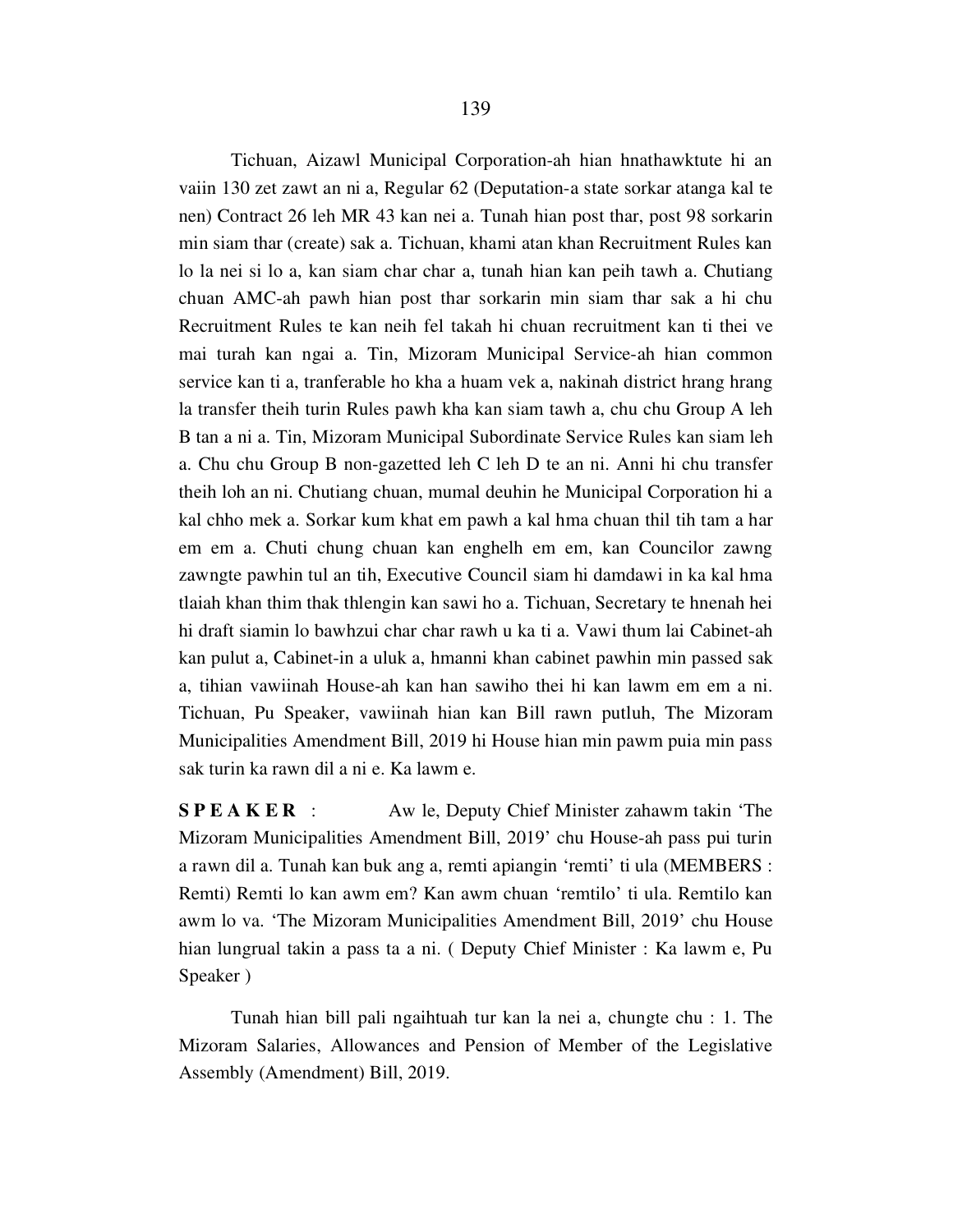1. The Mizoram Salaries and Allowances of Minister (Amendment) Bill, 2019.

 2. The Mizoram Salaries and Allowances of Speaker and the Deputy Speaker (Amendment) Bill, 2019.

 3. The Mizoram Salaries and Allowances of the Government Chief Whip and the Deputy Government Chief Whip (Amendment) Bill, 2019. Tih te an ni a. Kan Bill pali te hi a hrang theuh ni mahse a hnuhnung pali hian a khaikhawm a, a pakhatna thleng hian.

 The Mizoram Salaries and Allowances and Pensions of Member of the Legislative Assembly (Amendment) Bill, 2019 chhung ami Housing Loan tih te, Pension chungchang te Death gratuity chungchang leh Family Pension chungchang te thlengin a tawmpui vek avangin Salary bik atana propose amount te hi a inang tlang vek bawk si nen Bill pali te hi a mal mala take up lovin a ruala lak mai te hi a tha niin a lang a, member ten a tha kan ti em ? House ka rawn e. Chutianga kal pui chu member ten rem kan tih chuan tunah Bill pali te : 1. The Mizoram Salaries, allowances and Pension of Member of the Legislative Assembly (Amendment) Bill, 2019.

 1. The Mizoram Salaries and Allowances of Minister (Amendment) Bill, 2019.

 2. The Mizoram Salaries and Allowances of Speaker and the Deputy Speaker (Amendment) Bill, 2019.

 3. The Mizoram Salaries and Allowances of the Government Chief Whip and the Deputy Government Chief Whip (Amendment) Bill, 2019, te hi a Bill neitu Parliamentary Affairs Minister zahawm tak Pu T.J. Lalnuntluanga'n House-ah introduce rawn dil se.

Pu T.J.LALNUNTLUANGA, MINISTER : Pu Speaker, ka lawm e. I phalna leh remtihnain

 1. The Mizoram Salaries, allowances and Pension of Member of the Legislative Assembly (Amendment) Bill, 2019.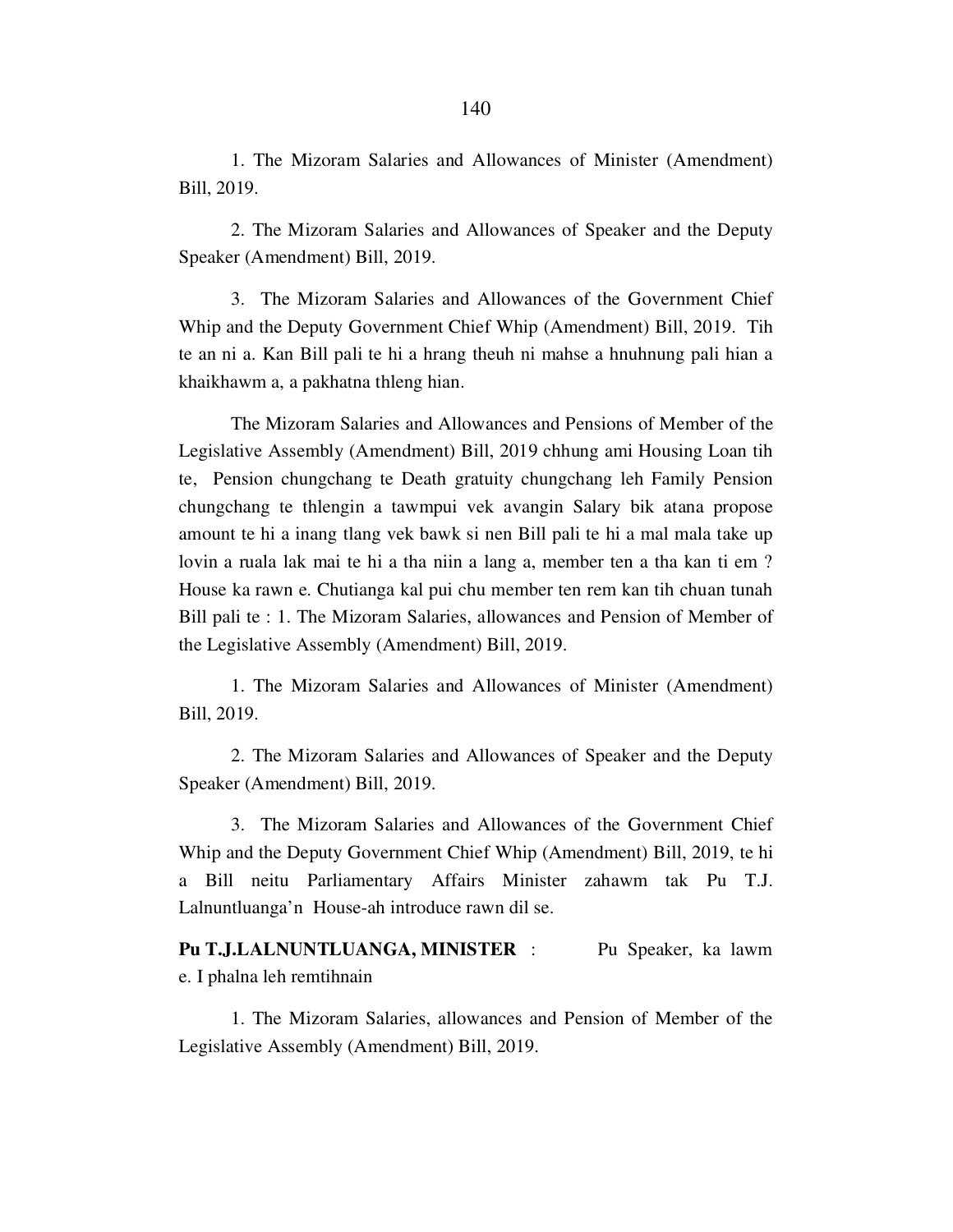2. The Mizoram Salaries and Allowances of Minister (Amendment) Bill, 2019.

 3. The Mizoram Salaries and Allowances of Speaker and the Deputy Speaker (Amendment) Bill, 2019.

 4. The Mizoram Salaries and Allowances of the Government Chief Whip and the Deputy Government Chief Whip (Amendment) Bill, 2019, te hi he House zahawm takah hian introduce ka rawn dil e.

S P E A K E R : Introduce a rawn dil a, kan remti em? Kan phal sak a, pass turin rawn move nghal mai se, tunah i lo sawm ang.

Pu T.J LALNUNTLUANGA : Pu Speaker, ka lawm e, Pu Speaker,

 1. The Mizoram Salaries, allowances and Pension of Member of the Legislative Assembly (Amendment) Bill, 2019.

 2. The Mizoram Salaries and Allowances of Minister (Amendment) Bill, 2019.

 3. The Mizoram Salaries and Allowances of Speaker and the Deputy Speaker (Amendment) Bill, 2019.

 4. The Mizoram Salaries and Allowances of the Government Chief Whip and the Deputy Government Chief Whip (Amendment) Bill, 2019, te hi he House zahawm takah hian ka rawn introduce e.

 Pu Speaker, vawiinah member ten a copy kan nei vek tawh a. Amaherawhchu hemi hma hian thu khuh hawnna han neih hmasak ka duhna a awm a. He House-ah hian member te leh kan mi hmasa te, kum tam tak helai hmuna thu tawh ten theihtawp chhuahin Zoram mipuite hmasawnna turin helai hmun atang hian ei leh bar chungchanga kan intodelhna tur te, mihring kan nun hona atana leh zalen zawka khawtlang kan nun hona atana dan tha tak, khawtlang min vawng tute; hleih nei lova zalen taka sang bik leh hniam bik te awm lohna turin ngaihtuahna zawng zawng sengin hun leh tha tam tak vawiin thlengin an lo hmang thin a. Chutiang chuan phur takin Dan te pawh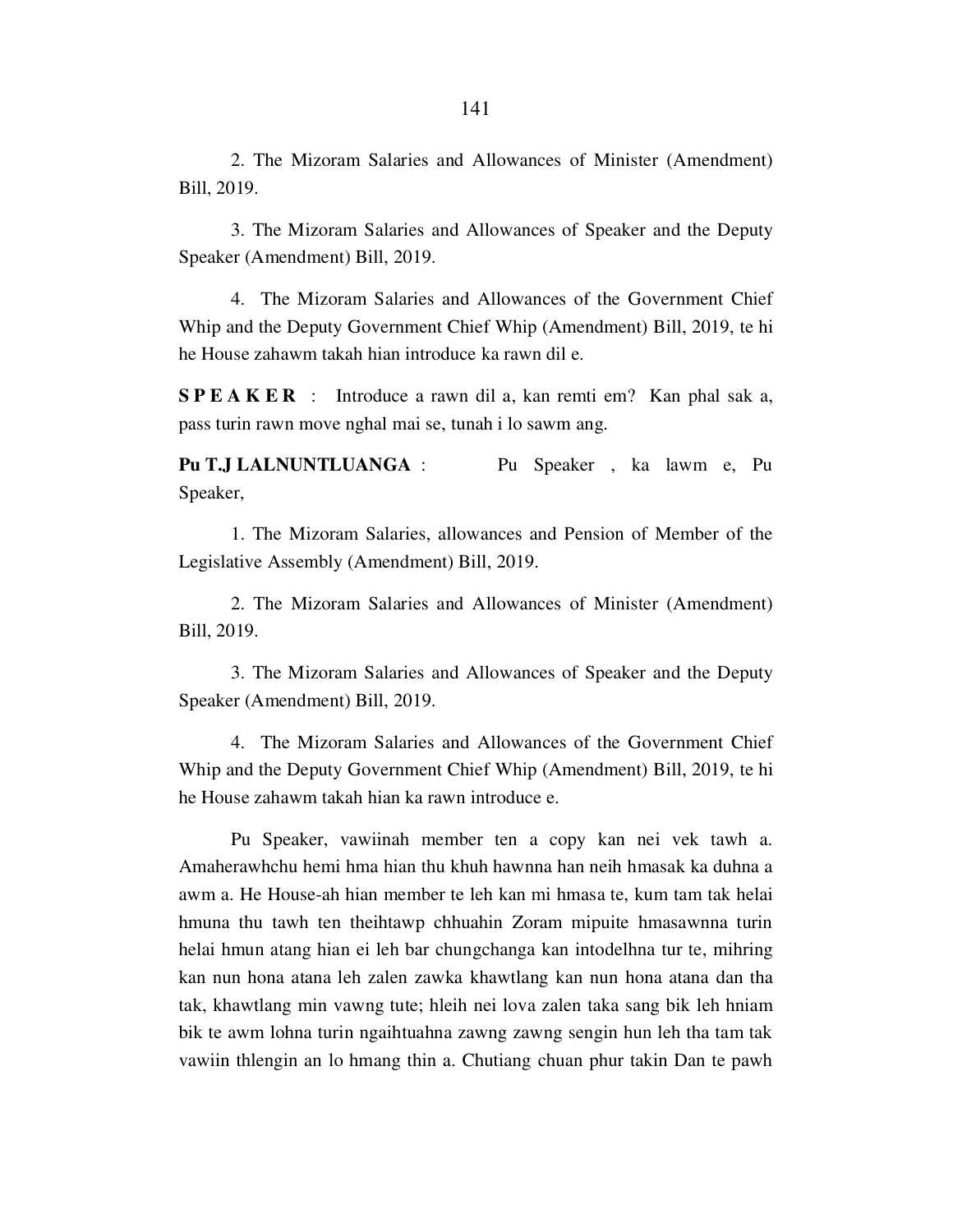an lo siam tawh thin a ni. Amaherawhchu vawiinah Mizo te thinlunga inthlahrunawm tak, mahse kan nitin nuna kan mamawh cost of living lo sang chho zel avang te in he House zahawm takah hian member te hamthatna tur chungchang chhawp chhuah a lo tul ta a. Helaiah hian Pu Speaker, ka han sawi hmasak duh a chu patent error a lo awm hlauh mai a, The Mizoram Salaries and Allowances and Pension of Member of Legislative Assembly (Amendment) Bill, 2019 tiha phek 2-na a chung lamah khan Amendment of Section 14 tih ah khan clause 'A' of Sub section III of section 14 tih kha Clause 'A' of sub-section I of the section 14 tih tur a ni a. Kha kha House zahawm takah siamthat ka rawn dil nghal a ni. (Speaker : Patent, siamthat i dil tihna a ni maw ? ) Aw, vawiinah hian member zahawm tak tak ten a copy kan kawl vek a, kan amendment portion a section ho pawh kha kan hre tlang turah ngai ila a thain ka ring a. Chuvang chuan a tlangpui han sawi chhoh deuh zawr zawr ka tum ang e.

 Pu Speaker, kan hriattlan theuh angin India Danpui Constitution of India chuan state Legislators te hi Council of Ministers, Speaker, Deputy Speaker leh member te hlawh ngaihtuah turin thuneihna a pe a. State hrang hrangte hlawh inpek zat pawh hetiang a nih avang hian a inanglo deuh zul a, tunhnai maiah pawh khan state hrang hrangin an MLA te hlawh an revise hlawm a. Mizoram MLA te hlawh hi kum 2010-ah khan revised a ni a, chumi hnuah chuan MLA mawhphurhna leh thil man nasa takin a lo pung chho ta a. Kan MLA te, kan ex-MLA te hi state dang MLA te, ex-MLA te tih ve loh an bialte ruang phurh sak te, mitthi ral, damlo kan leh mikhual thleng reng an nih avangin an hautak bik hle a. Chumi a nih avang chuan former legislative assembly member ten GPC-ah rawtna an rawn thehlut a. Chumi rawtna atang chuan kan state sorkar sum dinhmun leh kan MLA te, kan ex-MLA te dinhmun hrerengin General Purpose Committee chuan ngun taka ngaihtuahin hlawh tihsan a lo rel ta a ni.

 Pu Speaker, kan hriat theuh angin he GPC-ah hian party hrang hrang aiawh anga inruat chu ni chiah lo mah se, vawiina member te aiawh party hrang hrang atang hian kan kimtlang hle a ni. Pu Speaker, kan MLA hlawh chungchang hemi GPC-a kan pass pawh hi Council of Ministers pawhin GPC rel tawh a nih avangin GPC rorel tawh hi chu kan zah thin a tiin Council of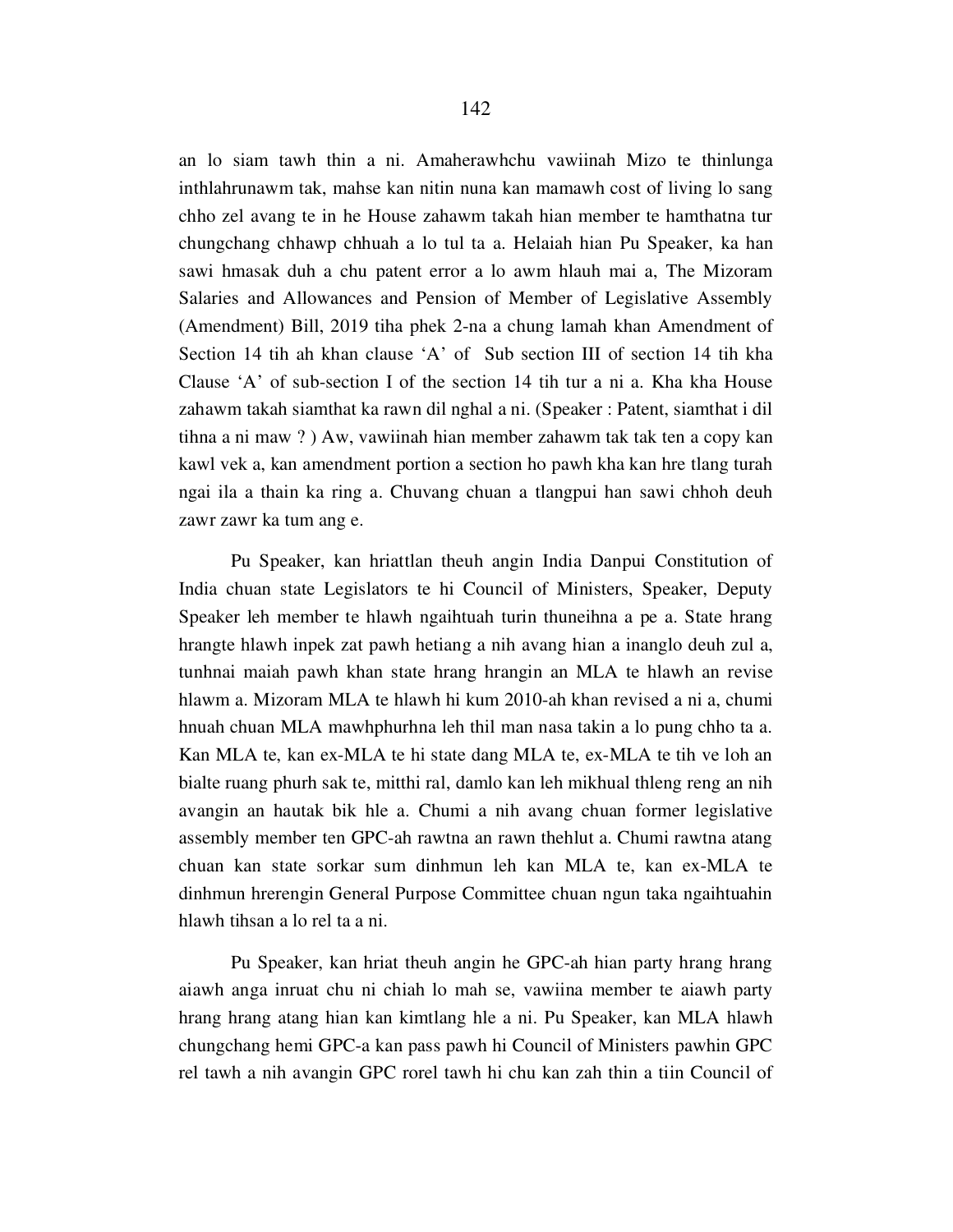Ministers pawhin hei hi lungrual takin Assembly-a chhawpchhuah turin an pawmpui tawh bawk a ni.Pu Speaker, helaiah hian ka sawi hmasak duh chu kan MLA te hlawh ennawn hi vawi tam tak a lo ni tawh thin a, chungte chu vawiinah hian han hretlang thar leh ta ila a tha awm e.

 Salary sawi hmasa ta ila, a Act 1987 ah khan cheng sangkhat MLA te hlawh thin a ni a, 1991-ah khan siamthat a ni a. Chutah chuan hlawh sangkhat atanga sangkhat zanga-a tihsan a ni a, hei hi za ah sawmnga-a tihpun a ni a. Tichuan 1999-ah khan sangkhat zanga atangin singkhat-ah tihpun a ni leh a, hei hi za ah 566.67-a tihsan a ni. Tichuan 2010-ah khan cheng singkhat atang hian singli ah tihsan a ni leh a, hei hi za ah zathum a sang a ni a. Tichuan tunah hian amendment 2019-ah hian kan han propose chu cheng singriat-ah a kaichho dawn ta a, hei hi za ah za-a pung tura tih a ni.

 Tichuan kan lakluh hlawh pumpui hi salary and allowances an tih kha a ni a. Chutah chuan 1987 atang khan tan leh ta ila, 3500/- a ni a, 1991 amendment-ah khan cheng 8000/- ah tihsan a ni a, chu chu za zelah 128.57 a ni a. 1999 amendment-ah khan 26500/- ah tihsan a ni a, hei hi za zelah 231.25 a ni a. Tichuan a hnu kum sawmpakhat hnuah khan ennawn leh a ni a, 2010 ah khan, tah chuan cheng 65,000/- hlawh pum pui a lo ni chho ta a, hei hi za zelah 145.28 a ni. Tichuan tunah hian 2019 amendment kan han propose-ah chuan cheng 150,000/- a tling chho dawn ta a, hei hi za zelah 130.77 a ni.

 Tichuan Pu Speaker, tuna Bill hrang hrang kan rawn introduced takah khan Chief Minister, Speaker, Deputy Speaker, Ministers, Leaders of opposition leh Deputy Government Chief Whip te hlawh tur kha hetiang hian kan duang leh a.

 Tah chuan Chief Minister-in salary-ah 80,000/-, Sumptuary allowanceah 40,000/-, Family allowance-ah 27,000/-, Entertainment allowance-ah 25,000/- , Residence allowance-ah 12,000/-, a vaiin 1,84,000/-.

 Speaker-in salary-ah 80,000/-, Sumptuary allowance-ah 40,000/-, Family allowance-ah 21,000/-, Entertainment allowance-ah 20,000/- , Residence allowance-ah 12,000/-, a vaiin 173,000/-.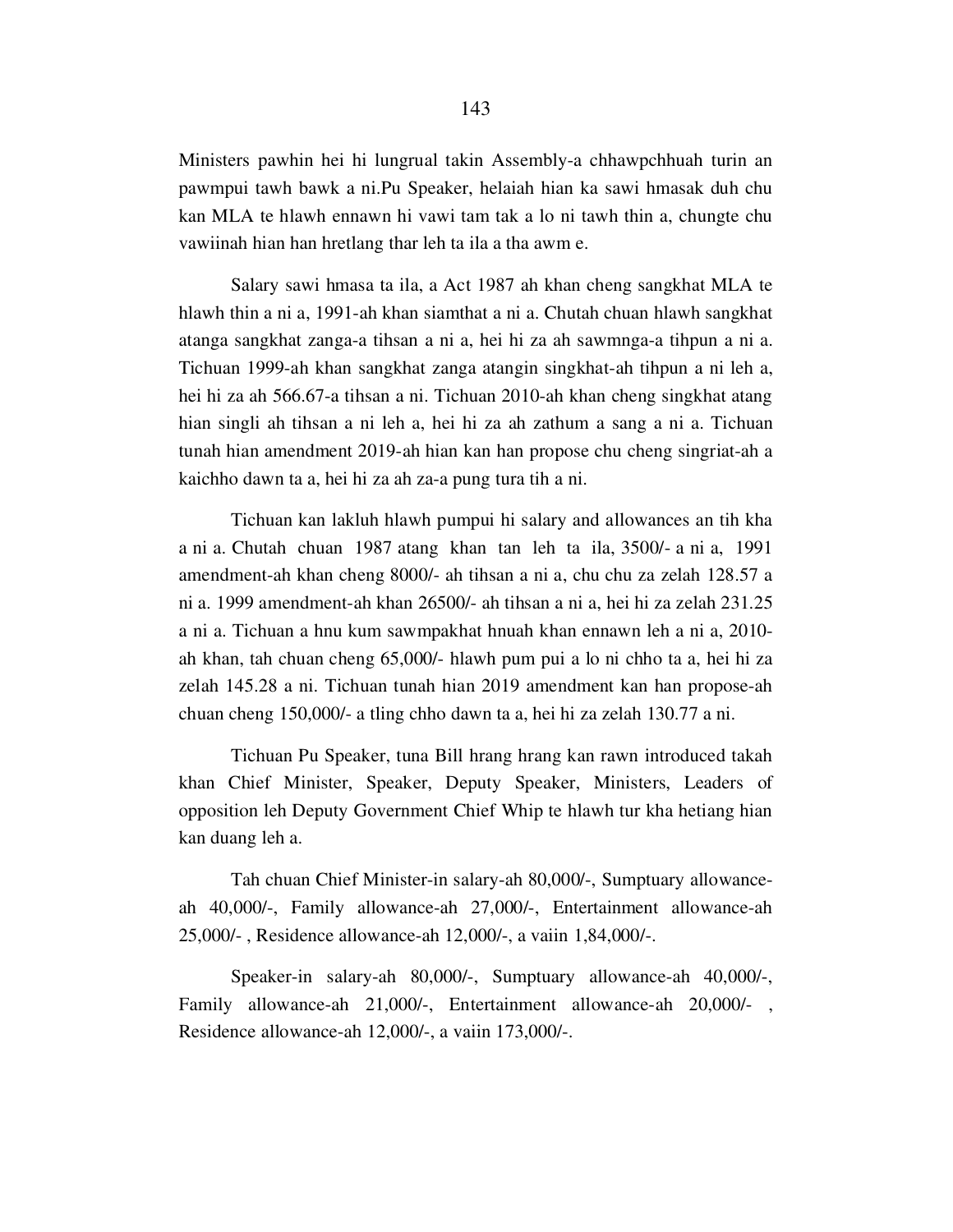Minister-in salary-ah 80,000/-, Sumptuary allowance-ah 40,000/-, Family allowance-ah 18,000/-, Entertainment allowance-ah 18,000/- , Residence allowance-ah 12,000/-, a vaiin 168,000/-.

 Leader of opposition-in salary-ah 80,000/-, Sumptuary allowance-ah 40,000/-, Family allowance-ah 18,000/-, Entertainment allowance-ah 18,000/- Residence allowance-ah 12,000/-, a vaiin 168,000/-.

 Deputy Speaker-in salary-ah 80,000/-, Sumptuary allowance-ah 40,000/-, Family allowance-ah 16,000/-, Entertainment allowance-ah 13,000/- Residence allowance-ah 12,000/-, a vaiin 161,000/-.

 Minister of State-in salary-ah 80,000/-, Sumptuary allowance-ah 40,000/-, Family allowance-ah 15,000/-, Entertainment allowance-ah 10,000/- Residence allowance-ah 12,000/-, a vaiin 157,000/-.

 Deputy Government Chief Whip-in salary-ah 80,000/-, Sumptuary allowance-ah 40,000/-, Family allowance-ah 15,000/-, Entertainment allowance-ah 10,000/- , Residence allowance-ah 12,000/-, a vaiin 157,000/- a ni.

Tin, MLA te hlawh awmdan hetiang hi a ni.Salary –  $\bar{\tau}$  80,000.00, Constituency Allowances –  $\bar{\xi}$  40,000.00, Contingency Allowances –  $\bar{\xi}$ 14,000.00, Family Allowances  $\bar{\xi}$  8,000.00, Residence Allowances –  $\bar{\xi}$ 8,000.00 te an ni a, a vaiin  $\bar{\tau}$  1,50,000.00/-. Heng bakah hian MLA te hamthatna dawn thin leh ex-MLA pension leh family pension te siamthat a ni bawk a. Pakhatna-ah Daily Allowances state chhungah  $\bar{\xi}$  1,000/-, state pawnah  $\bar{\xi}$  2,000/-. House furnishing Assembly term thar tanga hman turin MLA ten kum khata house furnishing ₹ 1,00,000/- an dawn thin chu ₹ 2,00,000/- a ni tawh dawn a ni. Death Gratuity ₹ 10,00,000/- ni thin chu ₹ 15,00,000/- a tihsan a ni. Ex-MLA pension  $\overline{\xi}$  25,000/- ni thin kha  $\overline{\xi}$  40,000/- a ni tawh ang a. MLA term khat aia tam/tling an awmin term khat zel ah  $\bar{\bar{\tau}}$  5,000/- an pension-ah belh a ni ang. Maximum pension erawhchu  $\bar{\tau}$  70,000/- a ni thung ang. family pension, pension lak mek atangin za ah sawmnga a ni ang a, MLA ni lai a lo boral a nih chuan pension lak tur zat za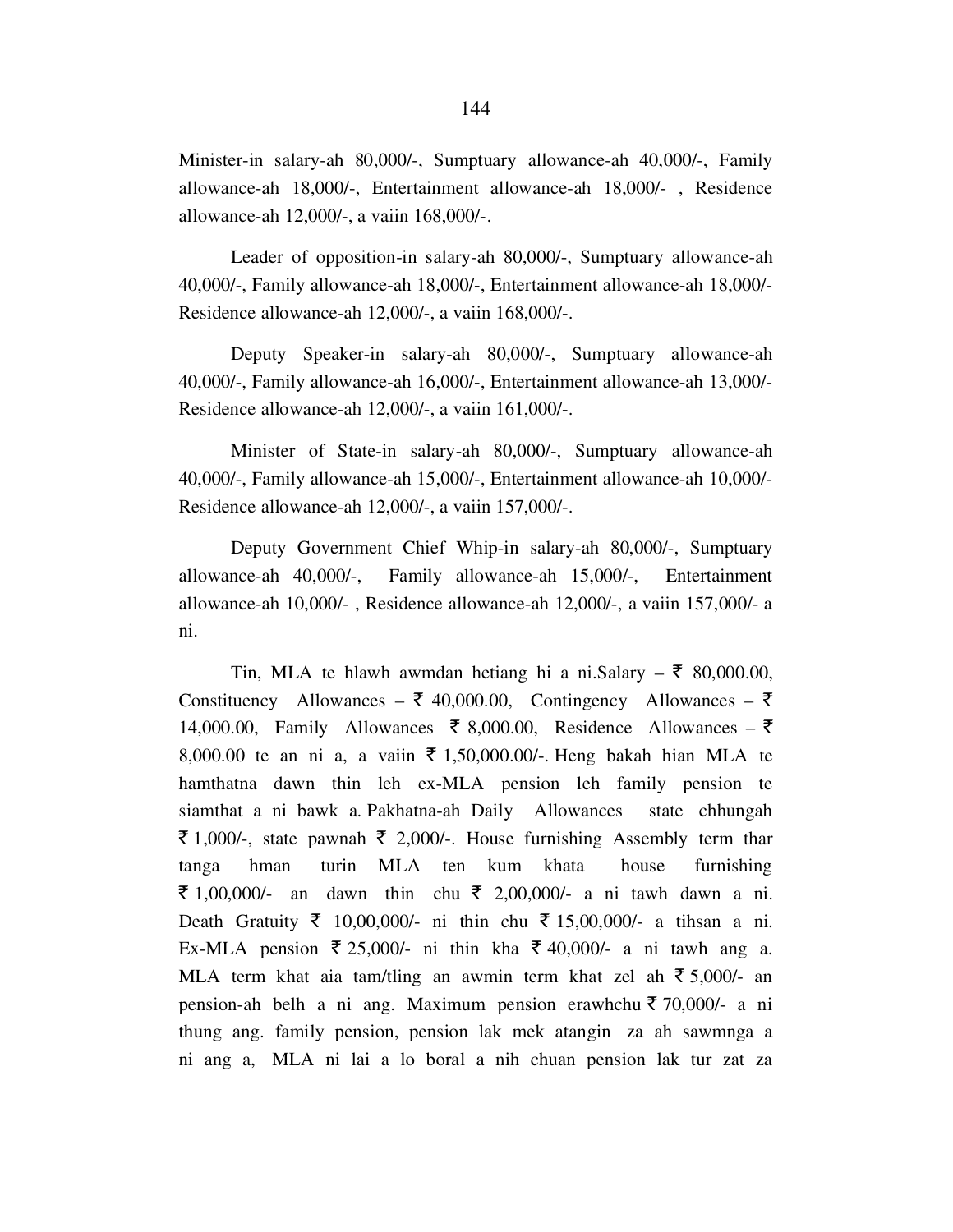ah sawmnga a ni ang. House Building Advance - MLA ten House Building Advance  $\bar{\tau}$  10,00,000/- an lak thin chu  $\bar{\tau}$  20,00,000/- ah tih san a ni.

 Pu Speaker, i phalna leh he House remtihnain heng "The Mizoram Salaries and Allowances and Pension of Member of the Legislative Assembly (Amendment) Bill, 2019". "The Salaries and Allowances of Ministers (Amendment) Bill, 2019". "The Mizoram Salaries and Allowances of Speaker and Deputy Speaker (Amendment) Bill, 2019" "The Mizoram Salaries and Allowances of the Government Chief whip and the Deputy Chief whip (Amendment) Bill, 2019" te hi he House zahawm taka member ten kan ngaihtuaha, kan sawiho atan ka rawn move a ni e. Ka lawm e.

**SPEAKER** : Aw le, a changtu Minister zahawm takin a Bill chungchang sawi turte sawiin a Bill putluh chhante a rawn sawi a. Tunah kan sawiho ang a, member pakhat-in minute engzatnge kan sawi ang le? Minutes 5 maw, tha kan ti em? Tunah sawihona kan tan ang a, tunge sawi hmasa ang le? Member zahawm tak Pu Lalduhoma i lo sawm ang.

Pu LALDUHOMA : Pu Speaker, Study Team recommendation GPC-in kan ngaihtuah tum khan, "An Recommendation te hi lo hnawl ngawt emaw lo pawm ngawt emaw, hi a fel lo ve, tun hmalama kan lo tih thin ang khan a zir chiangtu tur Sub-committee din phawt ila, chumi te thu chu ngaichang ila, thutlukna kan la siam dawn nia", kan ti kha a ni a. Khami hnulamah kha chuan keini hi chu he thil ngaihtuahnaah hian kan tel zui ta lo va.

 Thil reng rengah hian side A leh B, thlir dan inanglo pahnih hi a awm zel a. Vawiina kan thu khelah phei hi chuan a awm lehzual a tih theih awm e.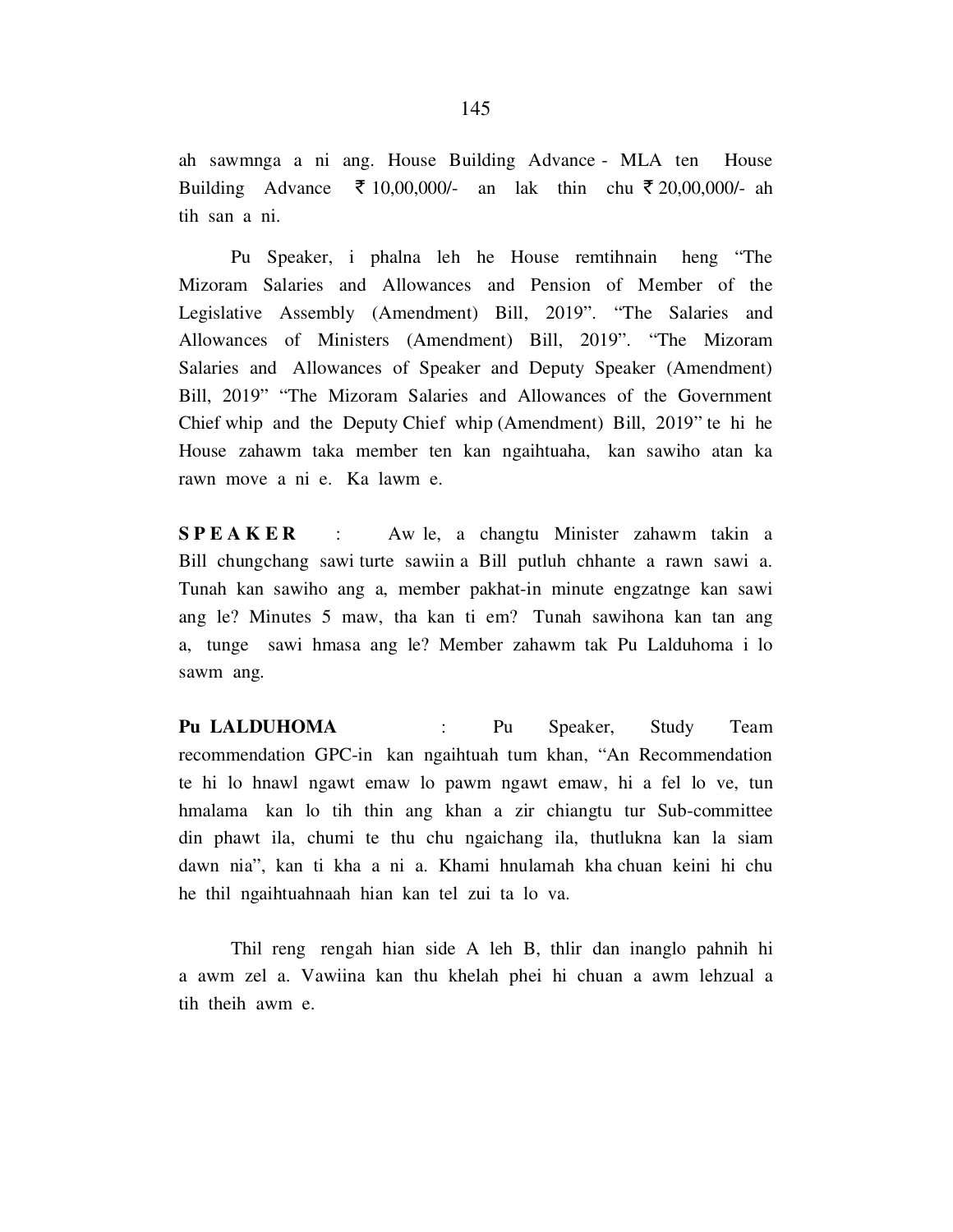Thlirna pakhat atang chuan India ram state hrang hranga MLA hlawh te han thlir hian Communist ho an sorkarna thin West Bengal leh Tripura te a hniam fal hle a, a dangah erawh chuan a tlangpuia han lak chuan Mizoram MLA hlawh te chu a hniam pawl lamah a awm a ni a. Tuna kan Bill-in a rawn chhawpchhuah hi a sang lam pawh ni lo, a hniam lam pawh ni lo, a laihawl vel niin a lang a. Tin, a punna rate hi Mizoram rau rauah pawh tuna kan ngaihthlak tak ang khan a pun san loh tum te pawh niin a lang a. Tin,  $7<sup>th</sup>$  Pay te hman a lo ni ta bawk a, a hun rei zawng thuah hian MLA hlawh ennawn hi chu a hun ve hrim hrim tawh tih pawh a hriat a. Tin, MLA mimal te hi min belchiangtu apiang hian kan hautakzia chu an hre mai a. A pachhe deuh phei hi chuan Chief Guest-ah min sawm ang tih hi kan hlau hlur mai chu a ni a.

 Tin, kan FLAM member te, kan hruaitu hmasa te tuna kum upa, chaklo leh hrisel lo tak tak ten thahnemngai taka rawtna leh ngenna an rawn thlente hi a zahawm em em bawk a. Khati zawnga thlir chuan he kan Bill hi pass awm tak a ni a tih theih awm e.

 A lanna tlang dang atanga kan thlir ve leh thung erawh chuan, keini ho bik hi inthlan lai khan kan Val Upa Council-ten official candidates atana an puan te kan ni a. Candidate-a min puan ni khan an hmaah rinawm taka an thu zawm turin tawngkam leh ziakin thu kan tiam a ni. Anni hian tun tumah hian he Bill hi pass lo turin min rawn ngen ta a, he an ngenna hi technically chuan min phuartu a ni hranpa lo va. (SPEAKER : I hun a tawp a, a sawi laklawh a, sawi zo se aw) Ka lawm e. Amaherawhchu, min hringtute an ni miau a, an fa hrinte kan ni miau a, anmahni zara helai hmuna lo tel ve thei chauh kan nih avang hian, an lakah hian moral obligation kan nei lian hle a ni tih min hriatpui kan duh khawp mai a.

 Tin, kan ram sum dinhmun te kan thlirin kan harsa hle a ni tih kan hre theuh a, sawi thui pawh a ngai lo va. Sum leh paia harsatna kan tawh lai taka hetiang Bill han pass hi a fuh chiah lo em te pawh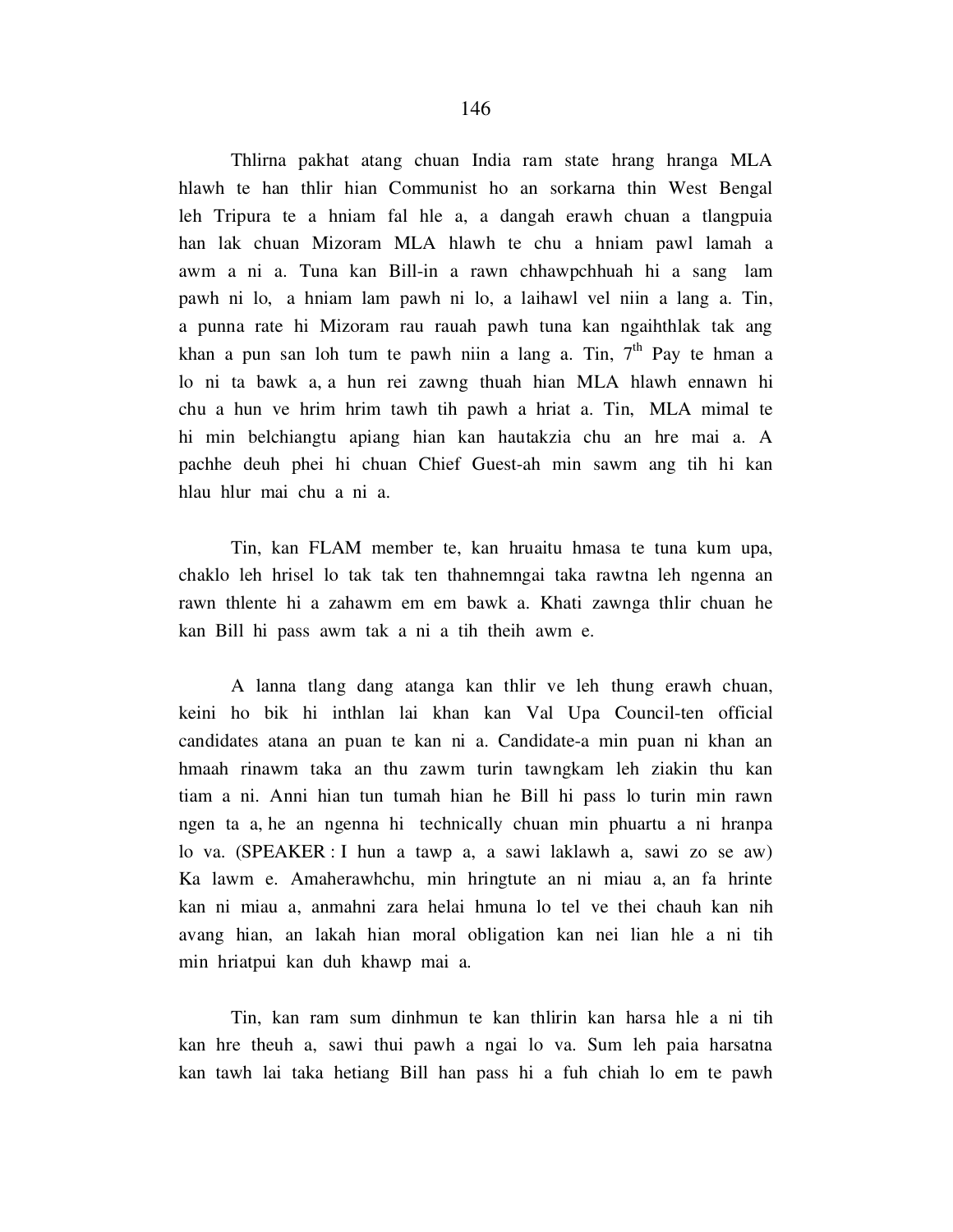a tih theih bawk a. Chuvangin, kan mipuite dinhmun chawisan hi hna hmasaah han neih ta phawt ila. Chhungkaw tinin an nghahhlel em em 3,00,000/- te pawh hi han dawng fel phawt sela, chumi hnulamah chuan heng hi chu beng thara la ngaihthlak ni se tih hi kan ngaihdan a ni ta a. Chuvangin, GPC rorelte zah tak chungin, vawiinah hian he Bill hi chu dah tha rih ila, la pass rih lo ila tih hi kan duhdan leh kan ngenna a ni. Ka lawm e.

S P E A K E R : Sawi tur dang an awm em? A ding khat bawk a, member zahawm tak Pu Lalrindika Ralte sawi turin i lo sawm ang.

Pu LALRINDIKA RALTE : Pu Speaker, ka lawm e. Vawiina kan Bill hi pawimawhna chin a awm a, mahni thil a nihna chinte pawh a awm a, a sawitu nih pawh a inthlahrun theih angreng viau a. Chutih rual erawh chuan kam hnih/khat sawi ve ka duh a. Vawiina kan Bill pass tur kan Bill chhawp chhuah atang hian kan rilruah mipui tana kan inpekna te hi kan ennawn leh pawh a thain ka hria.

 Vawiinah hian kan mipuite dinhmunte ngun taka kan ngaihtuah chian pawh a thain ka hria a. Mipuite tana pen chhuak kan ni kan inti a, chuvang chuan chu ngaihtuahna chu kan put reng a pawimawhin ka hria. Vawiinah hian hetia han en chuan kan dinhmun siamthatna tur kan ngaihtuah mek a ni a, amaherawhchu, chutih ruala ka rilrua awm chu vawiina kan thil ngaihtuah hi kan mipuite tana kan inpekna hmanrua a nih ka beisei a. Chutiang beiseina nei chung chuan vawiina kan Bill putluh "The Mizoram Salaries and Allowances and Pension of Member of the Legislative Assembly (Amendment) Bill, 2019" hi ka thlawp thu ka rawn sawi ve a ni e. Ka lawm e.

S P E A K E R : Member zahawm tak Dr.Z.R.Thiamsanga i lo sawm leh ang.

Dr. Z.R.THIAMSANGA : Pu Speaker, ka lawm e. Parliamentary Affairs Minister-in he Bill a rawn chhawp chhuah hi ngun takin a study teamten an rawn commend kha GPC khan kan ngaihtuah kha a ni a. Kan ram dinhmun te, kan sum dinhmunte uluk takin kan thlir a, tichuan GPC khan Sub-Committee kha an siam a, Sub-Committee pawh khan uluk takin tunhma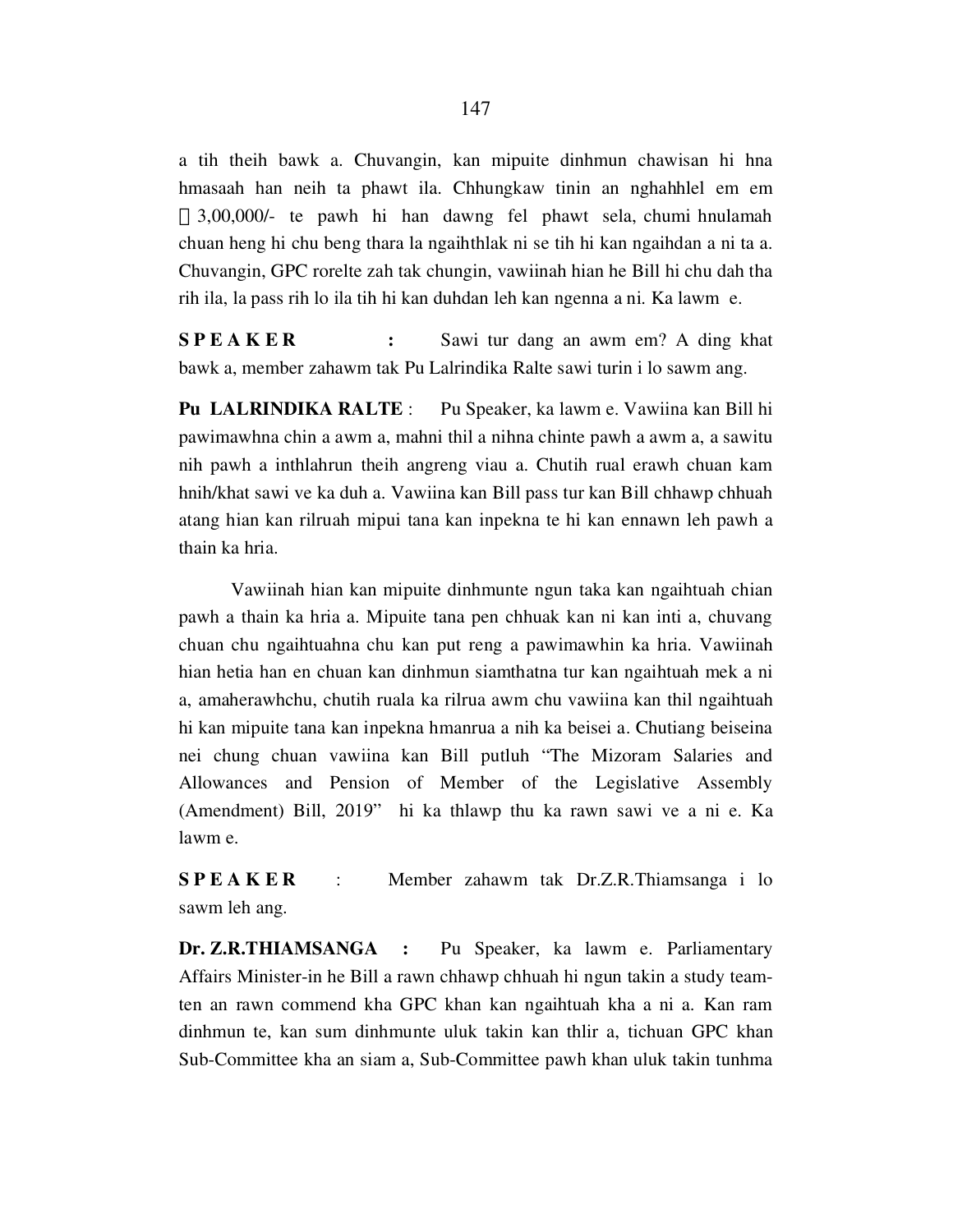atanga kan MLA te hlawh leh pension chungchang kha kan han thlir a. A pun chhoh dante kan han thlir chho a, kan ngaihtuah ngun viau a ni.

 Tichuan recommendation kha siam a ni ta a, chumi hnuah chuan GPC kha kan thu leh a, nichina member zahawm tak sawi hmasa berin GPC-ah kan tel lo e a rawn tih kha, GPC kha koh a ni a, amaherawhchu, amah kha a hman remchan loh avang khan a rawn tel thei ta lo niin ka ring a. Hei hi kan hria a, MLA te, mi tam takte hi chu mahni sorkar hnate bansan a, ram leh hnam tana retheih huam a tute pawh hi kan ni deuh vek a. Kan hria a, sorkar hnathawkte pawhin seventh pay-te an han la a, cheng nuaikhat hlawh hi chu tam tak an ni tawh a, IV Grade-te pawh hian cheng singli/singnga thaw an lo la tawh a. Officer tam tak hi cheng nuai hnih la te an awm tawh a. Nichina kan Minister zahawm takin a rawn sawi tak ang khan MLA te hi engkimah kan innghahna an ni a. Damlo ni se kan MLA an ti a, damdawi ina awm ni se kan MLA an ti a. Ei leh bar chungchangah te, ruang phurh chungchangah te, harsatna hrang hrangah kan MLA te tih kha a ni vek a ni.

 Tichuan, khatianga ngaihtuah khan tunah hian MLA tam takte pawh hian harsatna tam tak kan tawk mek zel a. Tam takte chuan a ba thlauin kan mi leh sate tan hian hna kan thawk a ni, chu chu kan inhre tlang vekin ka ring. Chuvang chuan hetianga hlawh pun kan han tih pawh hi, kan ram dinhmun kan thlir chuan a inthlahrunawm. Amaherawhchu, mipuite tana thawk kan ni a, Pu Speaker, kan hlawh pawh hi mipui tan a ni, keimahni tan a ni lo. Chu chu keimahni tan a nih rual rualin mipui tan pawh a ni tih hi kan hriat a pawimawhin ka hria a. Chuvang chuan nichina kan ngaihthlak tak ang khan FLAM member-te pawhin rawtna an rawn siam a, an rawn rawtna angah phei kha chuan a basic pawh hi cheng nuai khat tal ni tawh rawh se, mi state dang nena han thlir phei chuan a tlem tawh lutuk a ni, an rawn ti a. E! ni em em lo ve tiin cheng sing riat khan kan tihniam ta zawk a ni, chutiang chu a ni a. Chuvang chuan tun dinhmunah hi chuan sorkar hna kan han thawh tirh laite kha chuan officer group A pawh khan cheng 1500/- kha kan hlawh a. Tichuan, thil man te a lo to chho ta a, tunah phei chuan kan ngaihthlak tak ang khan engkim mai hi a lo to ta a, heng avangte hian tuna a rawn chhawp chhuah hi awm khawpin ka hria a. He Bill hi pass mai turin ka rawn thlawp a ni. Ka lawm e.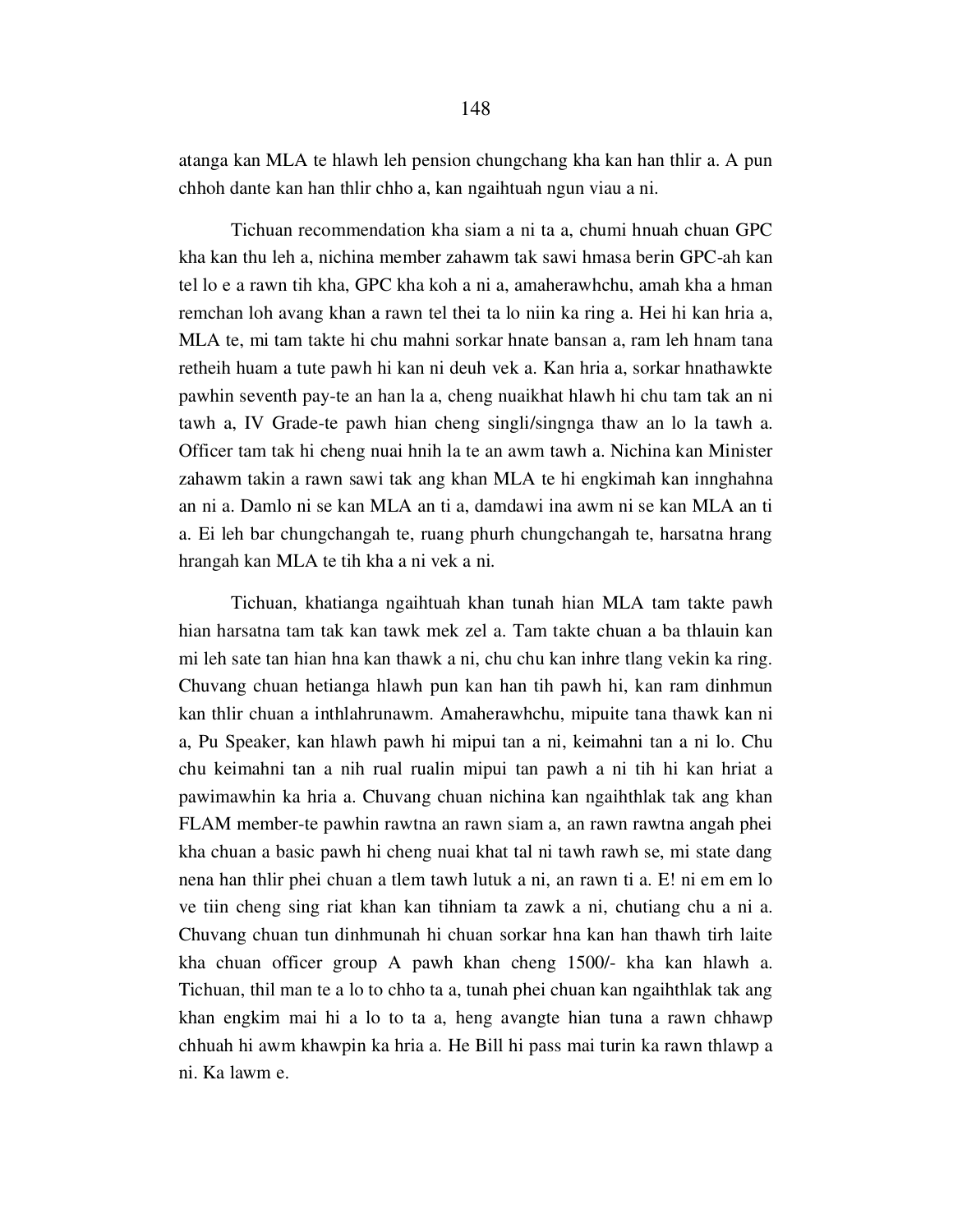SPEAKER : Member zahawm tak Pu Zodintluanga Ralte i lo sawm ang.

Pu ZODINTLUANGA RALTE : Pu Speaker, ka lawm e. General Purpose Committee-ah Pu Speaker, i duhsaknain min dah ve a, hei hian thil chi hrang hrangte kan rel thin a. Tun tumah pawh hian nangma min duhsakna azarah member ka nihna angin GPC-in MLA-te hlawh ngaihtuahnaah khan ka tel ve a. Member-ten a bik takin nangma chair-na hnuaiah kan Chief Minister zahawm takte nen ngaihtuahna tam tak kan seng a tha tur te, a thalo tur te chutiang chuan. A hmasa berah chuan study team siam ni se tih a ni a, study team te khan recommendation te an rawn pe a, chumi hnuah sub-committee din an rawn rawt leh a, chumiah pawh chuan Pu Speaker, min telh leh a. Sub-committee pawh khan uluk takin kan ngaihtuah a, mipuia kan lan dan turte leh mi min ngaihdan tur te, a nghawng te kan ngaihtuah a, chuti chung chuan recommendation te kan han siam a. Kha kan recommendation-ah khan nichina Minister zahawm takin a sawi ang khan kum danga a lo punna te 500% te, a changin chu aia tlem deuh te a nih laiin tun tumah chuan a punna kha kum sawm hnuah pawh a tlem thei ang bera rawn rawt kha kan ni a. Chuvang chuan Pu Speaker, he Bill rawn lut hi uluk taka member ten committee-naa kan rel tawh a ni a, chuvang chuan kan Bill hi pass mai turin ka rawn thlawp a. Member te hian zalenna kan nei vek a, mimal ang pawhin hemi Bill kan pass hnuah keimah ngei leh ka bula Dy. Speaker pawh hian kan state sorkarin sum kan neih loh dan te hriaa inthlahrung te an nih chuan kan duh ang tawk kha kan la lo mai turah ka ngai a. Chuvang chuan kan zalenna neih angin hei hi chu kei chuan ka la lo ang e kan ti ve mai turah ka ngai a. Committee-in uluk taka kan lo ngaihtuah tawh leh chu committee-a ka tel ve avang chuan Pu Speaker, kan Bill hi ka rawn thlawp ve a ni e. Ka lawm e.

**SPEAKER** : Pu Robert Romawia Royte, Minister zahawm tak i lo sawm ang.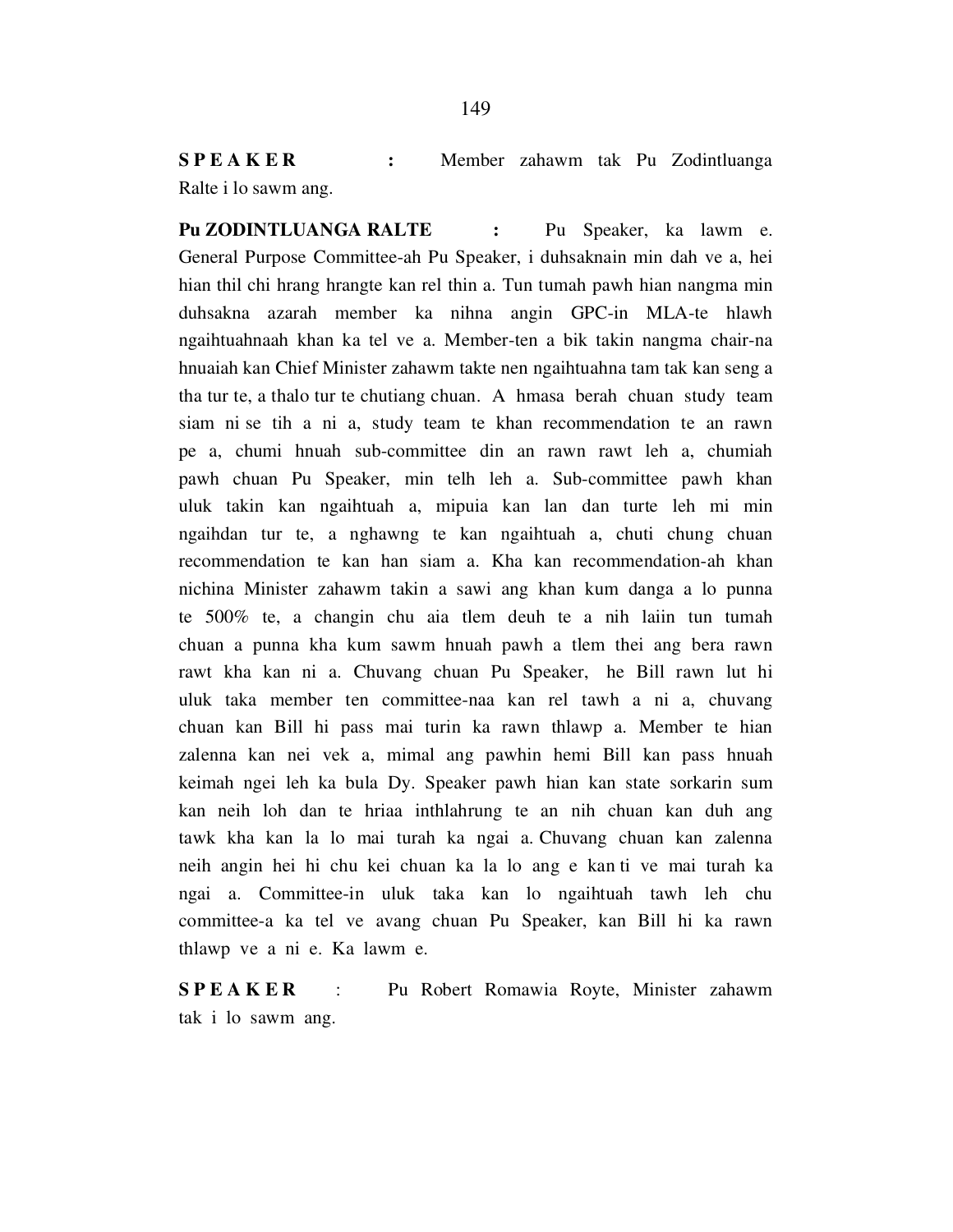Pu ROBERT ROMAWIA ROYTE, MINISTER : Pu Speaker, ka lawm e. Tawite-in han sawi rik ve ka duh a. Ka hmaa sawi member zahawm tak takte khan fiah takin an sawi tawh a tin, tuna sawi zo chiah member zahawm tak Pu Zodintluanga Ralte pawh khan a percentage nen te pawh khan a rawn sawi a, ka sawi nawn tawh lovang a.

 Tuna kan sawi keimahni hlawh leh keimahni chungchang rel hi a inthlahrunna chin a awm a; mahse, politics a la awm ngai lo leh MLA la ni ngai lo te kan han ni ve a, tum aiin a retheih thlak khawp mai ka ti a, chhungkua hi buai nak nak chang a tam ve a, chuvang chuan kan hman tum dan azir a ni ve ka ti a ni. He kan Bill pass hi kan nupuite pawnfen ipte thleng tur hi a awm meuh ang em le? Awm pawh ni se a chhuahna tur hi chhungkaw tana a chhuahna hi tlemte zawk a ni ang a, a tam zawk hi chu mi harsa leh mi dangte tanpuina tur a ni tho dawnin ka ring a, chu chu a tam zawk ngaihdan a nih te pawh ka ring a. Chuvang chuan he Bill pass hi kan tan a nih rual hian, a tam zawk hi chuan mipui rawngbawl tur kan nih anga mipui rawng nasa zawka kan bawlna tur hmanrua a ni ti zawnga ngaihtuah chuan chu chu a tak rama thil awmdan pawh ni vein ka ring a, chuti zawnga ngaihtuah chuan a inthlahrunawm lem lo ve tih kha ka sawi ve hrim hrim duh a.

 Tin, 130%-in tun tumah hian a pung a, a pun tlem tum an tihte pawh kha a nihna chen a awm a. State dang kan han sawi te pawh kha keipawh ka en ve nual a. Society-in MLA an beisei dan leh state hrang hranga an beisei dan leh Mizorama an beisei dan inanloh dan ngaihtuah chuan Mizorama MLA te hlawh hi tuna committee chhawng hrang hrang ten an zirchian a an rawn chhawpchhuah hi a awm ka ti khawp mai a. Chumi piah lamah chuan a hman dan tur kan hisap vel hian a awm lehzual te pawhin ka hre ve a ni.

 Chutih mek lai erawh chuan he House zahawm taka thil serious tak nia ka hriat ve sawi ka duh chu MLA zahawm tak Pu Lalduhoma rawn sawi rik zauh Val Upa Council ten an remtihloh avanga he Bill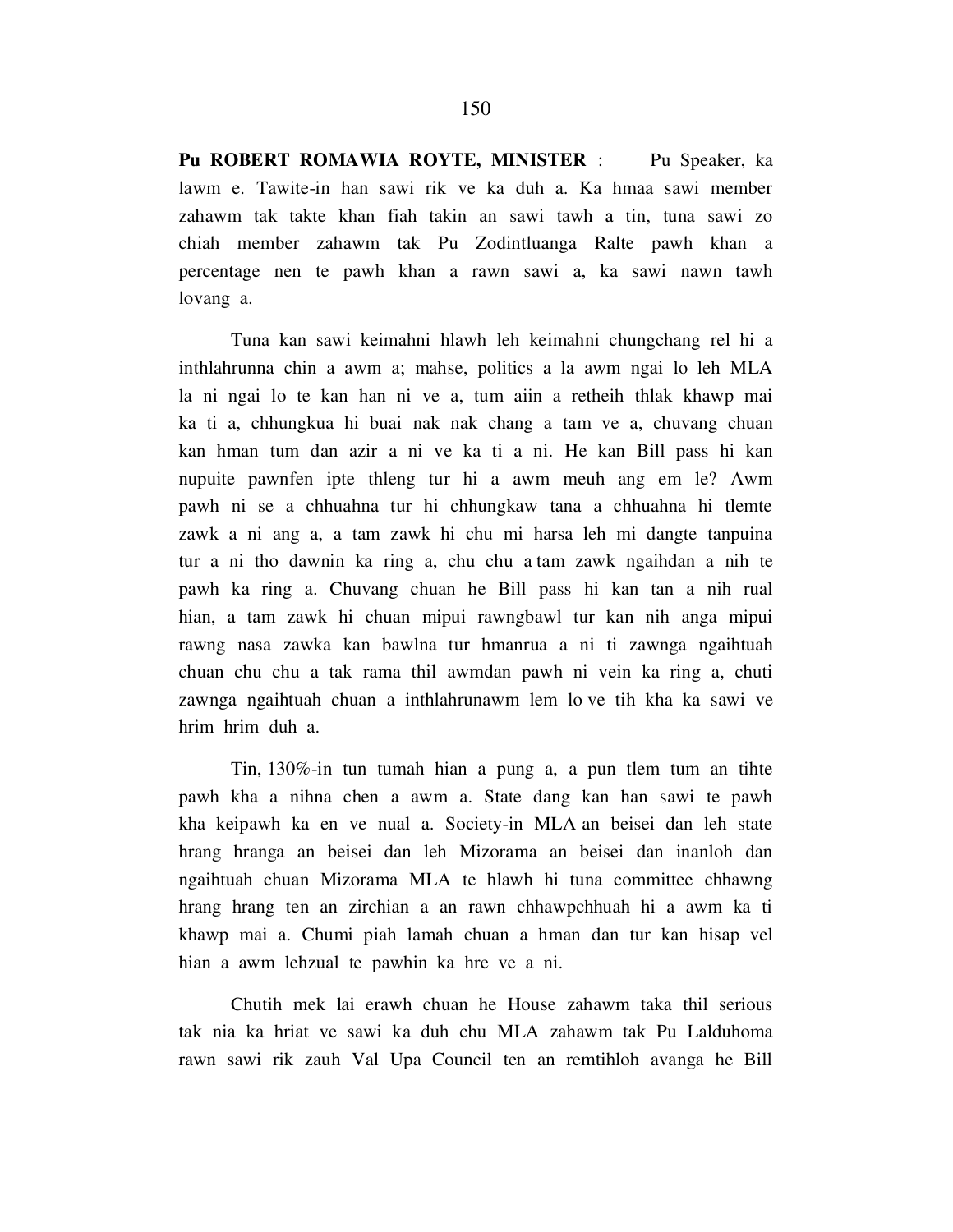support lo tih lai kha original power leh original decision siam theihna hi he House-a member te hi chuan nei ta ila, remote control-a min rawn control-tu dang awm hi political party leh political system-ah leh he rorelna, legislation system-ah hian a him lo ka ti khawp mai a. Kan hria a, Central sorkarah pawh Man Mohan Singh chu a tha reng, mahse, Pi Sonia Gandhi-in remote control a pai a, chuvang chuan a nih ang tur a ni thei lo a ni tih lai boruak te pawh kha a ang lek lek ang em tih kha ka rilruah chuan a awm a. Chuvang chuan he House-a thuneitute hian thu i nei ang u, keimahni chungchangah leh kan ngaihdan turah hian. Pawn lam atanga rawn control-tu eng Council emaw te ang chi ngaihdana he House-a member te awmdan tur hi a awm a nih chuan democracy principle pawh a kalh tlat a ni tih ka sawi duh a ni. Ka lawm e.

S P E A K E R : Dr. B.D. Chakma i lo sawm ang.

Pu B.D. CHAKMA : Pu Speaker, ka lawm e. Kan party BJP aiawhin ka sawi lo thei lo a, he Bill hi kan ngaipawimawh a. Engpawh ni se, he kan salary tihpunna hi 65,000/- atangin 1,50,000/ kan pass chu a ni a, lawmna tur hi a awm vak lo. Chuvangin ka nupui hnenah pawh ka hrilh miah lo, a chhan chu bank account-ah a lut ang a, next day-ah account atangin a chhuak chur chur ang, a bik takin medical expenditure hi thingtlang lam MLA te tan chuan a hautak ber a ni. Ruang pakhat phurh tur pawh nikumah Parva-ah Ambulance-in kan thawn a, 35,000 ka seng a ni Pu Speaker. Tun tumah pawh thla hmasa khan Mizoram medical investigation zawng zawng kha a failed a ni, damlo pakhat ka nei a zung tha thei lo, medical emergency leh surgical emergency ringawtin ka mangang khawp mai. Doctor ka nih angin keipawh ka hrethiam lo va, Guwahati-ah ka Scorpio-in ka phur thla tawp mai a ni. Guwahati Hospital-ah kan zai tir a, cheng tam tak 75,000 lai ka seng a ni. Chutiang bawkin tun thlaah pawh medical emergency case hi thla tin waiting list-ah ka dah lo thei lo, tunah pawh pathum a awm, zai ngai te pawh an awm a, chutiang chu thingtlang MLA te chu kan dinhmun a ni a Chuvangin,  $\bar{\tau}$  1,50,000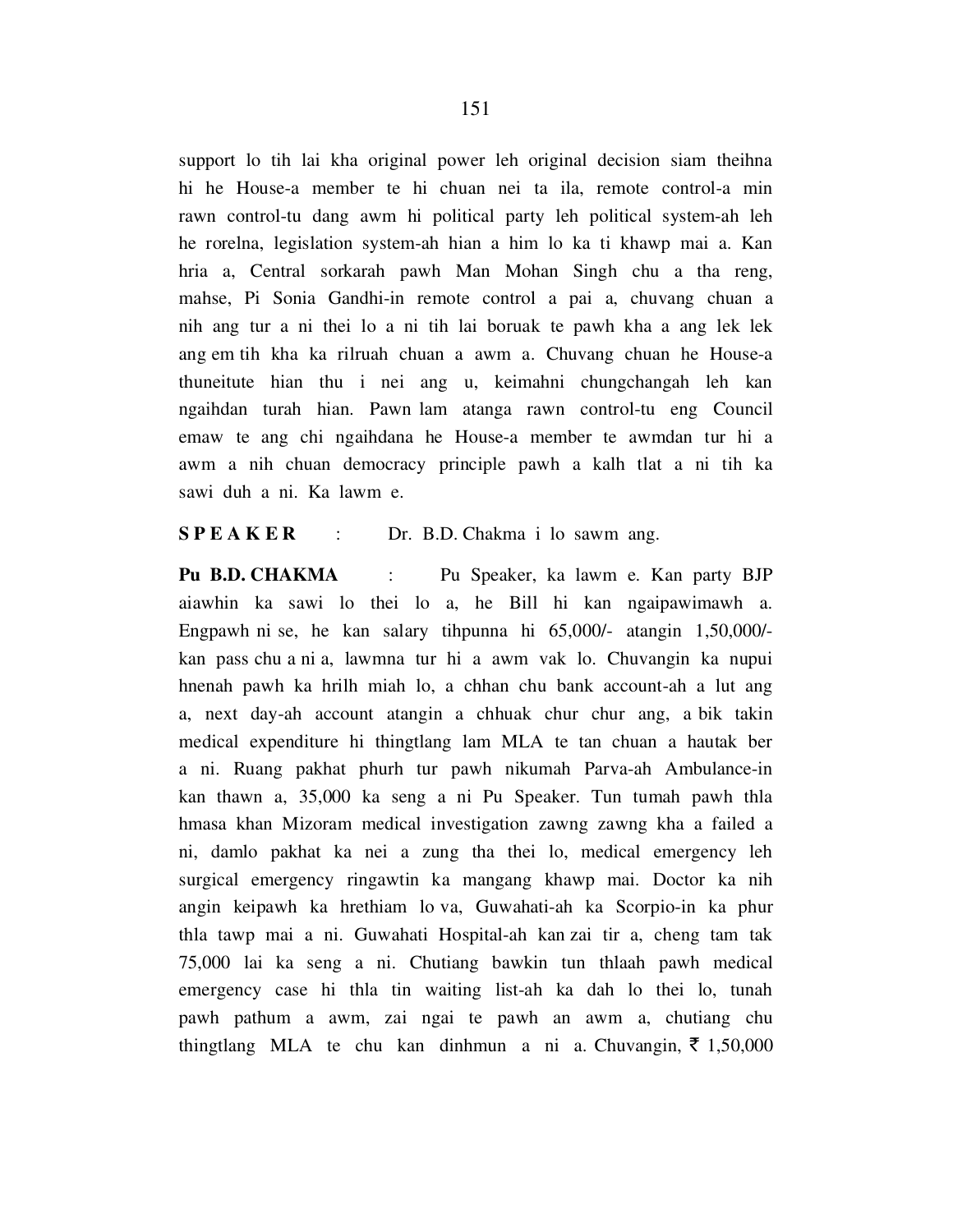pawh ni se hei hi chu keimahni tan living standard siamthatna pawh a ni lo. Chuvangin a lo lut ang a, a chhuak leh nghal dawn a ni.

 Hei hi chu mipui te tan tho a nih ka ring a. Chuvangin hemi chungchangah hi chuan a bik takin keima bialah pawh khaw 83 a awm a, a hautak lutuk a. Chuvang chuan he Bill revised hi ka support a. Chuti chung chungin thil pakhat, kan Paliamentary Minister zahawm takin ka zawh fiahna kha a rawn chhan theihnghilh nge chu ka hrelo a, furnishing chungchanga effective year kha a rawn sawi lo a. Lehkhaah hian a rawn ziak tawh tho a, Short Title and Commencement Rule-ah chuan amendment of section 5 shall be deemed to have come into force from Ninth Mizoram Legislative Assembly tih a nih vangin term leh atangin a effective dawn niin ka hria a. Ka rawn zawhna kha chu kan Minister zahawm takin a rawn sawi theihnghilh nge a la mention lo a. (SPEAKER : A rawn sawifiah kha aw).

 A lawmawm e. Pu Speaker, tha ka ti a. Tun tum chu engkim kan pel tawh a, fund pawh hi kan hmang vek tawh a, furnishing pawh kan hmang vek tawh a. Mahse sawi chi pawh ni lo, sawi tho ka duh chu ka room hi vawi tam tak PWD concern, electrical leh tui connection lamah ka PA hi ka rawn tir thin a, mahsela tun thlengin repairing an rawn la ti tha lo a. Fan chhe lutuk pawh hi pakhatmah an rawn la thlak lo a, sawi chi pawh ni lo mahse PWD department concern chu khawngaih takin min ensak theih se ka duh hle a. Ka awmnaah hian room pali a awm a, fan pakhatmah hman chi a ni tawh lo, a hlui tawh lutuk a. Tin, bathroom tap pawh hi a chhe lutuk a, master bedroom pawh keima pawisa in rawng te ka hnawih a. Keima mimal pawisa ka hman te kha ka bill thei lo a, mahse pawi ka ti miah lo a. Fan, bathroom leh tui khawl min thlak sak turin ka ngen duh a ni. Pu Speaker, ka lawm e.

S P E A K E R : Deputy Speaker zahawm tak kha House Committee Chairman a ni a, a lo en mai dawn nia. Member zahawm tak Pu Lalchhuanthanga i lo sawm ang.

Pu LALCHHUANTHANGA : Pu Speaker, ka lawm e. Hlawh pun te kan han sawi a, thil tihawm tak chu a ni a. Amaherawhchu Mizoram sum harsatna te kan hria a, central lamah pawh sum a harsat zia kan hria a. Hmanni lawka budget kan pass ah khan kan budget pum pui zaa 80 vel kha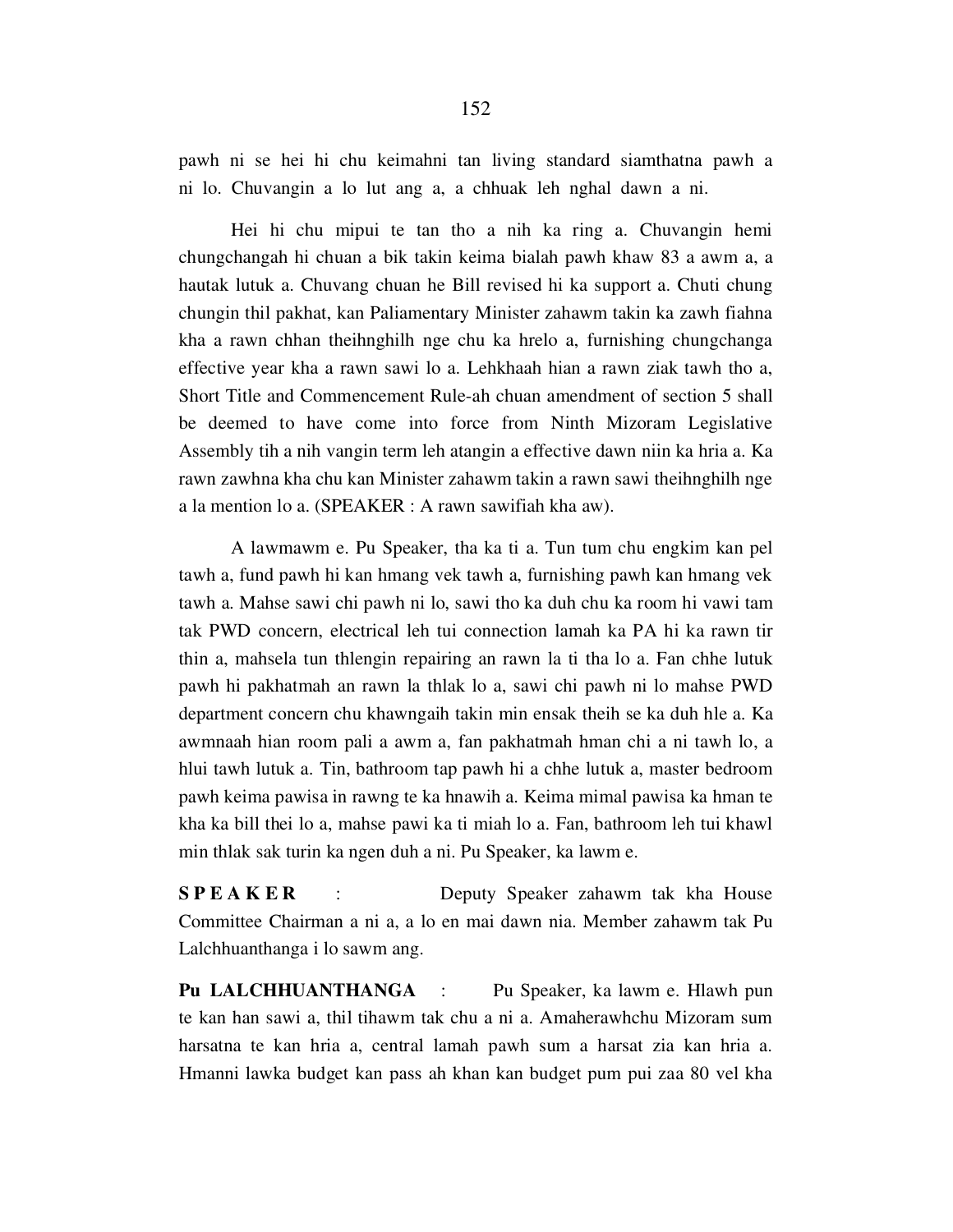sorkar hnathawk te inrelbawl nan te, sorkar hnathawk te leh pension hlawhah a kal ral a. Hmasawnna hna thawhna tur Capital Expenditure-ah khan zaa 20 vel lek a awm a ni. Chutihlai kara keinin kha sum tlemte, hmasawnna hnathawhna tura pawisa awm kha han pawh hek leh kha tha ka ti lo a. Tin, District Headquarter te pawh pathum lai kan han siam a, hengte pawh hi han tichangtlung ve deuh te te ila a tha lawm ni ka ti a. MLA ten kan fund neih ve Development Fund te pawh hetiang hni hne lo a, tlem tlema in release lo a hnianghnar deuh hleka han hman turte pawh hi nei ve te te ila. Chutichuan kan sum dinhmun te hi han ti chho ve deuh ta ila. Chutih hunah chuan kan hlawh te pawh hi tihpun ni se thain kan hria a. Chuvangin tun dinhmunah chuan kan hlawh hi la tihsan rih lo kha kei ka duh dan a ni e.

S P E A K E R : MLA hlawh leh MLA fund hi chu a in relevant vak lo a. Tuna Planning lamin an tih dan hi chu a tha a ni. Hnathawhna tura vawi leh khata pek duak kha hmang diklo an lo awm thei a. An hnathawhte en te te a, BDO ten ngun taka an en a, MLA ten an en hnua pek leh kha chu a tha viauin ka hria, a in relevant vaklo bawk a, chu chu kan sawi lang a ni. Tu nge sawi leh ang? Pu KT Rokhaw, member zahawm tak i lo sawm ang.

Pu K.T. ROKHAW : Ka lawm e. Pu Speaker. Tun tuma MLA te, kan Minister te, Speaker te hlawh chungchanga GPC-in a lo recommend hi kei, a hmasain tha ka ti khawp a. A lehlamah chuan MLA hlawh hi hmannia Education Workshop, Delhi-a kan neih khan kan Speaker-in state dang MLA te hlawh lo zawt chhin rawh u i tih ang khan kan han zawt hlawm a. A tlangpuiin nuai hnih chuang an ni tlangpui, a tlem zawk pawh nuai khat sing nga a ni tlangpui a. Chu chu state tin te an hlawh tlangpui a ni a. Keini, Mizoram phei chu kan mipui te hian MLA-te dinhmun an hrechiang em em a, kan mawhphurna hi a lian khawp mai a. A bik takin thingtlang lam MLA te tan phei chuan Aizawl hi kan state capital a nih angin damlo an rawn kalna ber chu Aizawl a ni a. Tin, keini bial te phei chu a kilkhawr a, an serious tawh em em hnuah an rawn kal chauh a, kan thi leh nge nge thin a. Tichuan an ruang te kan bialah kan thlah lo thei lo a. Hmanni phei chu thla khat chhungin ruang vawi thum phurh nan ambulance vawi thum kan hire chu ka hlawh zawng zawng kha a zo vek mai a ni! Ka han sawi duh chu, keini Saiha District hi Dr. Beichhua, Minister kan nei a, amah hian ka biala mitthi an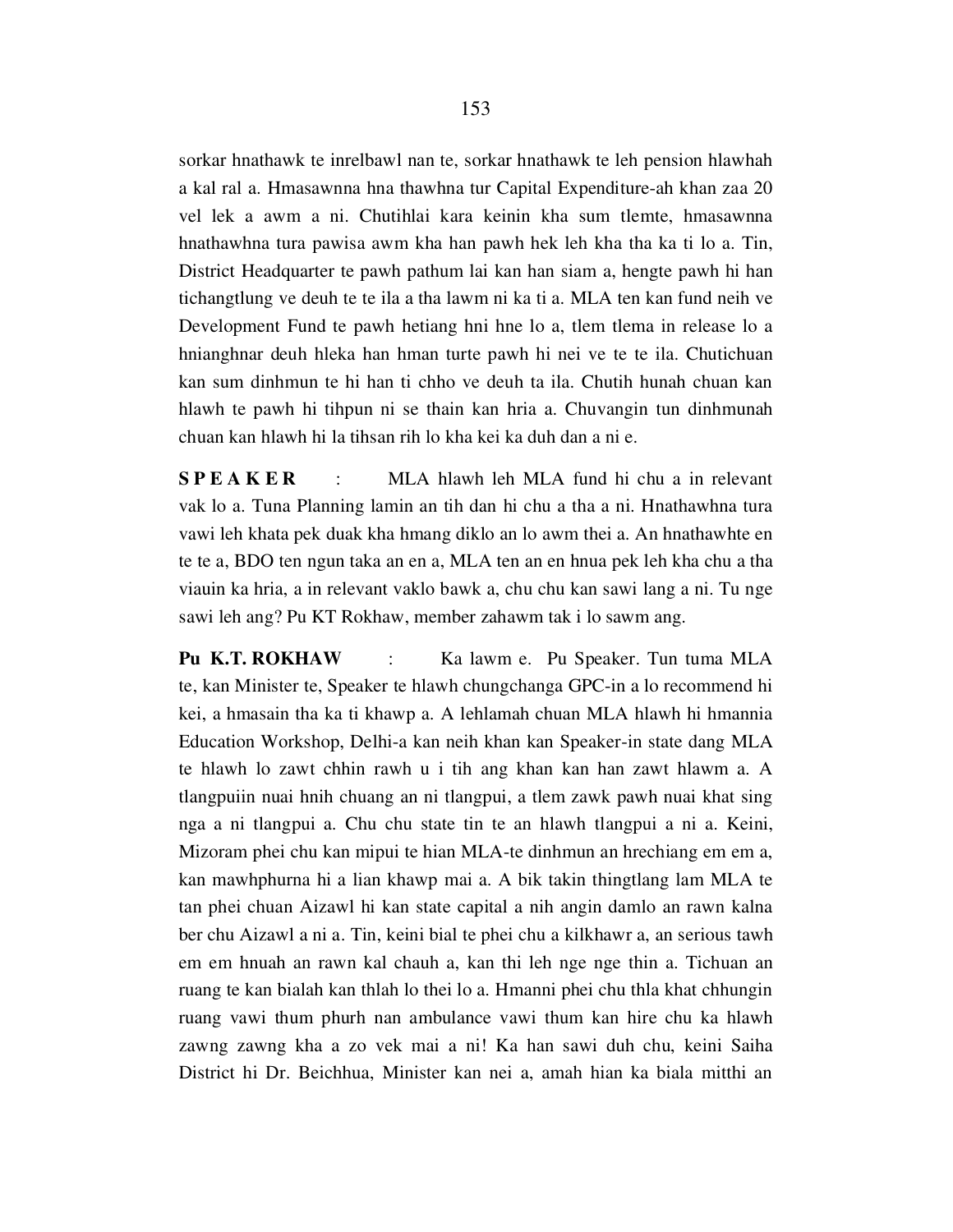awm pawh hian min chhawk nasa a, chu chu kan dinhmun a ni a. Chuvang chuan MLA te hlawh a tlem lutuk chuan MLA te kan retheih lutuk chuan ram hruaitu te kan ni a, corruption pawh a awl a ni, Minister emaw, MLA tan pawh. Chuvang chuan tun tuma GPC-in hetianga recommend a rawn siam hi kei chu a awm viauin ka hria a.

Pu K.T.ROKHAW : Chuvang chuan kan hotuten, kan Cabinet Minister ten an lo thlir a, an lo pawm a, vawiina House zahawm taka an lo putluh hian tha deuh hian pawm ila a thain ka hria a. Ka support thu ka rawn sawi a ni e. Ka lawm e

S P E A K E R : Chief Minister zahawm tak House Leader ni bawk i lo sawm ang.

Pu ZORAMTHANGA, CHIEF MINISTER : Pu Speaker, ka lawm e. Kei pawhin sawi thui vak tur ka nei chuang lo va. A hminga Finance changtu han nih phei chuan hisap tur hi a tam khawp a; a dawt leha lo kal turte lo thlir lawkna nen, sum leh pai renchemna nen; tin, mamawhnain min rawn tur bawk si nen, chung chu thlir tur tam tak a awm a. Chutih lai chuan a reality, a nihna taka min sutu kha kan zuk hriata kan address fuh a ngai bawk a. Chumi a nih avang chuan he kan Salaries and Allowances-MLA te leh Minister etc, kan han ngaihtuah pawh khan uluk takin kei pawh keimah leh keimahah kan budget tuna kal mek,a dawt leha lo kal leh tur chu heti vel a ni ang a. Amaherawhchu, tlem chuan kan hre fuh lo palh ang tih ka hlau a. 80% em em kha chu kan hlawhah chuan a kal hauh lo a nia. Chuvangin, heng hi han zira Finance Minister han nih chuan kil tin kiltang dap kual a ngai a. Chuti chung chuan kan mamawh si avangin a tul kan tih a ngai a, entirnan, mipuite develop in han kal te te sela ti ila a dik em em a. Amaherawhchu, chutih rual chuan mipuite tana thawktu harsa lutuka kan awm chuan lehlamah harsatna tam tak tuna kan ngaihthlak ang khan damloin min pur a, ruang kan dah dawnin a hautak si a. Tin, mikhual kan lo dawnsawnte a lo ngai bawk a, chung zawng zawng ngaihtuah chuan kan mipuite kan develop-na tur hian a thawktu, khami atana beitute pawh kha hna thawk thei tura kan inthuam a ngai bawk a. Chumi a nih avang chuan chung zawng zawng ngaihtuahin heng hi calculation-a hisapna uluk taka siam ve pawh ngaiin ka hria a. Tichuan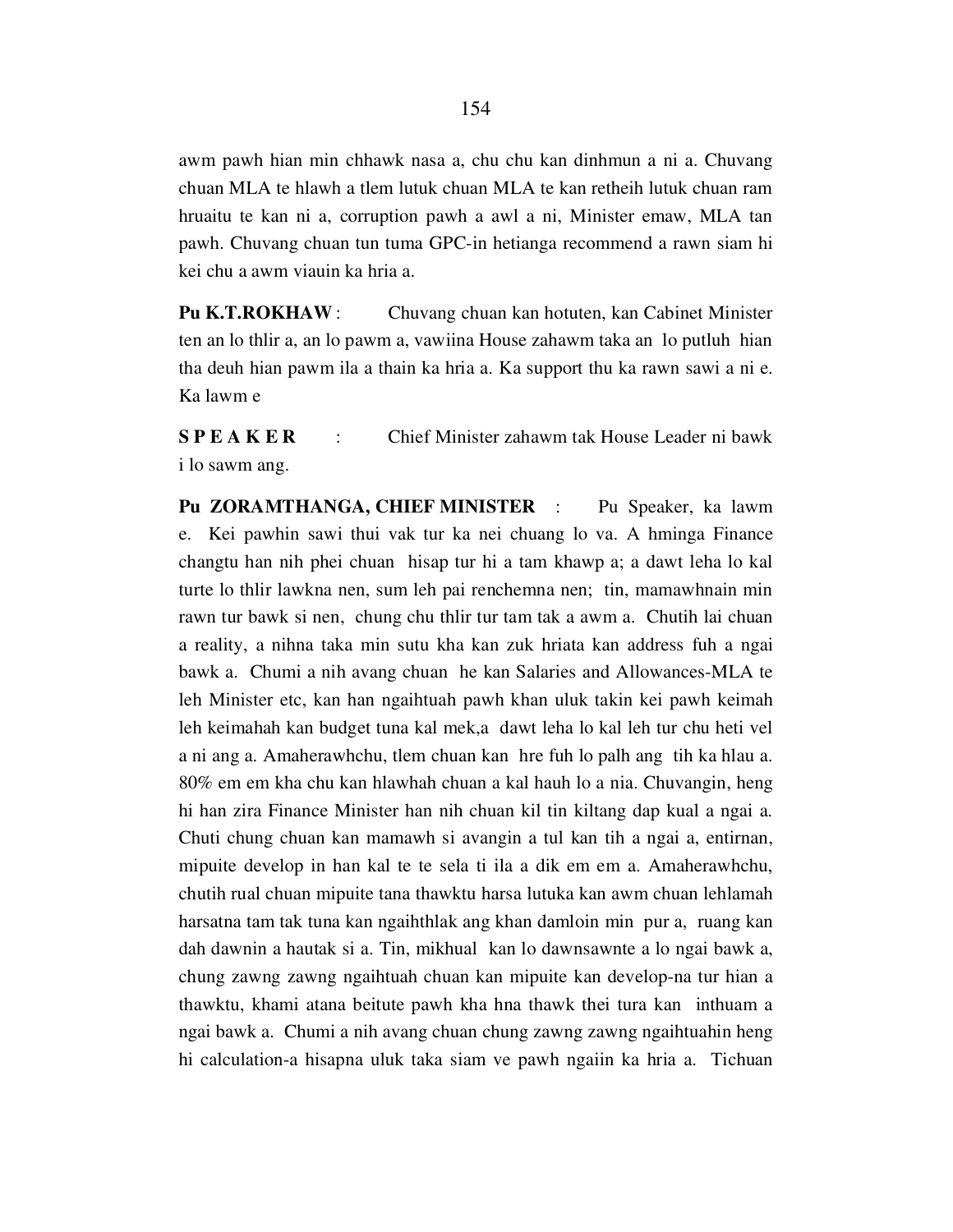rawtna chi hrang hrang a lo kal a, FLAM lam atang pawhin lehkha lo lutin, "ngawi teh u, heti ngawt chuan a dik lo ve, tipung tawh teh u", an rawn ti a. Tichuan GPC te pawh thuin ngawiteh u, a zirtu, study team lamte pawh siam ila kan ti a, study team lam te kan han siam a. Chungte chuan an rawn thehlut a, GPC bawkin chungte chu study team hnuhnung berin an siamte chu party tin aiawh kalkhawma thukhawmin 'a tha e' a tih anga vawiin ami hi lo chhuak a ni a. Chuvangin, kan hriat tur chu kan Legislature, kan rorel khawl kalkhawm, kan aiawha kal khawm a, dan ang thlapa kan House in General Purposes Committee a siamina ngun taka recommendation leh study team hrang hrangten a an rawn tih te'n kan rel a ni a. Chu chu Sorkar lamah rawn thehlutin Cabinet pawhin kan lo en a, a tha e kan tih hnuah kan Minister-in House-ah a rawn pulut a ni a. Lehlamah chuan MLA te tan, member te tan inthlahrunawm tak a nihna pawh a awm; amaherawhchu, kan sawi ang khan inthlahrung tak chung pawhin hna kan thawhtheihna tur pawhin a tul tum a awm si thin a. Chuvangin heta hlawh kan han tihpunna hi vawiinah hian rawn put luh a ni ta a, a tlangpuithuin a uchuak hauh lo va, tuna kan ngaihthlak tak ang khan India rama MLA te, Minister te hlawh en chuan a sang leh a hniam inkarah a laihawl bawr vel kan nih hi maw tih tur a ni a. Tin, tun tuma a punna pawh a hma chuan a tul bawk a, a let 500 te, a let 400 tea a pun lai khan tun tumah chuan a let 130 velin a pung a. A moderate viau hi maw le a zahthlak lo ve, a awmlo lem lo e kan ti tlang a, hetiang hian kan chhawp a ni a. Chumi a nih avang chuan ram mipuite development-a kan hruai theih nan a thawktu kan member ten harsa lutuk lo va kan mipuite kan enkawl theihna turin kan salary hi tihpun ni se tiin rawn chhawpa hetianga lo kal ta hi a ni a. Chuvangin, vawiinah hian lungrual takin House hian pass ila thain ka hria a. Chumi tur chuan Pu Speaker, kei pawhin ka rawn rawt a, ka rawn thlawp bawk a ni e.

S P E A K E R : Tunah chuan kan sawihona kan titawp ang a, a changtu Minister in rawn wind up sela, sawifiah ngai awmte rawn sawifiah s; tin, pass rawn dil bawk se, i lo sawm ang.

Pu T.J. LALNUNTLUANGA, MINISTER : Pu Speaker, ka lawm e, Vawiina kan Bill hi a pawimawh em em mai a. Kan hriat angin thu bul lamahte kan han sawi tawh a, thil inthlahrunawm tak ni bawk si,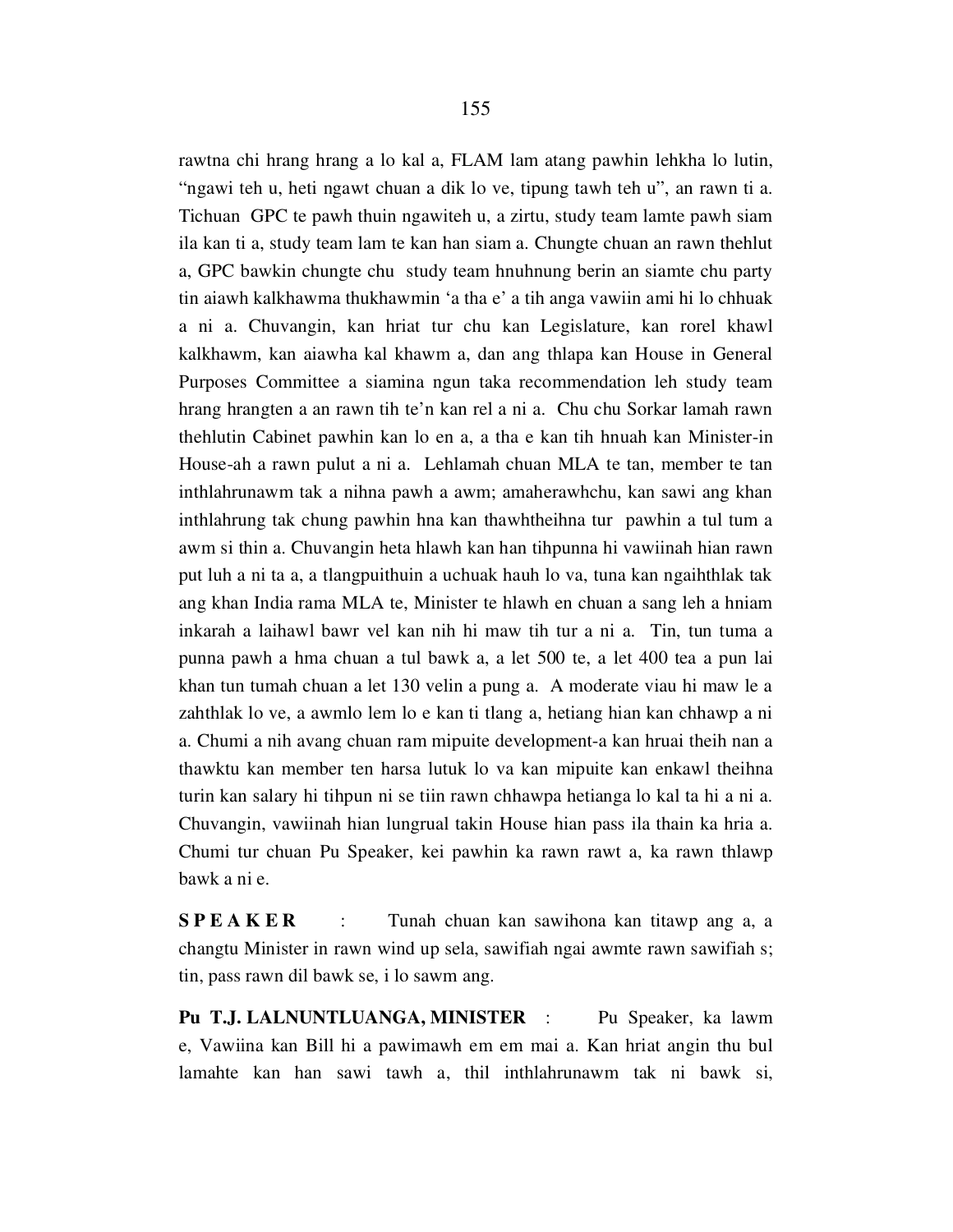amaherawhchu nitin kan nun atana pawimawh tak tak thil man chungchangah te, kan cost of living kan tihfo mai chungchangah ngaihtuah loh theih loh chungchangah kan awm tawh bawk si a. Chumi avang chuan he House pawhin kan han ngaihtuah ta a ni a. Tichuan hemi a rawn chhuah chhoh dawnah pawh khan kan harsatna tam tak leh kan state sum dinhmun te kan hotu senior tam tak ten an lo ngaihtuah a. Chutiang an ngaihtuah tawh hnuah chuan kan sum dinhmun atang pawhin riltam chuan hna a thawh theih loh e, tha kan tihchak te pawh a ngai alawm tiin a aia nasa leh zawka kan ram tan kan thawh theihna turin Pu Speaker, i vei lam ami te pawhin zawhna tam tak sorkar hmasawnna tur atana an thawh theihna tur te, thawh leh zualna tur te, i dinglam amite pawhin sorkar hmasawnna tur atana tam zawka hna kan thawh theihna atan heng hi kan rawn chhawp chhuak kha a ni a. Tichuan vawiinah khan member zahawm tak tak 9-in an sawi a. Member 7-in an thlawp thu an han sawi a.

 Chutih rual chuan member dang 2 te pawh khan an thlawp lo ni lovin, tha an tih thu te leh kan mamawh thu te pawh an rawn sawi a. Amaherawhchu, ngaihtuahtu pawl dangten hei chu pass rih lo ila a tha ang tiin an rawn rawt mai ni khan ka hria a ni. Kan Bill pawh hi House member te hian kan pawm tlang a, tha kan ti tlang niin a lang a. Hun thu ah leh ngaihdan thuah te thil danglam awm thei a ni a. Chumi avang chuan vawiinah hian kan ram rorelna khawl sang atangin keimahni hlawh chungchangah hian India Constitution in kan hlawh rel tur hian keimahni vek hi min rawn empower a ni si a. Midangin min relsak dawn si lo va, inthlahrung taka mahni leh mahni kan inrel a ngai si a. Mipuite ngaihtuah chung rengin kan pawm tlan thu leh tha kan tih thu te kan sawi thei kha a lawmawm ka ti a.

 Hemi mai ni lovin kan GPC chungchangah pawh, tunhma atanga GPC rorel hi lo kaltlangpui thin tawh dan te vawng nung chhoin helai hmunah member zahawm tak tak te pawhin han chhawm nun kha kan duh tlang niin ka hria a. Chung avang pawh chuan lawmthu ka sawi duh a. Chu mai ni lovin, kan Chief Minister zahawm takin kan sum dinhmun atangin member te mamawhnate, harsatnate min hriatpuiin arrangement kan lo siam thei ang e a han ti leh zel mai thei te pawh hi lawmthu ka han sawi duh a. Hei hian kan lungrualna te pawh a thlen turah ka ngai a. Kan ram hmasawnna tura Pa nih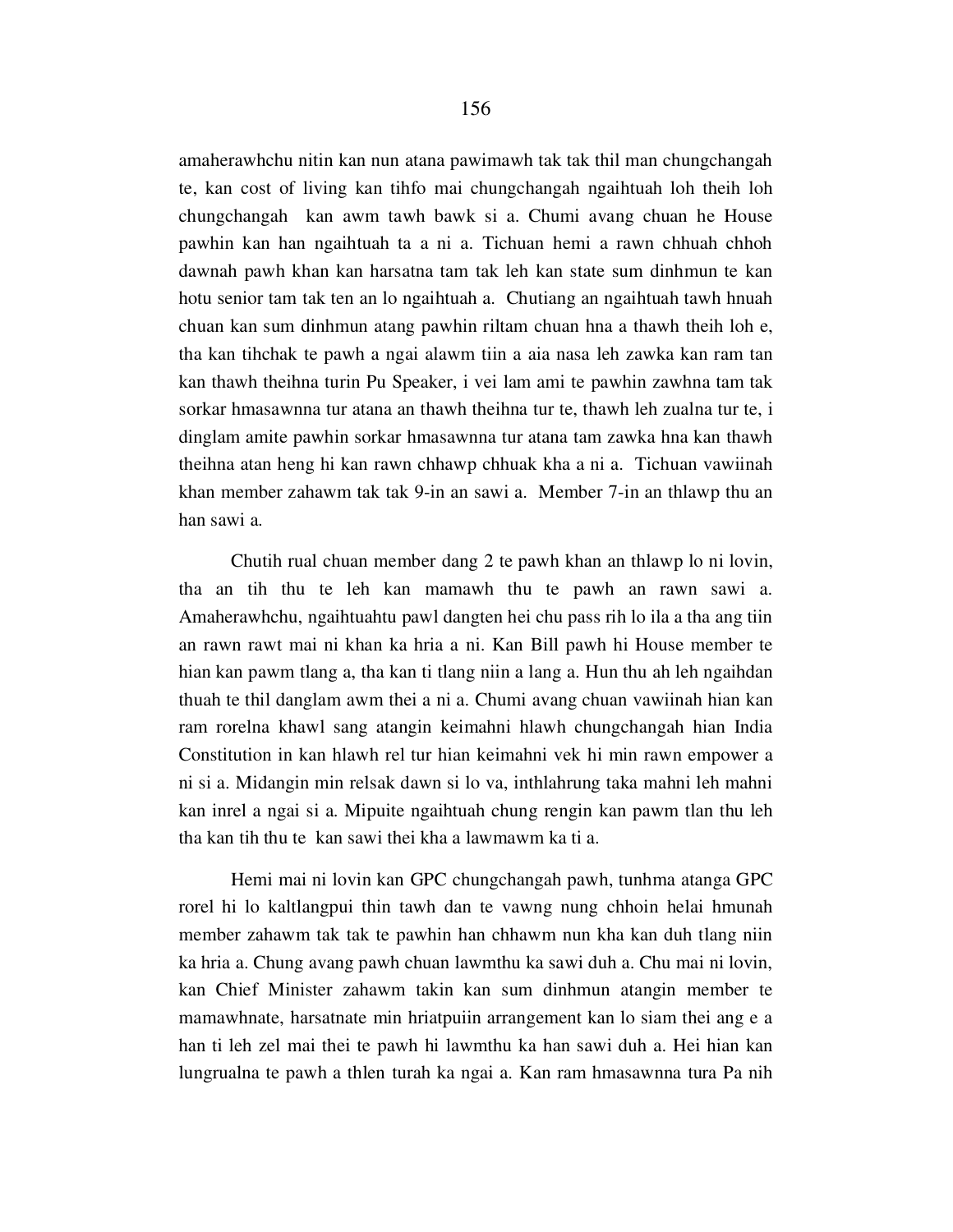tling Chief Minister kan nei hi a ropui ka ti a. Kan Council of Ministers pawhin GPC rorelnate zahin kaltlangpui an an ti te hi lawmthu ka han sawi duh bawk a ni.

 Pu Speaker, a tlangpuia kan han sawi ang deuhin member 9 sawi zingah hemi duh lo tawp kan awm lem lo niin a hriat a. Chumi avang chuan he House zahawm tak hian vawiina kan Bill hrang hrang The Mizoram Salaries, Allowances and Pension of Member of Legislative Assembly Amendment Bill 2019, The Mizoram Salaries and Allowances of the Speaker and Deputy Speaker Amendment Bill 2019, The Mizoram Salaries and Allowances of the Ministers Amendment Bill 2019, The Mizoram Salaries and Allowances of Government Chief Whip and The Deputy Chief Whip Amendment Bill 2019 te hi he House zahawm tak hian min pawmpui turin ka rawn dil e.

**SPEAKER**: Aw le, Minister zahawm takin a rawn wind up a. Pass a rawn dil nghal a. Kan buk ang a.

- 1. The Mizoram Salaries, Allowances and Pension of Member of the Legislative Assembly Amendment Bill 2019.
- 2. The Mizoram Salaries and Allowances of the Ministers Amendment Bill 2019.
- 3. The Mizoram Salaries and Allowances of the Speaker and Deputy Speaker Amendment Bill 2019.
- 4. The Mizoram Salaries and Allowances of the Government Chief Whip and the Deputy Chief Whip Amendment Bill 2019 te chu House pass pui turin a rawn dil ta a. Pass rem ti apiangin 'Remti' ti rawh u le. (MEMBERS: Remti) Remti lo kan awm chuan 'Remti lo' ti ula. Kan aw a zam deuh a ang hle mai.
- 1. The Mizoram Salaries, Allowances and Pension of Member of the Legislative Assembly Amendment Bill 2019.
- 2. The Mizoram Salaries and Allowances of the Ministers Amendment Bill 2019.
- 3. The Mizoram Salaries and Allowances of the Speaker and Deputy Speaker Amendment Bill 2019.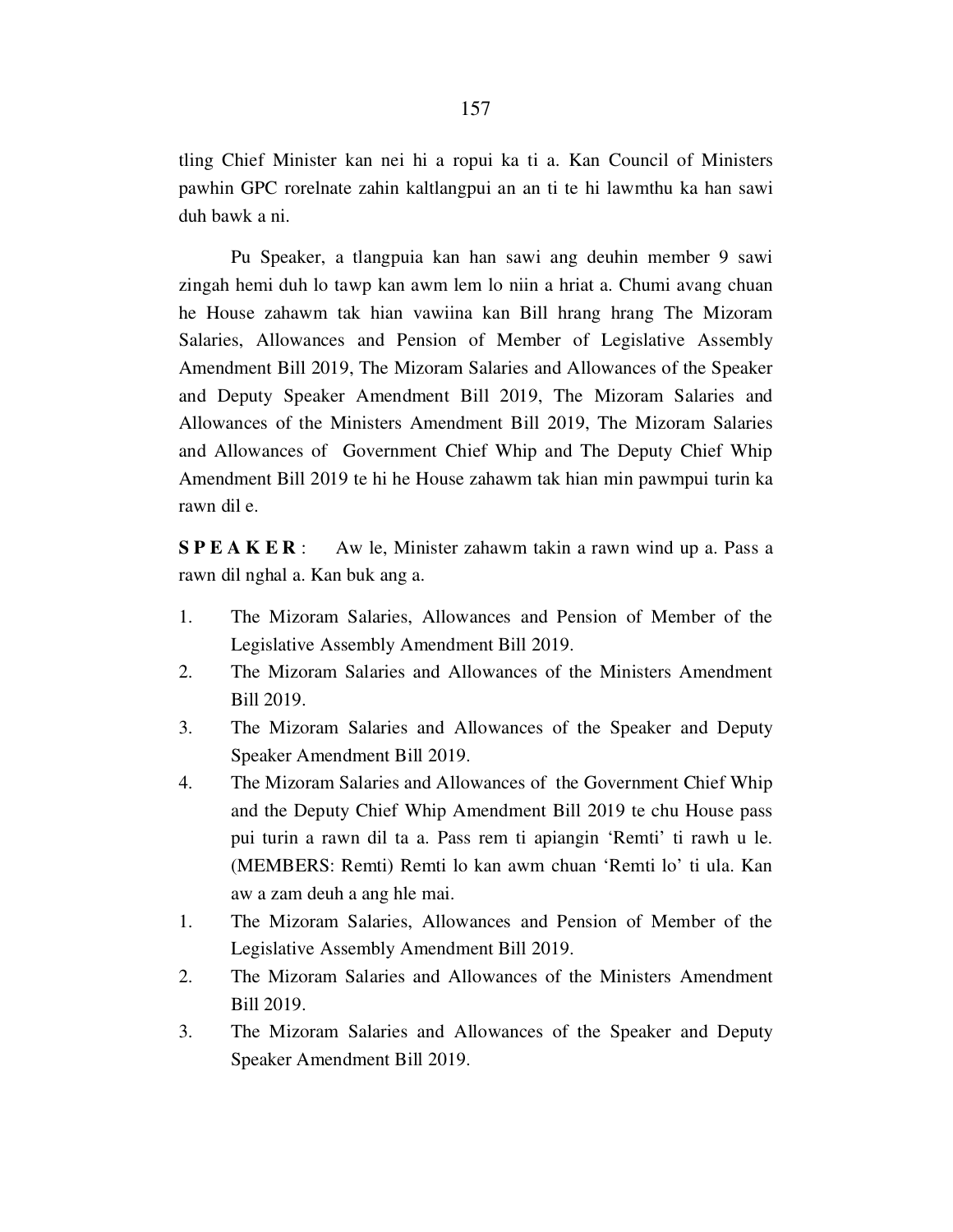4. The Mizoram Salaries and Allowances of the Government Chief Whip and the Deputy Chief Whip Amendment Bill 2019 te chu House in a pass ta a ni.

#### Pu T.J. LALNUTLUANGA : Pu Speaker, ka lawm e.

S P E A K E R : Ka han sawi zui duh chu member ten duh lo chuan lak loh mai tur an tih kha lak vek tur ka ti a ni kei chuan. Nichin khan Pu Duha te pawh an huaisen thin tehlul nen a zam tlat mai a. Engtizia nge maw ni? Secretary General in a phal lo a ni a ti mai khan ka hria a. Vawiin hi ka che sual a ni. Pu C. Lalmuanpuia tih turah Dr. Vanlaltanpuia ka han tih pek kha. Secretary General, Council ni lovin, Val Upa Council zawk a nih kha.

Thu puan tur ka nei ve a. Tun tum session hi  $8<sup>th</sup>$  Assembly Legislative Assembly-a session vawi 4-na a ni a. Business Advisory Committee thu khawmin a rel angin session hi ni 3 chhung awh turin duan a ni a. Vawiin hi a ni 3-na a lo ni leh ta a. A tlangpui thu in tun session chhunga kan hnathawh te hetiang hi a ni:-

1. Obituary: Pu Thankima, former Member of Mizoram Legislative Assembly chu House ah sunna neih a ni a. Pu Zoramthanga, House Leader in a chanchin tawi sawina leh sunna thu te a sawi hnuah, a hnuaia memberte hian Pu Thankima chungchang leh an uithu an sawi bawk a ni.

- 1. Pu Zodintluanga Ralte, MLA
- 2. Pu Tawnluia, Deputy Chief Minister
- 3. Pu Lalduhoma, MLA

 Hemi zawhah hian amah sun nan 1 minute ngawi reng a din a ni. Tin, tun session chhungin House-ah report 9 present a ni.

 Pannel of Chairmen ah hian member zahwm tak Pu Vanlalhlana te, member zahawm tak Pu KT Rokhawa te, member zahawm tak Dr.Z.R.Thiamsanga leh member zahawm tak Pu C.Lalmuanpuia te an ni. Zawhna hi Starred Questions 207 a lut a, zawhna admit zat hi 201 a ni a, 6 hnawl a ni. List of Business-a dah zat hi 60 a ni a, House-a chhan zat 13 a ni. House-a chhan hman loh 47 a ni a, department chhan loh hi 5 a awm a ni.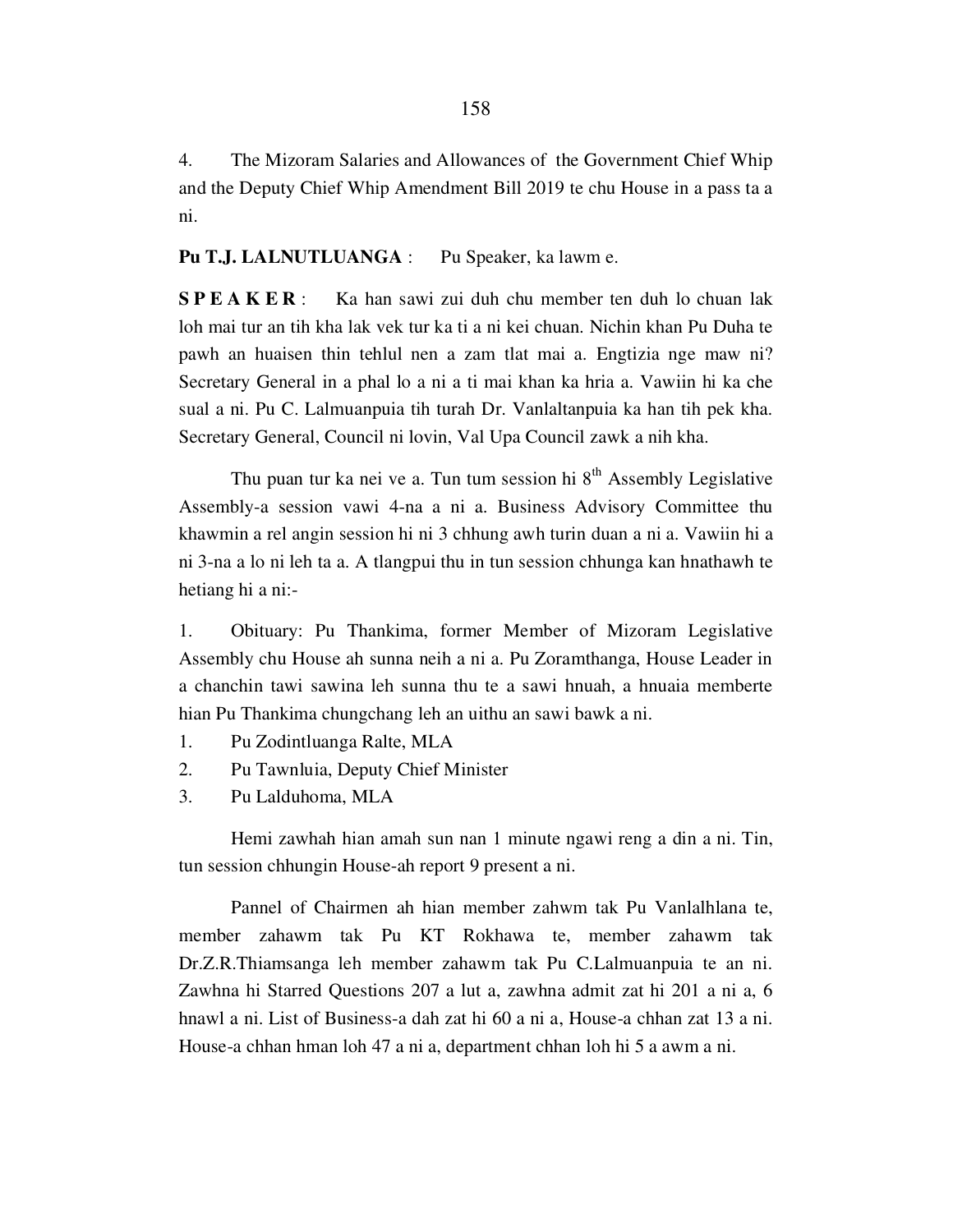Unstarred question-ah hian zawhna lut 22 a ni a, zawhna admit zat 22 a ni a, reject a awm lo thung a ni. Starred Question atanga leh zat 133 a awm a, department chhan loh hi 4 a awm a ni. Tin, paper 17 lai House-ah hian lay a ni. Government Bill 8 a lut a, a vaiin pass vek a ni. Tin, Official Resolution 1 Dr.K.Beichhua, Minister zahawm takin a nei a, sawiho a ni a, a hnuaia memberte hian an sawi a ni –

- 1. Member zahawm tak Pu Lalduhoma
- 2. Member zahawm tak Dr.F.Lalnunmawia
- 3. Member zahawm tak Dr.B.D.Chakma
- 4. Pu Tawnluia, Deputy Chief Minister zahawm tak
- 5. Pu Robert Romawia Royte, Minister of State
- 6. Pu Zoramthanga, Chief Minister zahawm takin a sawi bawk a ni.

Official Resolution hi voice hmanga vote laka pawm a ni.

 Calling attention Pu Lalduhoma, member zahawm tak chuan Vawk leh ran dang lak luh khapna sut tur chungchang thu a pu lut a ni.

 Kan session ni hnuhnung ber chu tluangtakin kan lo thleng leh ta a, kan session-a tih tur List of Business kan dah te vawikhatmah buai lovin tluang takin kan kal thei a. Lak Sabha leh Rajya Sabha te kan hriat tawh thin angin state dangah te an ri bur bur a, vawiinah pawh kan business hnuhnung ber pawh hlim takin smiling face nei takin kan zo a, vote lak pawh a hlimawm hle a ni. Hetiang hi i vawng nung zel ang u.

 Session chhung zawnga member zawng zawngte thahnemngai taka kan ram tana in tha leh zung, in rilru leh in ngaihtuahna te hmanga kan thawhhona hian rah duhawmtak a chhuah ngei zel ka beisei bawk a ni. He session tluang taka a zawh theihna tura department hrang hranga thawktu te zawng zawng chungah lawmthu ka sawi a. Tin, venhimna lamah te pawh kan Police department te chungah pawh lawmthu ka sawi tak meuh meuh a ni.

 A bik takin Parliamentary Affairs Department-te leh kan Assembly Secretariat-te thawhrimna leh thawhhona tha tak avangin lawmthu ka sawi tak meuh meuh a. Kan session hun hi a tawi si a, zawhna a lut tam angreng bawk si a, an rim em em mai a. Business-ah dah vek theih a nih loh avangin